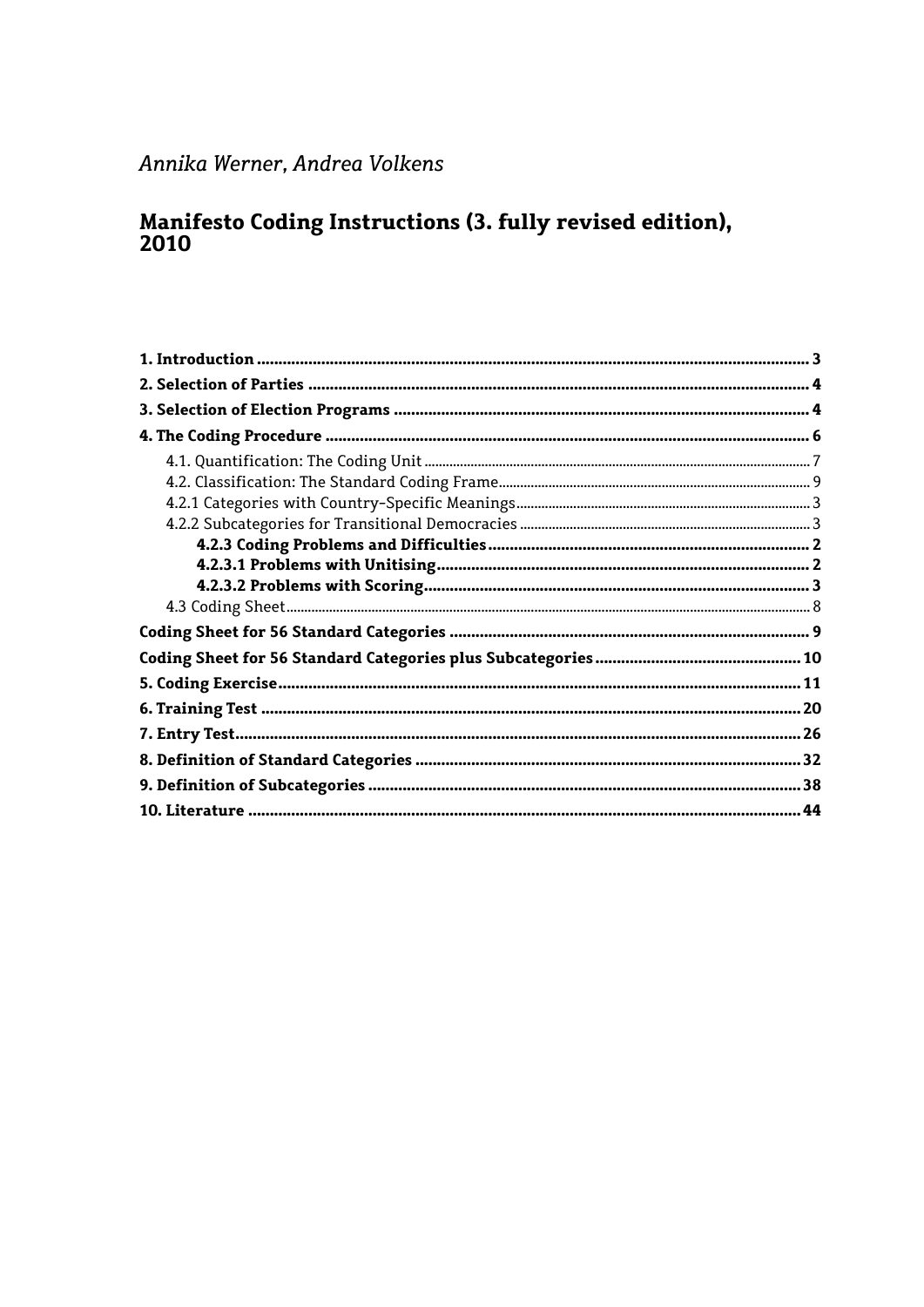#### **Abstract**

Since 1979, the Manifesto Research Group (MRG) has been collecting and coding election programs with the aim of estimating policy preferences of political parties. Detailed descriptions of the Manifesto Project can be found in Budge et al. (1987, 2001), Laver and Budge (1992), and Klingemann et al. (1994, 2006). During the first phase of the project, while the classification scheme was being developed, the data was collected by individual MRG members. The second phase of the project was launched in 1989. In the context of its 'Comparative Manifestos Project' (CMP), the Social Science Research Center Berlin (WZB) provided resources for updating and expanding the MRG data. The third phase started in 2009 when the German Science Foundation (DFG) admitted the 'Manifesto Research on Political Representation' project (MARPOR) to its longterm funding infrastructure scheme to update the CMP data collection, extend it to 75 countries up until 2021, and raise the quality of raw data as well as its position index estimates. This handbook describes how to select the documents, to identify the coding units, and to apply the classification scheme. Hired local coders conduct the content analysis accordingly, under central supervision. After a training test, an entry test serves as basis for choosing coders.

#### **Zusammenfassung**

Seit 1979 sammelt und analysiert die Manifesto Research Group (MRG) Wahlprogramme, um politische Parteienpositionen komparativ zu messen. Detaillierte Darstellungen des Gesamtprojekts finden sich in Budge et al. (1987, 2001), Laver/Budge (1992) und Klingemann et al. (1994, 2006). Während der ersten Phase des Projektes wurde das Klassifikationsschema entwickelt und jedes Gruppenmitglied brachte die Daten eines Landes ein. 1989 begann die zweite Phase, in der das Wissenschaftszentrum Berlin für Sozialforschung (WZB) die Vervollständigung und Erweiterung der Datensammlung ermöglichte. Die dritte Phase wurde 2009 mit der Aufnahme von MARPOR (Manifesto Research on Political Representation) in das langfristiges Infrastrukturprogramm der Deutsche Forschungsgemeinschaft (DFG) eingeleitet, in dessen Rahmen die CMP Daten aktualisiert, die Datensammlung auf 75 Länder ausgeweitet und die Qualität der Rohdaten sowie der Positionsindizes erhöht wird. Die Inhaltsanalysen werden von einheimischen Codern anhand des vorliegenden Handbuches unter zentraler Aufsicht vorgenommen. Das Handbuch führt die Coder in die Selektion der Programme, die Identifikation der Codiereinheiten und die Anwendung des Klassifikationsschemas ein. Ein beigefügter Trainingstest dient der Schulung von Codern, ein Eingangstest der abschließenden Coderauswahl.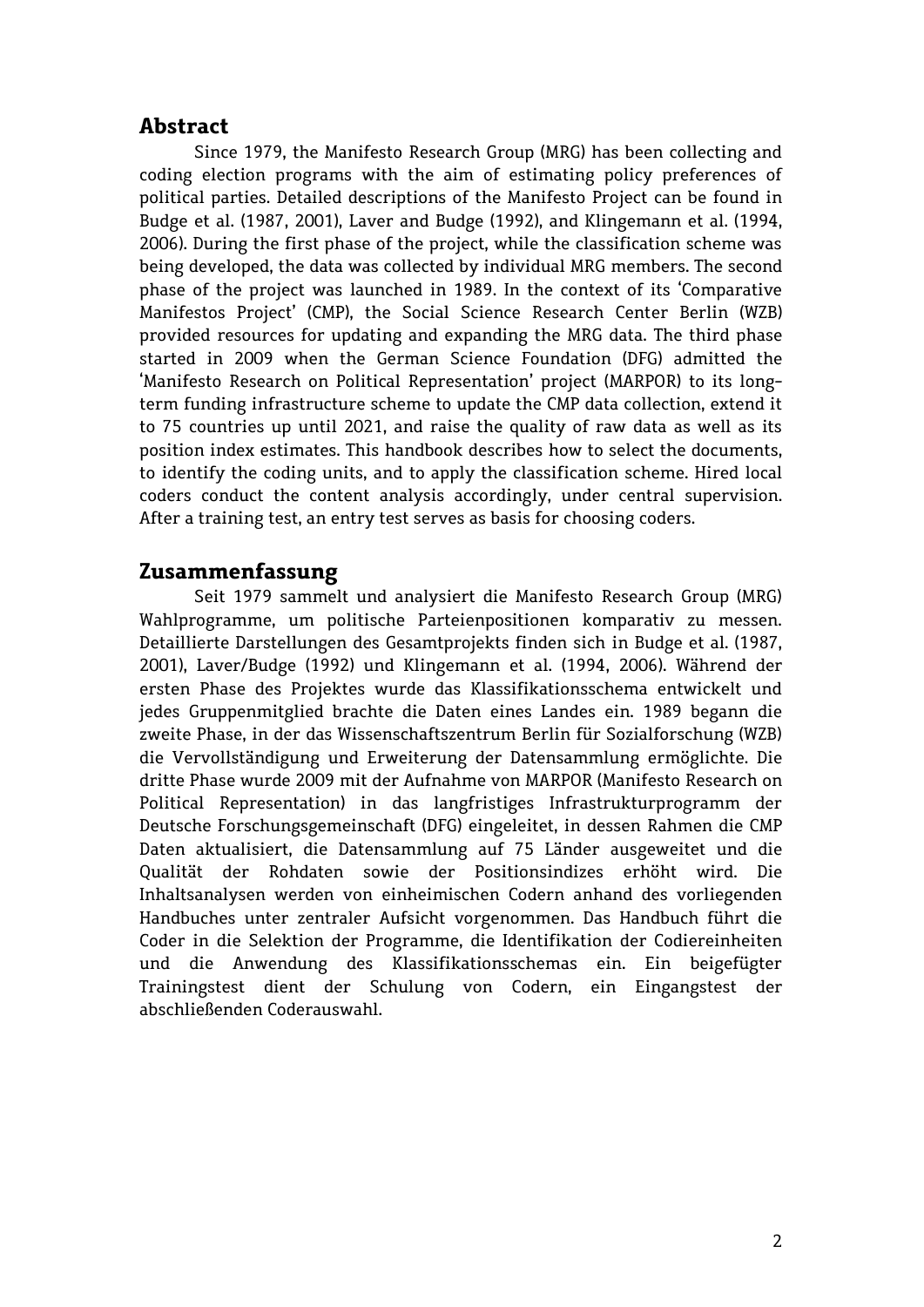#### <span id="page-2-0"></span>**1. Introduction**

The object of analysing election programs is to measure parties' policy positions preferences across countries and elections within a common framework. Election programs are taken as indicators of the parties' policy preferences at a certain point in time. Therefore, election programs are subjected to quantitative content analysis. A classification scheme was designed to allow for the coding of all the content of election programs for the post World-War-II period in a variety of countries.

A first version of the classification scheme was developed by David Robertson (1976:73-75) for analysing modes of party competition in Britain and the USA. In 1979, the 'Manifesto Research Group' (MRG) was constituted as a research group of the European Consortium for Political Research (ECPR) by scholars interested in a comparative content-analytic approach on policy preferences of parties. During their work, the classification scheme was extended and revised to fit additional countries.

Since 1989 the Social Science Research Centre Berlin (WZB) provides resources for updating and expanding the MRG data set in the context of its 'Comparative Manifestos Project' (CMP).

In 2009 the German Science Foundation (DFG) admitted the 'Manifesto Research on Political Representation' (MARPOR) project to its long-term funding infrastructure scheme. Until 2021 the CMP data collection is updated and extended to 75 countries including Latin America and South-East Asia.

This handbook is an introduction into the application of the coding scheme. It provides coders who do not have the background knowledge of the MRG-members and investigators in countries not covered by the MRG/CMP with all the relevant information, definitions, and sources to apply the coding scheme to their respective countries. This third version of the handbook, updating the second version (Volkens 2002) with the considerations indicated in Volkens, Alonso and Gómez (2009), provides further commandments, rules, and examples to enhance the data quality by ensuring comparability between the coders.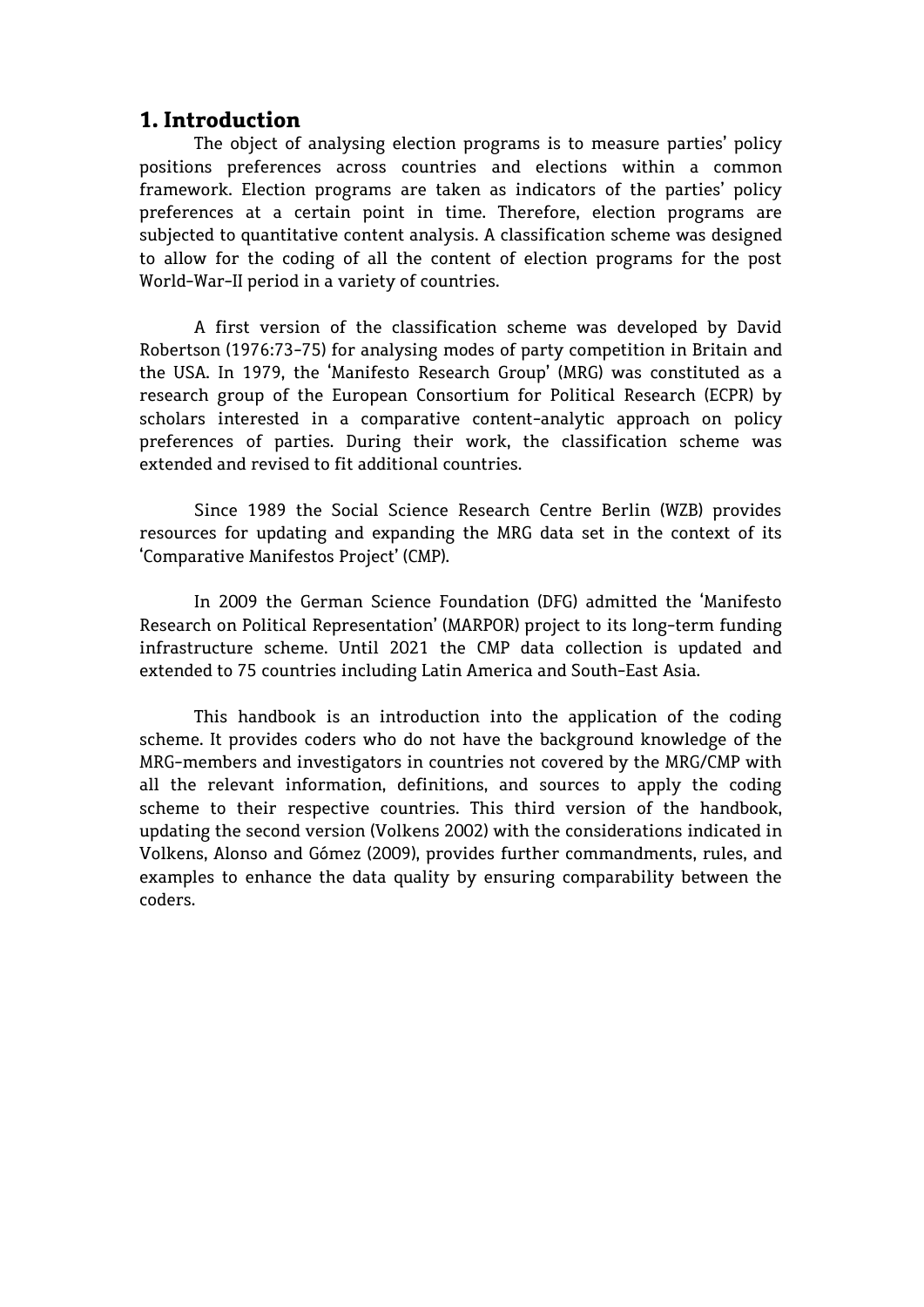#### <span id="page-3-0"></span>**2. Selection of Parties**

The project started at the beginning of the 1970s with the idea of comparing parties' programmatic strategies in Britain and the United States during the post-World War II period (Robertson 1976). Since then, the data collection has been continually updated for all new national elections and extended to 29 members of the Organisation of Economic Cooperation and Development (OECD) and all member states of the European Union (EU).

During the first phase of the Manifesto project, the coders decided which parties to include into the coding process. The collection ought to have covered all the significant parties which are represented in the national assembly. The significance of parties was defined as the coalition (governmental) or blackmail potential of a party in a given party system (Sartori 1976:121-125). Coalition potential is defined as 1. the actual or former membership in a government or 2. the possibility (feasibility) of becoming a government party. Blackmail potential is defined as the party's impact on 'the tactics of party competition particularly when it alters the direction of the competition - by determining a switch from centripetal to centrifugal competition either leftward, rightward, or in both directions - of the governing-oriented parties.' (Sartori 1976:123) These criteria for selection need consideration whether small parties, especially new ones like the Green Parties, affect party competition despite their small size.

In the second phase, CMP additionally documented 23 Central and Eastern European (CEE) party systems in the making, including the Visegrad countries and Baltic states which all joined the EU, as well as the Balkan countries and the successor states to the Soviet Union. All CEE parties were included that won two or more seats in the national parliaments.

With the MARPOR project, the democratic countries of Latin America and South-East Asia are also introduced into the database. All coders hired by MARPOR receive a list of parties for which manifestos or their substitutes have to be coded.

#### <span id="page-3-1"></span>**3. Selection of Election Programs**

Programmatic statements are central features of parties. In party programs, the political ideas and goals of parties are put on record. Although only few voters actually read party programs, they are spread commonly through the mass media.

Among the different kinds of programs which are issued in many countries, the bases for this research are **manifestos**. The British label 'manifesto' refers to what the rest of the world dubs 'election program,' i.e., a text issued by political actors on the occasion of elections in order to raise internal and/or external support. In this manual, the term is used to define a text with an average length of 50 pages published by a political party in order to compete for votes in national or supra-national level elections.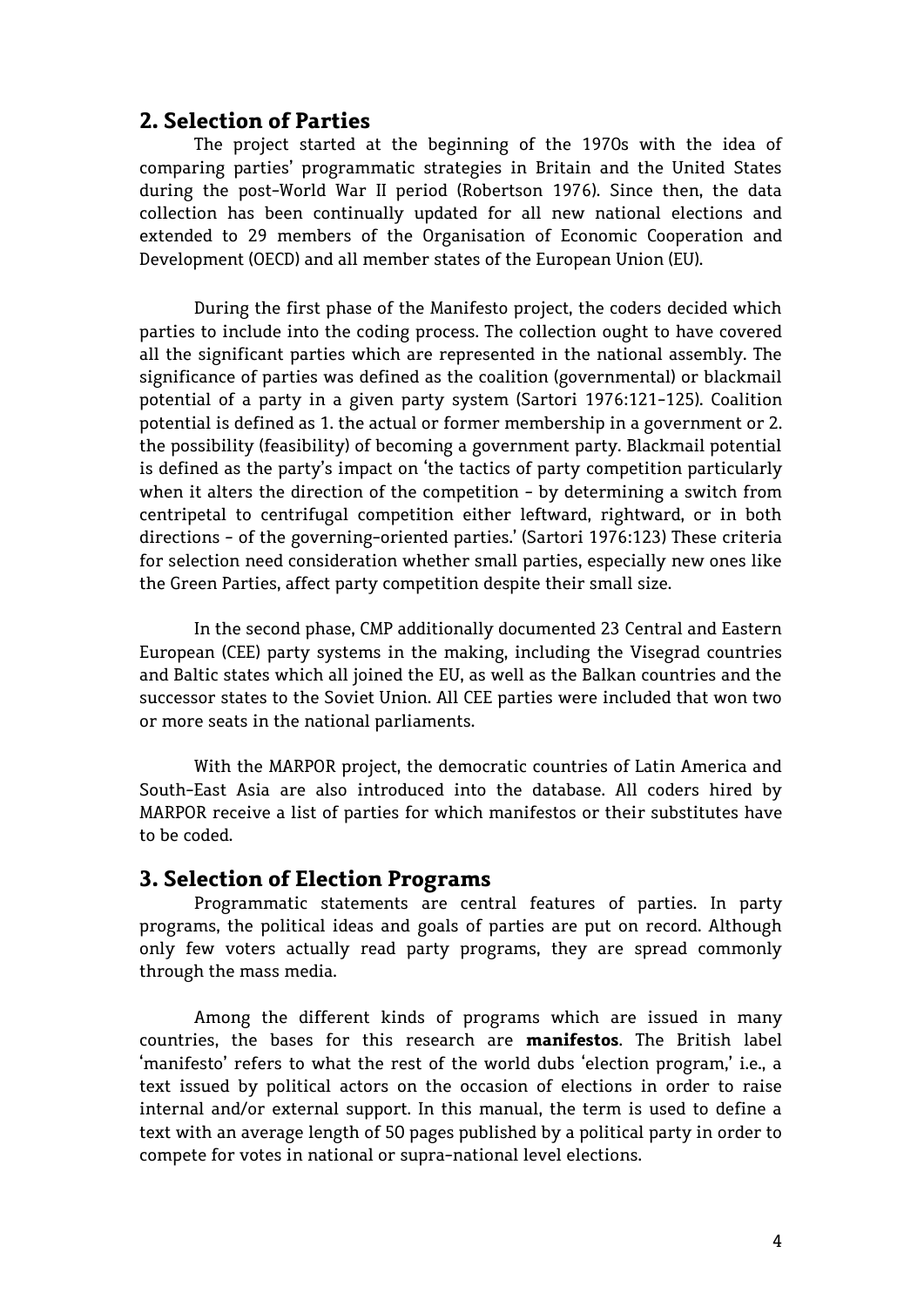The advantages of taking election programs as a source for identifying political goals of parties are manifold:

1) Election programs cover a wide range of political positions and themes and, therefore, can be seen as a 'set of key central statements of party positions' (Budge, Robertson, Hearl 1987:18).

2) Election programs are authoritative statements of party policies because the programs are usually ratified in party conventions.

3) Election programs are representative statements for the whole party, not just statements of one faction or group within the party or of individual party members.

4) Election programs are published before every election. Thus, changes of policy preferences of parties over time can be studied.

Nevertheless, some scholars are suspicious about election programs. They argue that no voter ever reads a program, that election programs are mere shopping lists to attract voters, or that they are too vaguely formulated to assume any binding character for decision-taking of parties in parliament (Hofferbert/Klingemann/Volkens 1995). However, the mass media communicate the contents of programs during election campaigns and inform voters on subsequent actions deviating from programmatic pledges. Quantitative analyses of election programs reveal that programs usually contain quite a number of concrete pledges and that, on average across parties, elections, countries, and policy areas, about 70 percent of the concrete pledges of government parties are put into effect (Rallings 1987; Thomson 2001).

While the definition of 'manifesto' presented above may seem straightforward at first sight, many variations can occur across parties, elections, countries, levels, and times. The title of a manifesto can vary considerably, from 'Election Program of Party X', 'Program', 'Platform' or 'Action Intentions' to statements like 'We will make Australia prosper', and is a key component of documenting the coding process. The same is true for the number of pages. The sources of gathering the programs may be the parties themselves and in particular their websites, special election newspapers of parties but also regular newspapers. Furthermore, associated research and training institutes or publications, e.g. books with collections of programs, might be sources.

Specificities are especially important in those instances, when there is not one easily identifiable election manifesto available. Some parties issue more than one program, e.g. one long and one short version or specific programs for their first 100 days in office. Alliances and electoral blocks might issue one joint program or each party may keep its own programmatic statements. Some parties may also compete on the basis of a general program, containing longterm goals and ideological principles of parties, instead of a specific election programme. Should parties provide more than one version of an election program, be it a long and a short version or a machine-readable version via the webpage and a colourful hard-copy including many pictures, all versions need to be collected and send to the supervisor.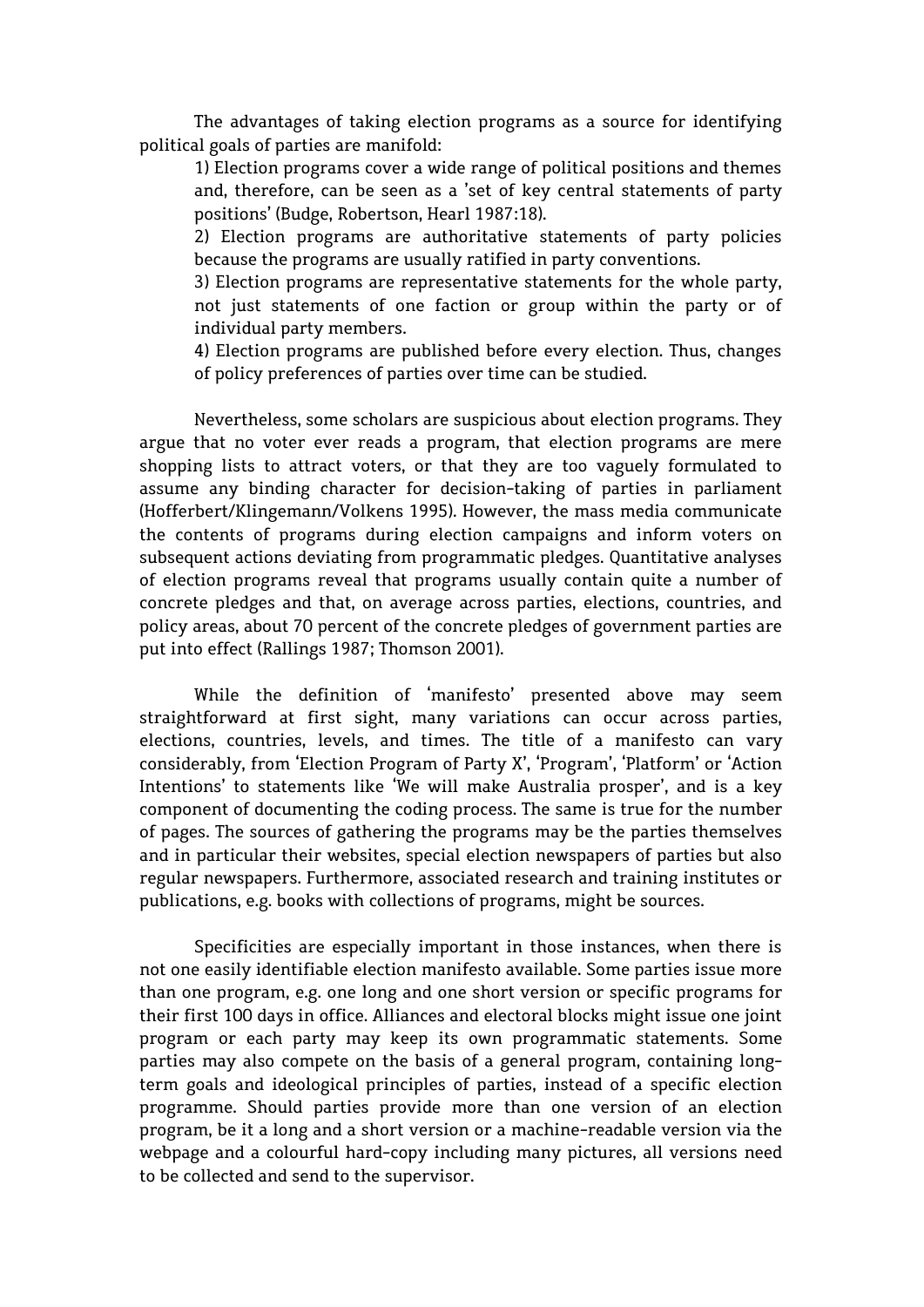In some countries parties do not distribute ideal type election programs. The only texts available may be newspaper summaries as a condensed form of the parties' election pledges. In others, only reports of party spokesmen about policy preferences and goals for the upcoming legislature may be available. In such cases, these sources and all the available information on them need to be collected just as carefully. In any case the ideal type of a document which summarises authoritative statements of the party's policy preferences for electioneering should be retrieved if at all possible.

All users of the data strongly depend on the information they get from the coders, which needs to be as complete as possible. Hence, **Commandment No. 1 is crucial: Document titles, sources, number of pages and all specificities of texts and do so in a readily comprehensible way**. While only country coders as the country specialists can provide all these information, decisions on which programs are to be selected for coding will be taken by the supervisor based on recommendations of the coder.

Whenever there is machine-readable version of the texts available, they should be used for the documentation and coding. In these cases, the coders only need to send the coded text to the supervisor. If only hard copies of the manifestos are at hand, the coding and any information on the document must be legible in a scanned version. Furthermore, the coders need to count the codes and fill in the coding sheet (section 4.3).

#### <span id="page-5-0"></span>**4. The Coding Procedure**

Central concern of any coding procedure is the comparability of its results. Hence, in principle, every coder should make the same decisions on the quantification and classification of any given manifesto. Therefore, the instructions in this handbook have to be studied thoroughly and followed to the core. The included training test is a crucial element in the training of the coders and provides valuable feedback to them. Thus, this test has to be taken before the actual coding can start. Equally important is to highlight that it is not sufficient to look at this handbook only once. Coders must read the manual several times and try to memorize all commandments, rules, and definitions of categories as far as possible. The more a coder can memorize the rules and definitions, the faster the production coding will be. Thus, **Commandment 2 is to read trough the whole manual before starting any work and to memorize commandments, rules, and definitions as far as possible.**

The specific kind of internal, quantitative analysis is derived from the question as to what ideas, policies, issues, and concerns parties stress in their manifestos. The methods of coding are designed to be comparable over a wide range of countries irrespective of cultural and socio-economic differences. Therefore, a classification scheme with invariant general categories is used to cover the total content of election programs by identifying the statements of preference expressed in the programs. In comparative perspective, specific issues and claims vary between parties, countries, and over time because all party systems differ to some degree in their status quo. Therefore, not all given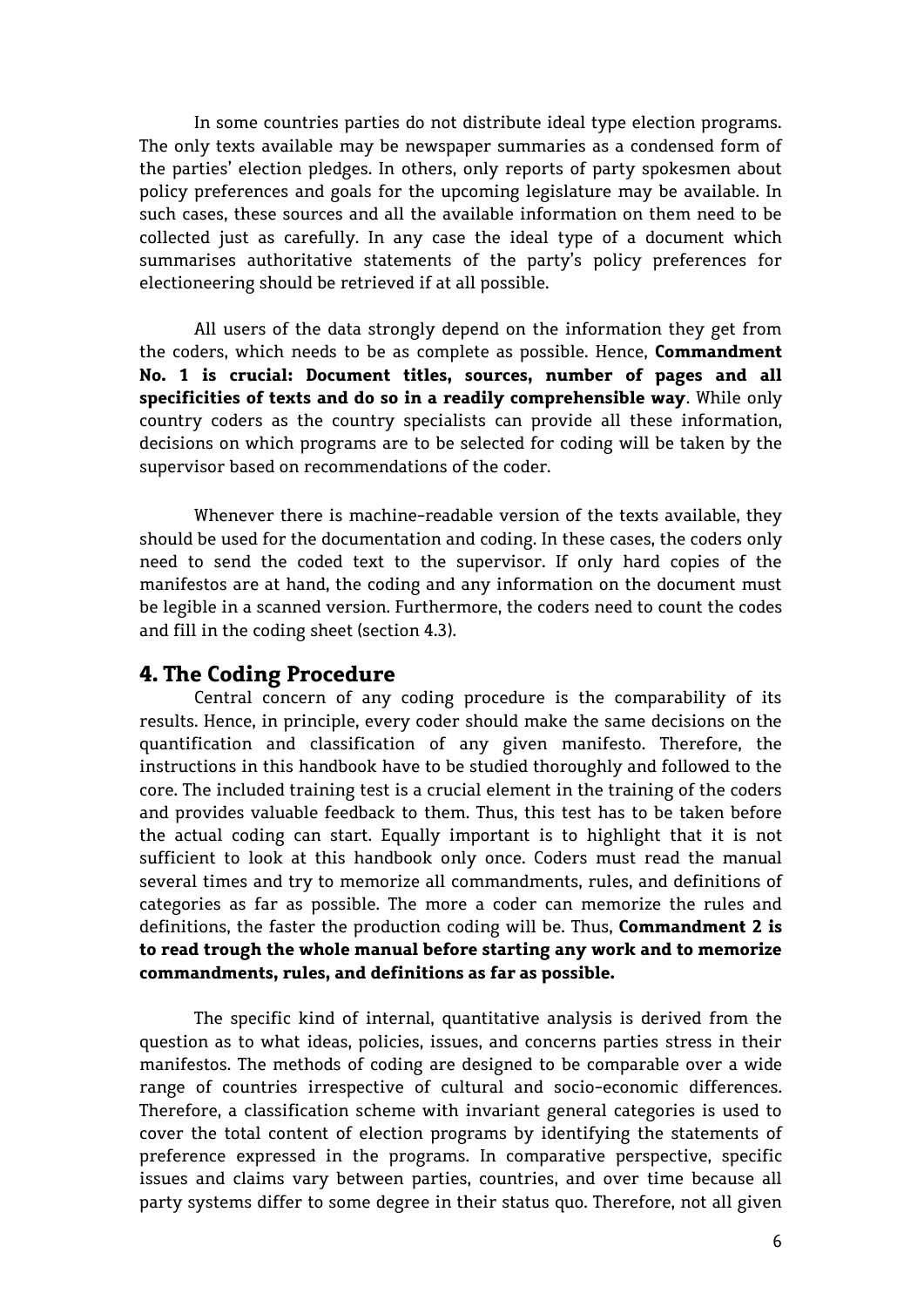concepts play a role everywhere all the time. And in case of such broad comparative concepts, their definitions can never cover every possible specific issue and claim coming up somewhere someplace.

The CMP classification scheme captures policy preferences of parties as taken in their election programs (Budge 2001a, 2001b, 2002). Deductive (Budge/Farlie 1977) as well as inductive considerations (Budge 1993a, 1993b) have produced 56 Standard Categories covering all relevant policy areas and an average of 98 percent of program contents (Volkens 2001). Each of the 56 categories sums up related issues in a way that changes over time can be measured across parties and cross-culturally. Thus, the coding procedure comprises a quantification (how many statements do parties make?) and a classification (what kind of statements do parties make?) of election programs.

#### <span id="page-6-0"></span>*4.1. Quantification: The Coding Unit*

The coding unit in any given program is the '**quasi-sentence**,' defined as an argument. An argument is the verbal expression of one political idea or issue. In its simplest form, a sentence is the basic unit of meaning. Therefore, punctuation is used as the most important guideline for identifying arguments. In its shortest form, a sentence contains a subject, a verb, and an attribute or adjective:

We want worldwide peace. We will reduce our military forces.

Obviously, these two sentences contain two different arguments which are easy to identify and to distinguish. But unfortunately, languages are more complex, and it is a question of style how to express the same political ideas:

We want worldwide peace and will reduce our military forces.

In this case, the two statements are combined into one sentence but for our purposes they should be still treated as two different arguments. Whether parties use simple, short sentences or combine arguments into one long sentence is largely a matter of style. Because the results of our content analysis must be independent of style, long sentences are decomposed into 'quasisentences' if the argument changes within the sentence. In most cases, one sentence that covers two (or more) arguments can be easily transformed into two (or more) quasi-sentences by repeating substantives and/or verbs as shown by the two examples above. Thus, **Commandment No. 3 defines the coding unit as the quasi-sentence, given by a set of words containing one and only one political argument. It stops either at the end of an argument or at a full stop (period).**

A list of arguments, sometimes marked with hyphens or dots, is treated as if separated by full stops:

In international policy we shall take new initiatives. We will: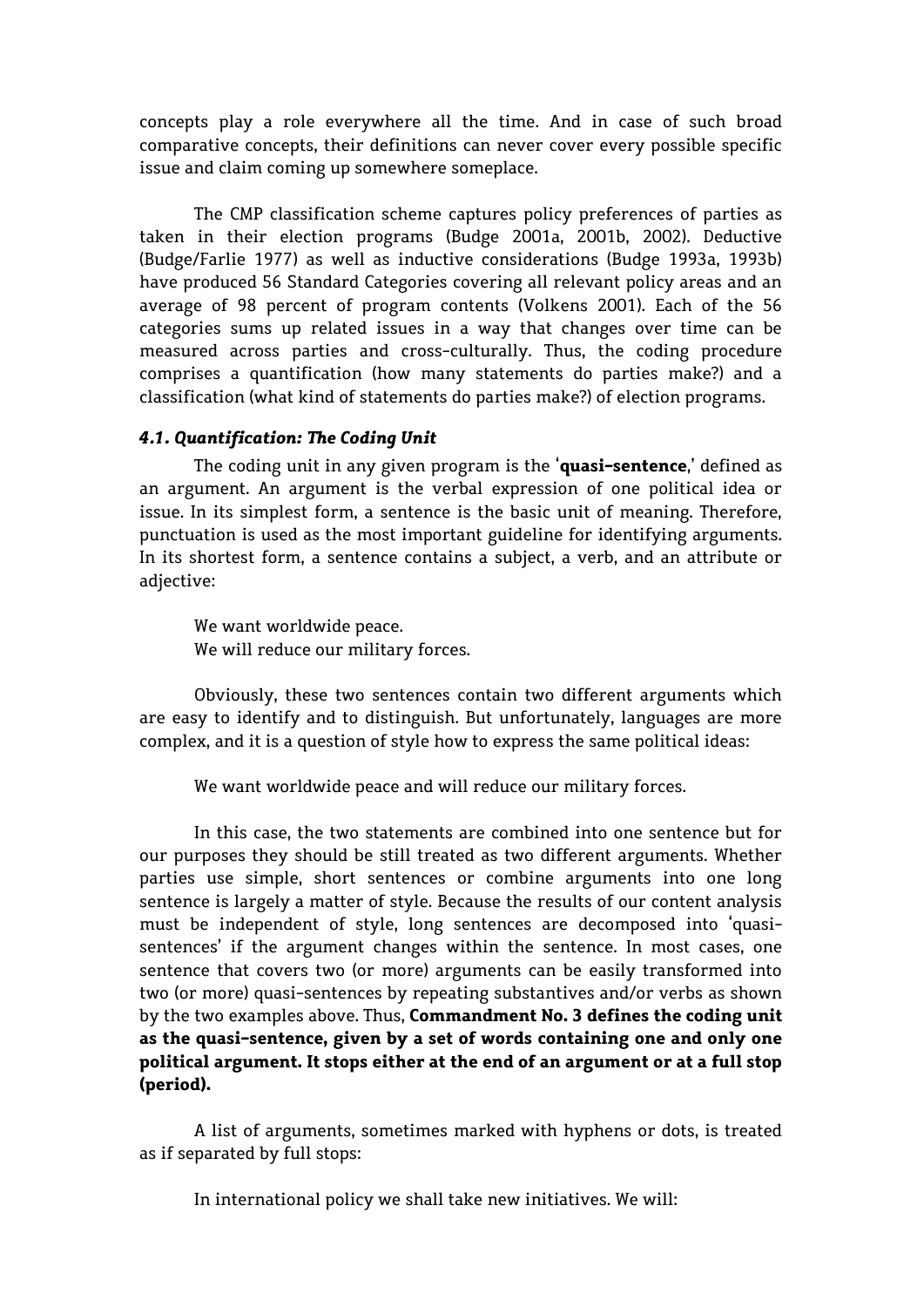- promote peace;
- ban chemical weapons;
- begin discussions for the removal of nuclear bases;
- increase aid to developing countries;
- take action to protect the status of refugees.

This text contains six quasi-sentences. Two of the arguments (1. ban chemical weapons; 2. begin discussions for the removal of nuclear bases) express the same general idea, i.e., disarmament, but different issues in this policy field. Because distinct policies are mentioned, two different quasisentences are identified. This list of policies may be given in the following way for which the same number of quasi-sentences is coded as for the list given above:

In international policy we shall take new initiatives. We will promote peace, ban chemical weapons, begin discussions for the removal of nuclear bases, increase aid to developing countries, and take action to protect the status of refugees.

If different issues – however short – are dealt with in the same sentence they constitute different quasi-sentences even if they apply to the same policy field. However, the aim of identifying coding units is NOT to cut each and every sentence in as many quasi-sentences as there are categories or sub-categories given, which cover a part or one word of the sentence. The goal is to identify the overall argument in a sentence. Only unique new arguments may be cut into quasi-sentences. The following is an example for a very long sentence.

"Now a new historical period has begun – a period in which Russia should be cleansed from obscurantism and evil foreign and inner forces, a period of its revival as a great superpower, strong and peaceful, and democratic, free and prosperous, setting the whole world an example of real civilization and strong spirituality."(Russia, LDPR 2003)

At first sight, this sentence seems to contain arguments about peace, democracy, freedom, prosperity and various others. However, the overall argument here is patriotism. Accordingly, this sentence is not cut up.

These convoluted sentences are often found at the beginning and the end of a program, when parties summarize their ideas and preferences. If this is the case, leave the tricky parts to the end of the coding procedure. The main parts of the programs usually provide you with ideas on how to deal with long sentences without cutting them up into as many quasi-sentences as there are words.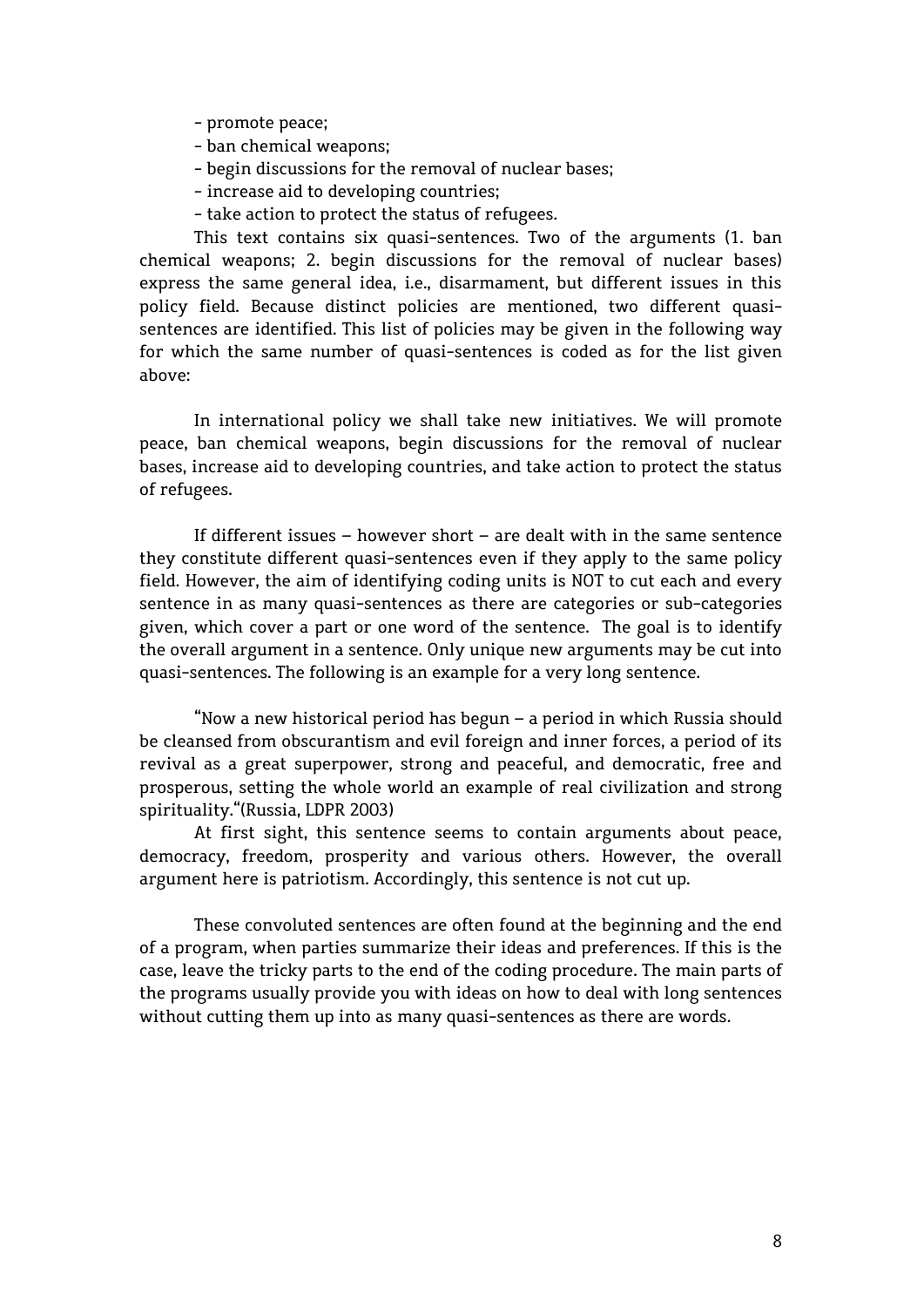#### *Decision Rule No 1: Identifying Quasi- Sentences*

1. Copy the respective party program into the left column of a table with 2 columns, leave the right column for the codings (see section 5). Then, 2. start with reading the first paragraph, 3. look at each sentence of the first paragraph, 4. identify the number of arguments and transform them into (quasi-)sentences, and 5. mark all (quasi-)sentences in the first paragraph as shown in sample texts in section 5. Always think twice before you cut a sentence into several quasi-sentences. Always read the sentence again and consider whether there is a comprehensive argument that catches the meaning of those aspects that could be considered separately.

Some parts of the manifesto, like statistics, tables of content and section headings are not considered as text to be coded and, therefore, do not count as quasi-sentences. Introductory remarks by party leaders are equally ignored since the ideal-type of a manifesto is defined as authoritative statements of parties. All the other parts of a manifesto constitute the basis of analysis. The total number of units of analysis equals the total number of quasi-sentences identified for the relevant text of a given manifesto.

#### <span id="page-8-0"></span>*4.2. Classification: The Standard Coding Frame*

In this project three types of comparisons are possible: a) comparisons of changes in policy preferences or in emphases over time within specific parties; b) differences in policy preferences or in emphases across parties; and, c) differences across countries. The basic data sought to support such comparisons are the shares of election programs devoted to each category in a set of standardised issue areas. Comparison requires standardisation. The Manifesto project, after much experimentation and discussion, developed a coding system, whereby each quasi-sentence of every election program is coded into one, and only one, of 56 standard categories. The 56 categories are grouped into seven major policy areas. The coding categories are designed, as far as possible, to be comparable between parties, countries and over time.

Party manifestos, however, differ tremendously between countries, parties, and over time. When trying to attribute specific policy issues to general categories attention should be paid to the fact that not every category is mentioned in every manifesto and that in the case of such broad comparative concepts, their definitions can never cover every possible specific issue coming up somewhere someplace. Therefore, **Commandment No. 4 is to have the handbook at hand at any time and use it whenever having the slightest doubt about unitising or scoring.** In case of any remaining doubt, check with the supervisor. Only they can decide where an issue not covered in a definition fits in.

Some manifestos may be easy to interpret because parties state clear arguments, i.e., those fitting easily to given definitions of categories, in simple sentences. Parties often repeat positions by treating lasting problems and hot topics in some detail. In these cases, a quick check of the definition may suffice for handling large parts of texts. But **Commandment No. 5** reads **'beware of**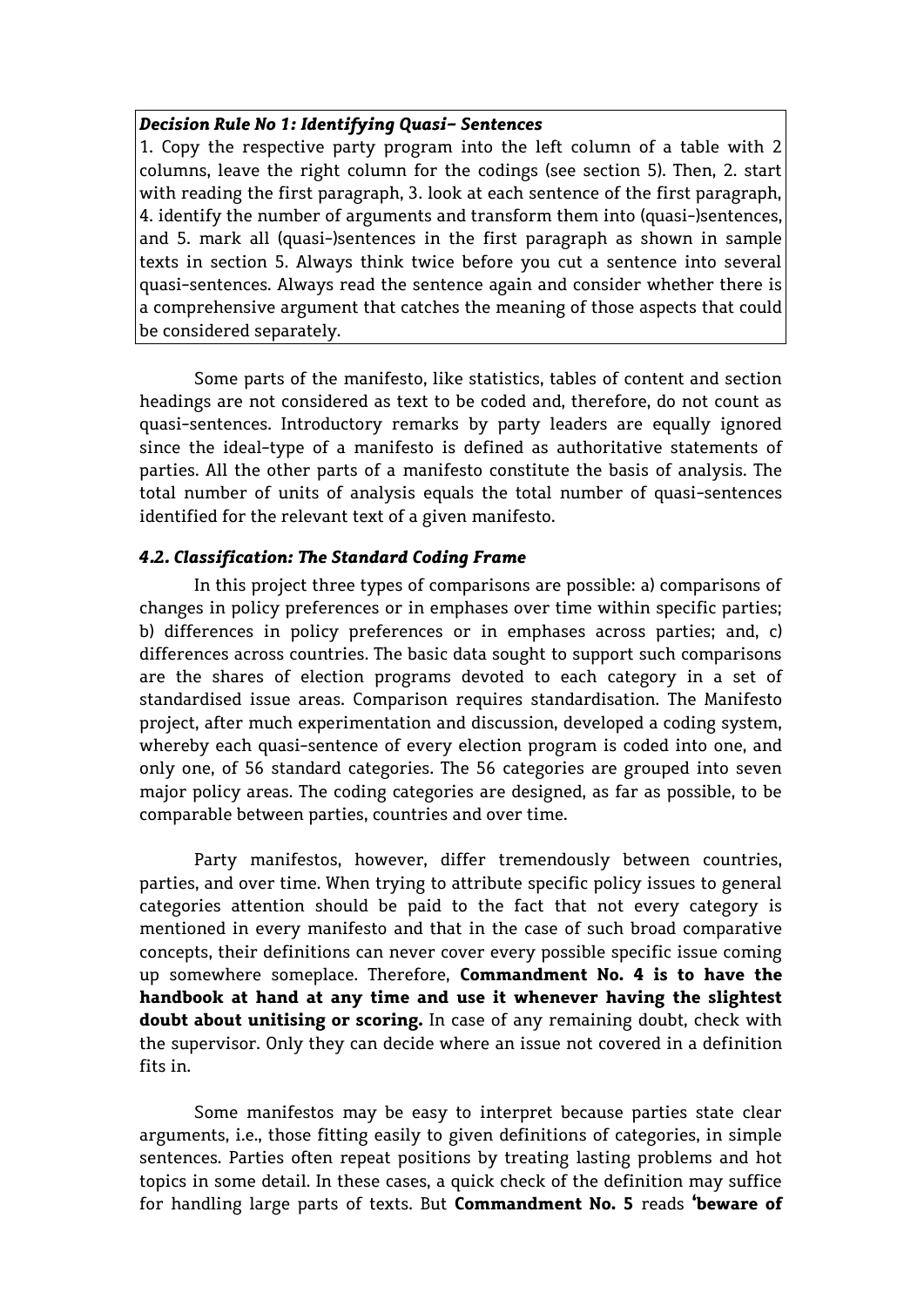**your expectations.'** Publicly known positions of party elites may deviate from party program majorities. Although this difference may be small in elitesteered parties, even these parties can state opposite positions, even within one and the same sentence, when weighting the pros and cons of some topic.

The goal is to measure the policy preferences of parties in all policy areas, i.e., welfare, education, economy, environment, etc. In all of these cases, policy preferences are defined as the currently held views, either positive or negative, on goals, positions, tasks, and issues of the political debate about material and ideational interests and conflicts. This type of statement is covered by the CMP Standard Classification scheme for policy preferences of national manifestos, made up of 56 Standard Categories in three-digit codes. Some of these 56 categories cover bipolar positions, such as (504) 'Welfare State Expansion' and (505) 'Welfare State Limitation', others are unipolar, such as (501) 'Environmental Protection: Positive' because no party openly opposes these valence issues.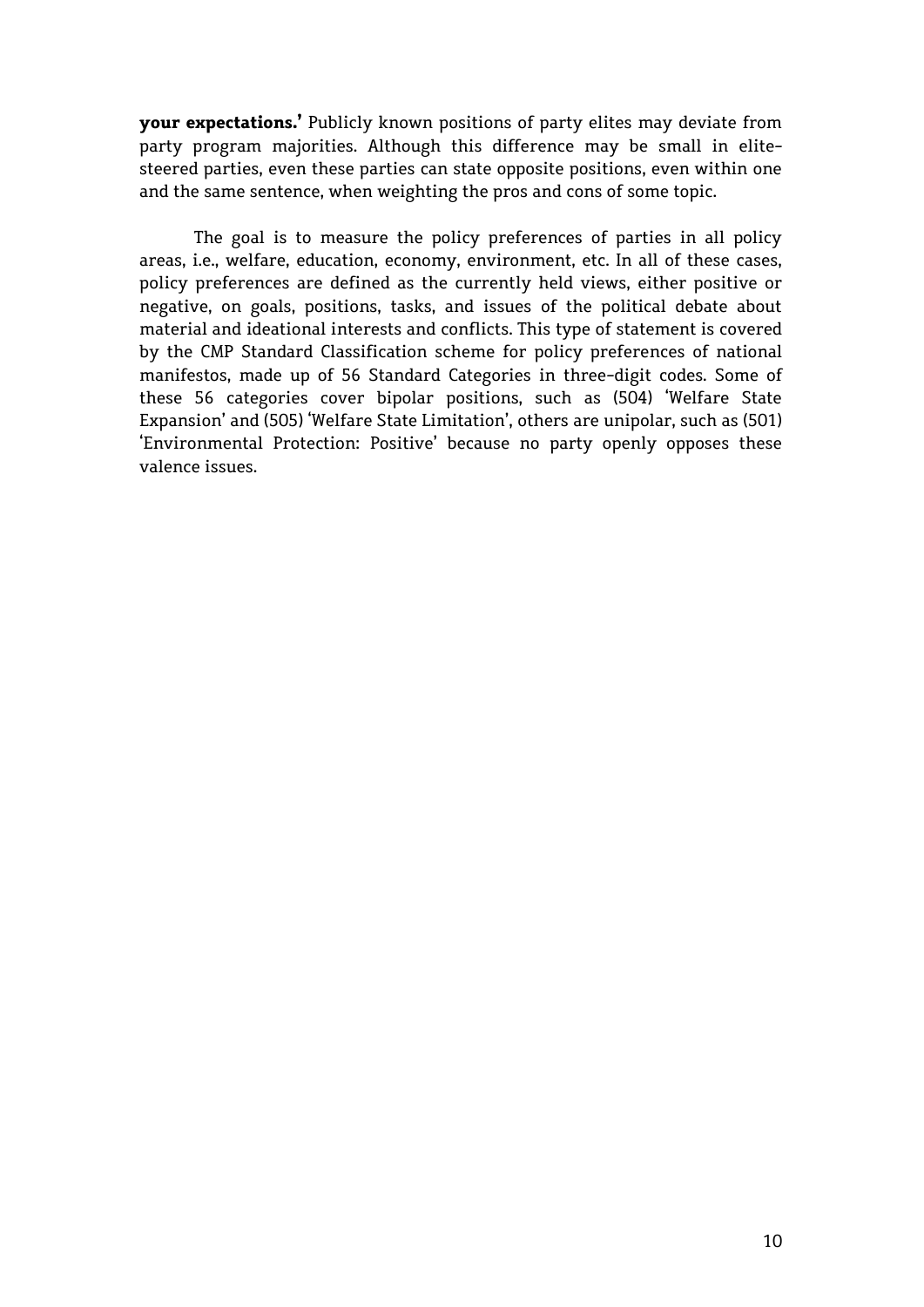#### **Domain 1: External Relations**

| 101 | Foreign Special                        |
|-----|----------------------------------------|
|     | Relationships: Positive                |
| 102 | Foreign Special                        |
|     | Relationships: Negative                |
| 103 | Anti-Imperialism: Positive             |
| 104 | Military: Positive                     |
| 105 | Military: Negative                     |
| 106 | Peace: Positive                        |
| 107 | Internationalism: Positive             |
| 108 | European Integration:                  |
|     | Positive                               |
| 109 | Internationalism: Negative             |
| 110 | European Integration:                  |
|     | Negative                               |
|     | <b>Domain 2: Freedom and Democracy</b> |
| 201 | Freedom and Human Rights:              |
|     | Positive                               |
| 202 | Democracy: Positive                    |
| 203 | Constitutionalism: Positive            |
| 204 | Constitutionalism: Negative            |
|     | Domain 3: Political System             |
| 301 | Decentralisation: Positive             |
| 302 | Centralisation: Positive               |
| 303 | Governmental and                       |
|     | Administrative Efficiency:             |
|     | Positive                               |
| 304 | Political Corruption: Negative         |
| 305 | Political Authority: Positive          |
|     | Domain 4: Economy                      |
| 401 | Free Enterprise: Positive              |
| 402 | <b>Incentives: Positive</b>            |
| 403 | Market Regulation: Positive            |
| 404 | Economic Planning: Positive            |
| 405 | Corporatism: Positive                  |
| 406 | Protectionism: Positive                |
| 407 | Protectionism: Negative                |
| 408 | Economic Goals                         |
| 409 | Keynesian Demand                       |
|     | Management: Positive                   |

- 410 Economic Growth
- 411 Technology and
	- Infrastructure: Positive
- 412 Controlled Economy: Positive
- 413 Nationalisation: Positive
- 414 Economic Orthodoxy: Positive
- 415 Marxist Analysis: Positive
- 416 Anti-Growth Economy: Positive

#### **Domain 5: Welfare and Quality of Life**

- 501 Environmental Protection: Positive
- 502 Culture: Positive
- 503 Social Justice: Positive
- 504 Welfare State Expansion
- 505 Welfare State Limitation
- 506 Education Expansion
- 507 Education Limitation

#### **Domain 6: Fabric of Society**

- 601 National Way of Life: Positive
- 602 National Way of Life: Negative
- 603 Traditional Morality: Positive
- 604 Traditional Morality: Negative
- 605 Law and Order: Positive
- 606 Social Harmony: Positive
- 607 Multiculturalism: Positive
- 608 Multiculturalism: Negative

#### **Domain 7: Social Groups**

- 701 Labour Groups: Positive
- 702 Labour Groups: Negative
- 703 Agriculture: Positive
- 704 Middle Class and Professional Groups: Positive
- 705 Minority Groups: Positive
- 706 Non-Economic Demographic Groups: Positive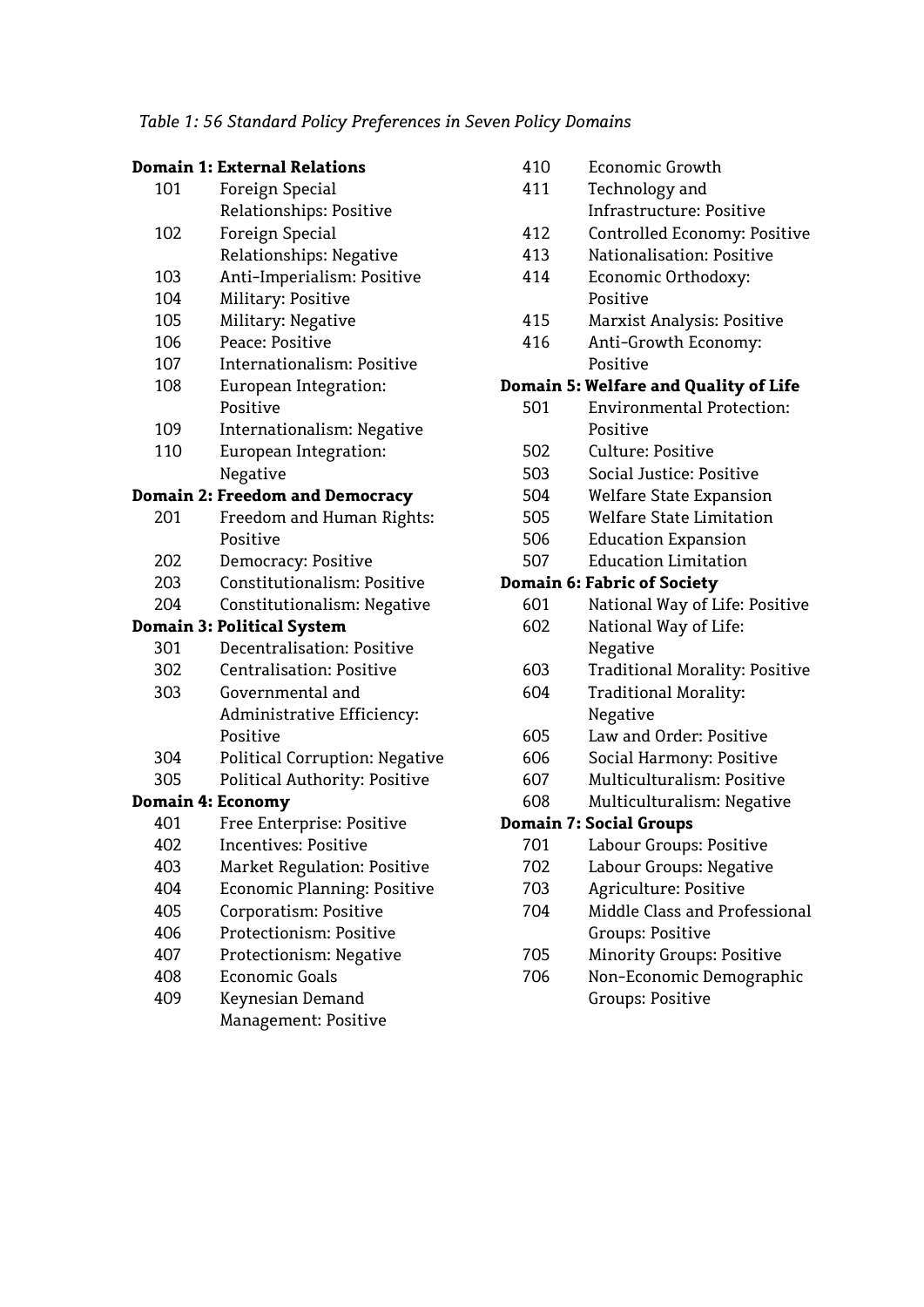The coding categories are designed, as far as possible, to be comparable between parties, countries, and over time. Policy preferences range from pledges for action taking after the election during the upcoming legislative period to statements of some concern over the election campaign. Parties in government also include evaluations of their former deeds. **Commandment No. 6 defines such a preference for a policy, long- or short-term, as constituting the main emphasis of a sentence.**

After identifying the quasi-sentences in the first paragraph, the next stage of the coding procedure is to decide which of the 56 categories of the Standard Coding Frame a respective quasi-sentence expresses. Each category of the Standard Coding Frame is specified by a set of typical issues and political ideas which are given in **section 8** of this handbook. Before starting the coding procedure, the coder should read through the Standard Coding Frame and its defining ideas and issues several times.

For the example given above, the category numbers (105) 'Military: Negative', (106) Peace, (107) 'Internationalism: Positive' and (201) 'Freedom and Human Rights', are noted down at the margin of the copied election program:

107 In international policy we shall take new initiatives. We will:

- 106 promote peace;
- 105 ban chemical weapons;
- 105 begin discussions for the removal of nuclear bases;
- 107 increase aid to developing countries;
- 201 take action to protect the status of refugees.

#### *Decision Rule No 2: Classifying the Quasi-Sentences*

Read the whole of the first paragraph before you start coding the first quasisentence because the context may give you hints how to code an otherwise ambiguous argument. Look to see whether one of the 56 categories definitely captures the sense of the first identified quasi-sentence and note down the respective number of the category in the right column of the table or at the margin of the page. Repeat this procedure for all the quasi-sentences of the first paragraph. Then proceed with the next paragraph by repeating step no 1.

Not all coders may be familiar with all the terms used in this handbook or in the manifestos. **Commandment No. 7 is to check terms whenever the coder is in doubt about the meaning of a term.** In most cases, Wikipedia provides quick explanations, comprehensive enough for most purposes.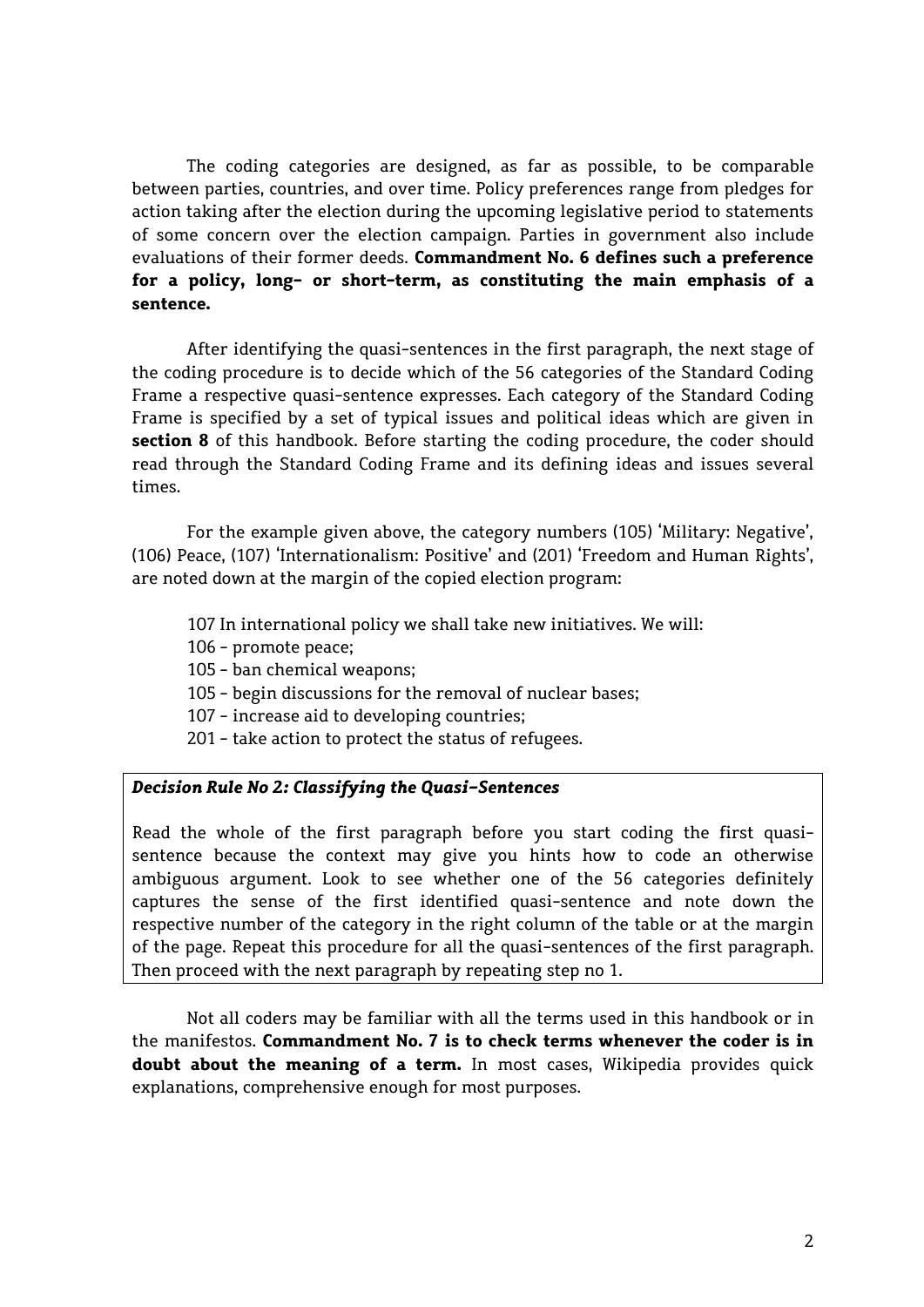#### <span id="page-12-0"></span>*4.2.1 Categories with Country-Specific Meanings*

In most of the cases, the categories have clear-cut meanings which are applicable to all countries. But some categories have country-specific contents or require country-specific definitions. The categories (101) 'Foreign Special Relations: Positive' and (102) 'Foreign Special Relations: Negative' are such cases. Here, the coder has to decide in advance with which other country or countries the manifesto country (i.e. the country he or she is coding) has a 'special foreign relationship'; for example, in the British case: former colonies, in the Swedish case: the rest of Scandinavia. Equally, the category (705) 'Minorities' requires a definition of what groups are considered as underprivileged in the manifesto country. The specific content of these categories must be spelled out as notes in a coding protocol. Thus, **Commandment 8** reads: **Note down definitions for all country-specific categories in a coding protocol.**

The coding has to be done in as uniform a way as possible. For comparative reasons, the greatest possible standardisation has to be achieved. Therefore, the coder must note down every coding decision he or she made if the procedure is not particularly mentioned in this handbook.

#### <span id="page-12-1"></span>*4.2.2 Subcategories for Transitional Democracies*

Some quasi-sentences may contain country-specific issues which are not particularly mentioned in the definition of the category but can nonetheless be subsumed under it. Other quasi-sentences may have a country-specific bias too strong to be subsumed under one of the 56 Standard Categories. For these quasisentences a new subcategory may be developed to capture the content of these otherwise uncodable sentences. Subcategories are divisions of the Standard Categories for analysing some details that are otherwise hidden or merged in the broader categories. They can be attached to standard categories without destroying the overall comparability as long as they are subsumed under and can be aggregated into one of the standard categories. The typical three-digit code of the Standard Manifesto Coding Scheme takes on a four-digit structure in the subcategory. The last digit is telling us that we are dealing with a subcategory. The precedent three-digits are just the same as those of the standard categories. Subcategories must always be nested into the 56 Standard Categories so that they can be aggregated up to one of the 56 Standard Categories. For instance 1011 is nested into 101, 2011 is nested into 201.

For content analysing the election programs of the developing East European party systems the following subcategories have been used: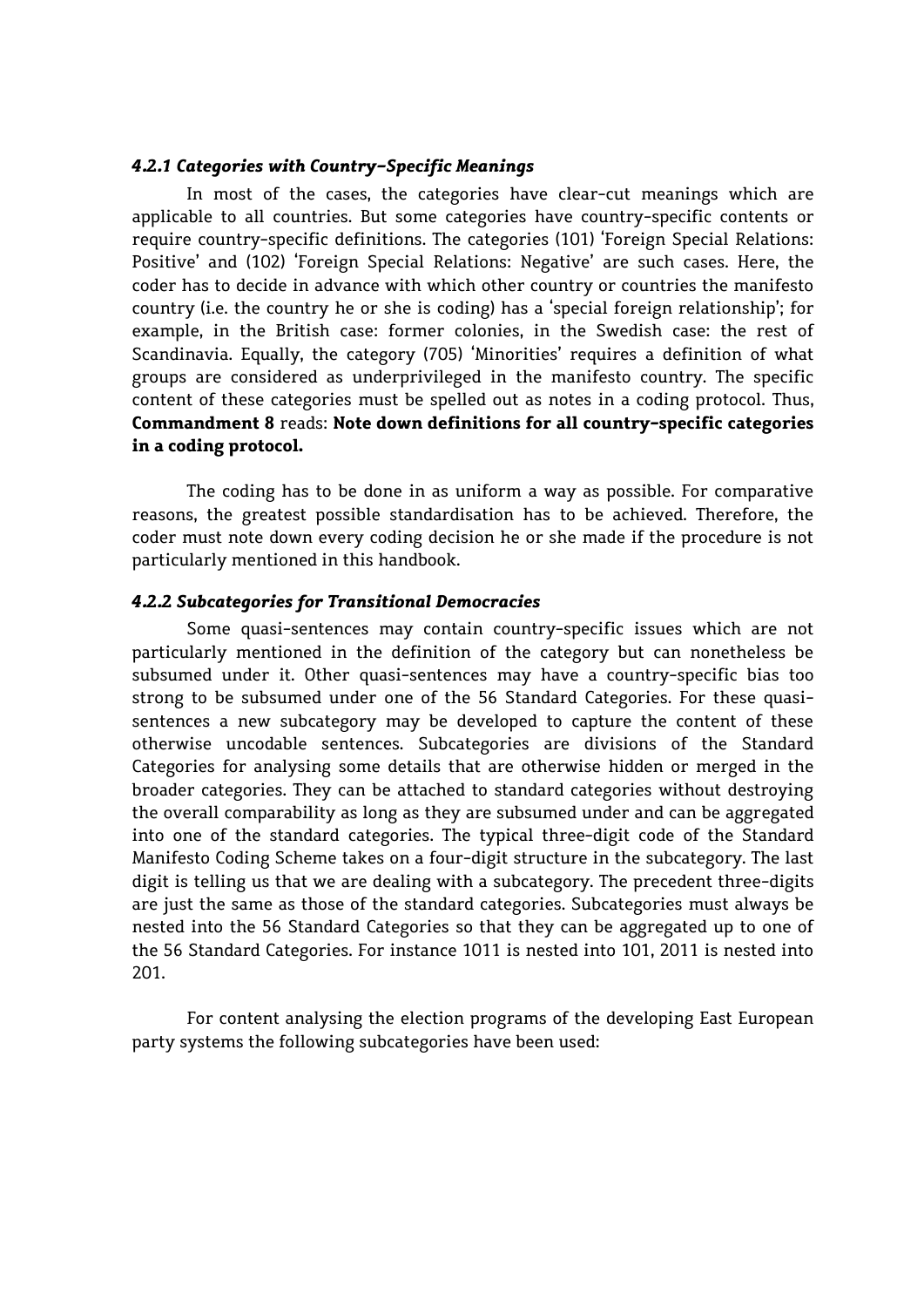|  | Table 2: | Subcategories to be Used for Parties in Transitional Democracies |  |  |  |  |
|--|----------|------------------------------------------------------------------|--|--|--|--|
|--|----------|------------------------------------------------------------------|--|--|--|--|

|                   | <b>Domain 1: External Relations</b>    |
|-------------------|----------------------------------------|
| 1011              | Russia/USSR/CIS: Positive              |
| 1012              | <b>Western States: Positive</b>        |
| 1013              | Eastern European Countries:            |
|                   | positive                               |
| 1014              | <b>Baltic States: Positive</b>         |
| 1015              | Nordic Council: Positive               |
| 1016              | SFR Yugoslavia: Positive               |
| 1021              | Russia/USSR/CIS: Negative              |
| 1022              | Western States: Negative               |
| 1023              | <b>East European Countries:</b>        |
|                   | Negative                               |
| 1024              | <b>Baltic States: Negative</b>         |
| 1025              | Nordic Council: Negative               |
| 1026              | SFR Yugoslavia: Negative               |
| 1031              | Russian Army: Negative                 |
| 1032              | Independence: Positive                 |
| 1033              | <b>Rights of Nations: Positive</b>     |
|                   | <b>Domain 2: Freedom and Democracy</b> |
| 2021              | <b>Transition to Democracy</b>         |
| 2022              | Restrictive Citizenship                |
| 2023              | Lax Citizenship                        |
| 2031              | Presidential Regime: Positive          |
| 2032              | Republic: Positive                     |
| 2041              | Monarchy: Positive                     |
|                   | Domain 3: Political System             |
| 3011              | Republican Powers: Positive            |
| 3051              | Public Situation: Negative             |
| 3052              | Communist: Positive                    |
| 3053              | Communist: Negative                    |
| 3054              | Rehabilitation and                     |
| Compensation      |                                        |
| 3055              | <b>Political Coalitions</b>            |
| Domain 4: Economy |                                        |

**Domain 4: Economy**

Privatisation: Positive

- Control of Economy: Negative
- Property-Restitution: Positive
- Privatisation Vouchers: Positive
- Social Ownership: Positive
- Mixed Economy: Positive
- Publicly-Owned Industry: Positive
- Socialist Property: Positive
- Property-Restitution: Negative
- Privatisation: Negative

#### **Domain 5: Welfare and Quality of Life**

- Private-Public Mix in Culture
- Private-Public Mix in Social Justice
- Private-Public Mix in Welfare
- Private-Public Mix in Education
- **Domain 6: Fabric of Society**
	- The Karabakh Issue
	- Rebuilding the USSR
	- National Security
	- General Crisis
	- Cultural Autonomy: Positve
	- Multiculturalism pro Roma
	- Multiculturalism against Roma

#### **Domain 7: Social Groups**

- Minorities Inland
- Minorities Abroad
- War Participants
- Refugees

For Cyprus, the subcategory **6014 'Cyprus Issue'** was created, for Mexico, the subcategory **2033 'Checks and Balances'** was introduced. Definitions of all subcategories are given in Section 9.

Up to now, subcategories have been mainly created for East European parties to allow studying party systems in the making. For some party systems, subcategories were also coded for a more country-specific analysis of programmatic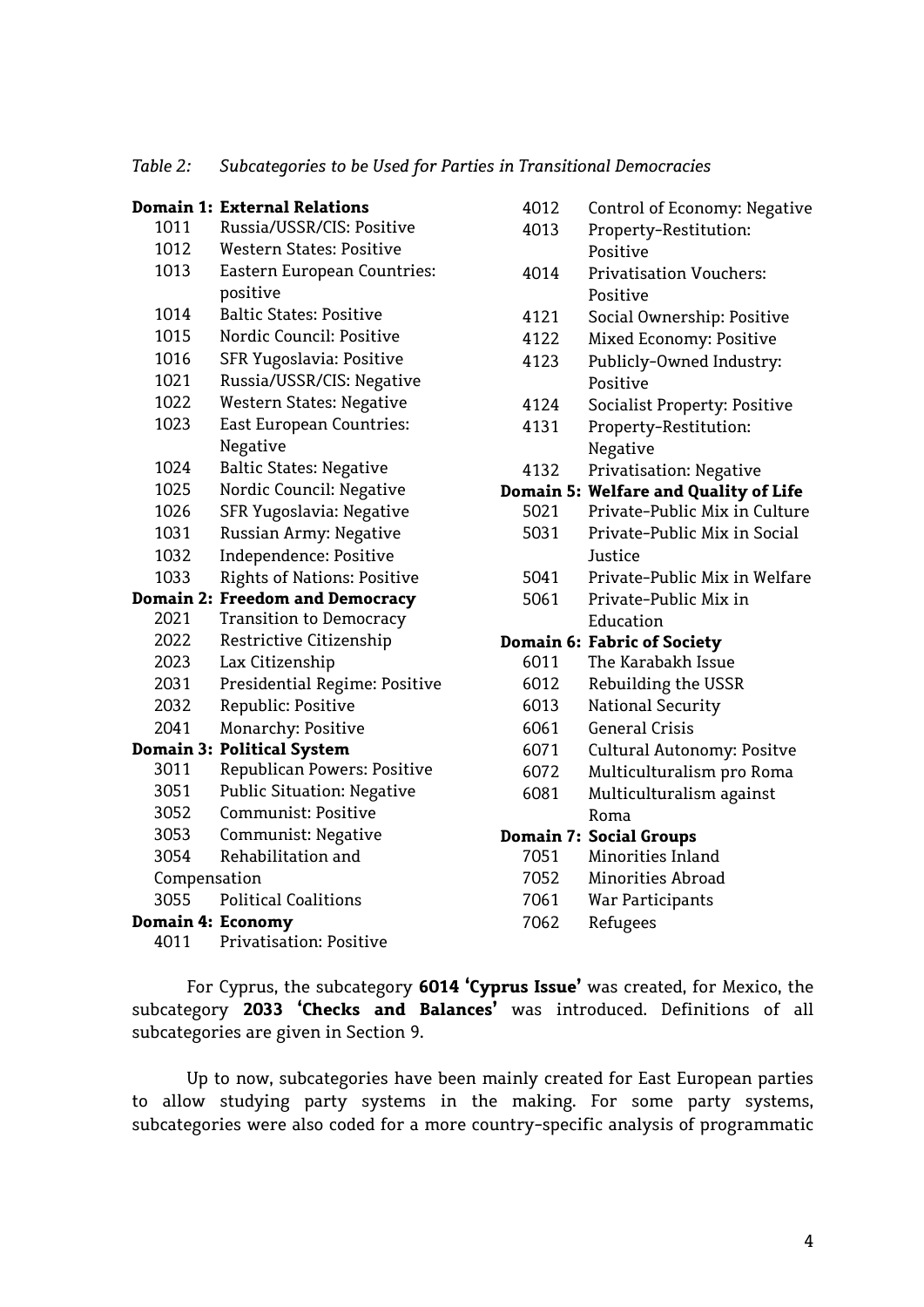party competition. As such, subcategories are part of the standard classification of policy preferences. But creating new subcategories should be avoided as far as possible, because the overall comparability of the manifesto data is reduced to the standard categories.

#### *Decision Rule No 3: Creating Subcategories*

Look at all uncoded sentences a second time and try to figure out whether some of these statements have an equivalent meaning. Make sure that there really is no related Standard Category that captures the sense of these quasi-sentences. Should many quasi-sentences contain the same arguments which are not subsumable under one of the 56 Standard Categories, note down a temporary 4-digit code and a temporary definition for a new subcategory and contact the supervisor. **Do not** create subcategories for each and every single issue because this is useless even when comparing parties from the same party system. **Never create new categories without checking with the supervisor because you may destroy the comparability of the data.**

To check with the supervisor before creating a sub-category is crucial since coders tend to diversify the existing standard categories into subcategories. Even trained coders tend to create too many subcategories, i.e. subcategories containing only one or two quasi-sentences. From more than 80 subcategories that had been created for transitional countries, 30 were re-aggregated into the main Standard Categories because they were almost empty and fitted to one the Standard Categories.

#### <span id="page-14-0"></span>**4.2.3 Coding Problems and Difficulties**

Coding problems may concern unitizing or/and scoring. As with uncodable sentences, all unclear statements should be marked and reread at the end of the coding procedure.

#### <span id="page-14-1"></span>**4.2.3.1 Problems with Unitising**

To prevent unitising mistakes, Commandment No. 9 spells out that whenever coding units are in doubt, the respective sentence must be coded twice, in two logically different rounds, and the two solutions for unitising have to be crosschecked before a final decision is taken on breaking up a sentence into quasisentences. In a first round, coders should choose one code for the overarching preference of the whole sentence and finish the coding of all the sentences of the whole paragraph or section. In the second round, a separate row of codes for the quasi-sentences will be added. The inference from both rows of codes should then be compared to the qualitative arguments. For example, let us suppose that a sentencebased coding of a paragraph or section produces 6 codes, 3 for welfare state expansion and 3 for environmental protection, whereas a quasi-sentence-based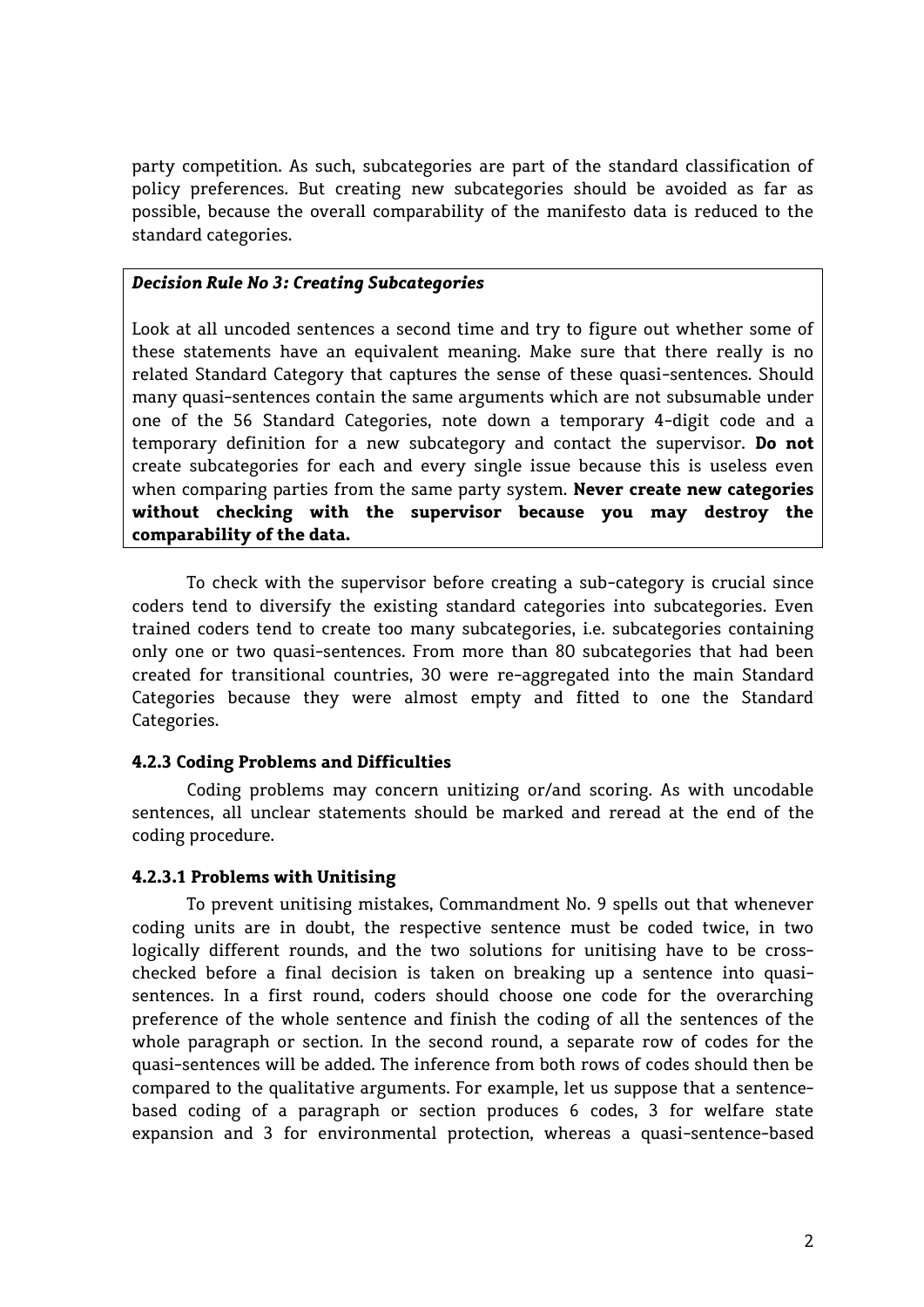coding of the same paragraph or section produces 12 codes with 3 for welfare state expansion and 9 for environmental protection. The sentence-based coding paints the picture of a party that is equally in favour of welfare and environment, whereas the quasi-sentence-based coding leaves the impression of a party overwhelmingly concerned with the environment. These different impressions can then be compared to the arguments given in the whole section. The quantitative codes should give a balanced view; they should 'mirror' the qualitative arguments as far as possible.

In case of remaining doubts, ask the supervisor!

#### <span id="page-15-0"></span>**4.2.3.2 Problems with Scoring**

#### **a. No category seems to apply**

The coding frame was created to capture the total manifesto content. Nonetheless, it may be that no category is available for a particular problem in a particular country. These quasi-sentences are treated as uncodable (000). It is important to realize that 'uncoded' does not necessarily mean that a sentence is devoid of meaning (although of course it may be); only that it cannot be fitted into the present coding frame. However, **Commandment No. 10 is that sentences should be coded if at all possible.** To follow this there are a number of specific decision rules on how to tackle with difficult coding decisions.

In many countries some of the categories are not much used (for instance (405) 'Corporatism' and (409) 'Keynesian Demand Management'), but are vital for comparative reasons. Therefore, some categories may be left empty at the end of the coding procedure. On the other hand seldom used categories are the most difficult to handle.

#### *Decision Rule No 4: Checking Definitions of all Categories in Policy Domains*

Whenever tempted to treat a quasi-sentence as uncodable, read the definitions of categories in the relevant policy domains once again because it might well be that the quasi-sentence contains a policy position that is taken only seldom. Therefore, the specific definition of the respective category may just have been forgotten.

A quasi-sentence may be without meaning but may nevertheless be part of the discussion of a problem and have a stylistic or linking function, for example:

'The next government will do everything in its power to defend the interests of the farmers. To this end, we envisage several measures. Firstly, we will increase payments of all kinds to farmers. ...'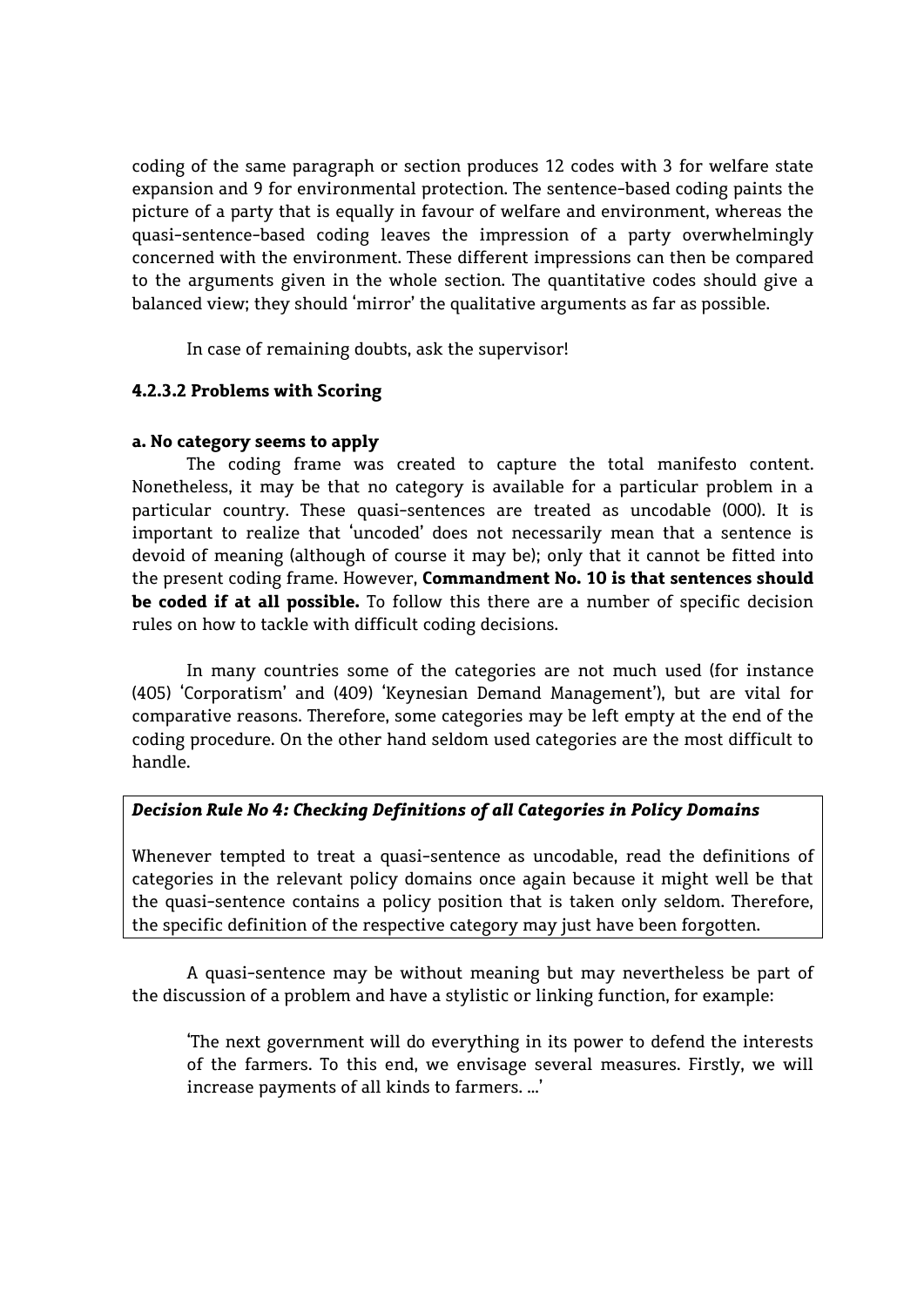These are three quasi-sentences. The middle sentence itself is devoid of any policy-content but is a part of the same argument. Therefore, category (703) 'Agriculture' is coded three times.

#### *Decision Rule No 5: Identifying Connecting Sentences*

Some sentences, which may otherwise be uncodable, may just be connecting sentences between two arguments (for instance: Therefore, we are going to do three things.) These connecting sentences themselves do not constitute meaningful arguments but are part of an ongoing argument. Therefore, connecting sentences should be coded in the same category as surrounding sentences or as the bulk of the paragraph they appear in.

Because of the general commandment to classify quasi-sentences if at all possible, all quasi-sentences treated as uncodable must be checked again after coding the total program.

#### **b. More than one category seems to apply**

The opposite difficulty arises if more than one category seems to apply. The Standard Classification Scheme was developed to cover the whole content of election programs. Election programs do not only mention policy preferences, but also include preferences about the polity and the politics of the country. The term 'polity' refers to the institutional dimension of political systems, covering all political institutions such as electoral rules and principles of decision making as well as the organisations of interest intermediation and governance. The term 'politics' refers to all processes of interest intermediation and governance. A classification scheme covering the whole content of national election programs should also allow for coding these polity and politics preferences. Some categories such as (203) 'Constitutionalism: Positive' and (204) 'Constitutionalism: Negative' address the polity, others such as (303) 'Governmental and Administrative Efficiency: Positive' address politics, still others such as (301) 'Decentralisation: Positive' and (302) 'Centralisation: Positive' include polity, politics, as well as policy issues.

The problem of multiple coding solutions occurs when polity, politics, and/or policy arguments are combined into one sentence:

'Because we want worldwide peace, we will add this goal to our constitution.'

In this case, the polity is merely a means to achieve a policy goal. This difficulty can be dealt with by applying the following decision rules: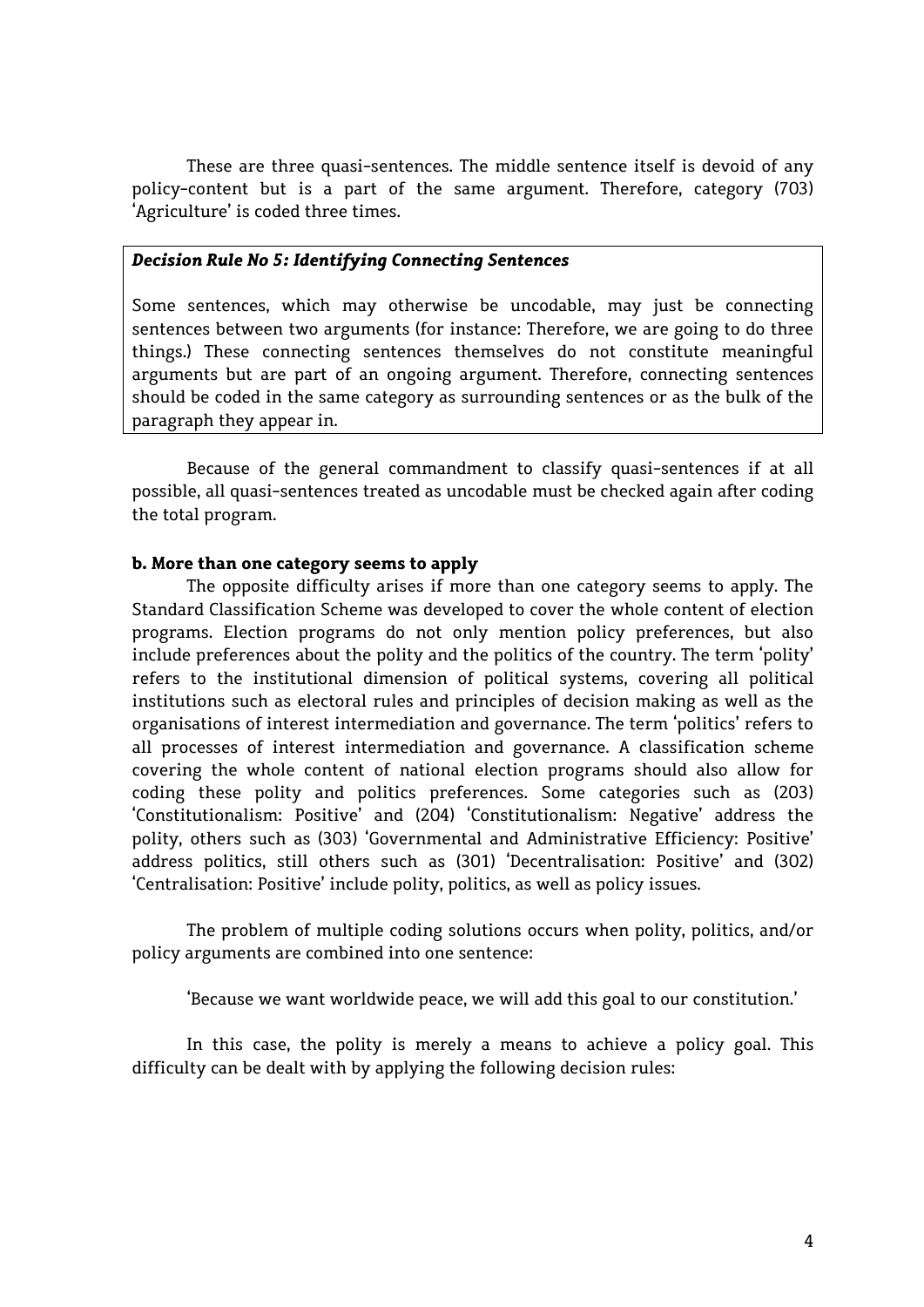#### *Decision Rule No 6: Policy Goals "Beat" Politics, Polity, and Policy Means*

Whenever a sentence combines the means with the achievement of a policy goal, the policy goal is to be chosen.

These general decision rules often apply to the following specific choices:

#### *Decision Rule No 7: Specific Policy Positions "Beat" (303) 'Efficiency'*

Whenever there is a choice between category (303) 'Governmental and Administrative Efficiency: Positive', defined as the need for efficiency and economy in government and administration, and another policy category from Domains 1 to 7, the specific policy position is to be chosen.

#### *Decision Rule No 8: Specific Policy Positions 'Beat' (305) 'Political Authority'*

Whenever there is a choice between category (305) 'Political Authority', defined as the party's general competence to govern or the general critique of opponent parties' competence, on the one hand and another category from Policy Domains 1 to 7, the specific policy position is to be chosen.

And example for the rule that policy goals beat policy means is provided by the following sentence:

"We will achieve world wide peace by disarmament."

The argument in this sentence is 'Peace' (106), not 'Military Negative' (105)

The problem of choosing between two categories also occurs with respect to group politics, for instance: 'We want more social security for workers'. In this case, category (701) 'Labour Groups' or category (504) 'Welfare State Expansion' may apply.

*Decision Rule No 9: Specific Policy Positions 'Beat' Group Politics except Group (703) 'Agriculture'*

Whenever there is a choice between a specific policy position given in Policy Domains 1, 2, 3, 4, 5, or 6 on the one hand and a social group from Domain 7 on the other hand, take the specific policy position. This rule does not apply to category (703) 'Agriculture'. All quasi-sentences devoted to agriculture are to be coded into category 703, even if a specific policy position such as (402) 'Incentives' or (410) 'Economic Growth' is taken to further the interests of farmers. Whenever agriculture is positively mentioned, code 703 has to be used.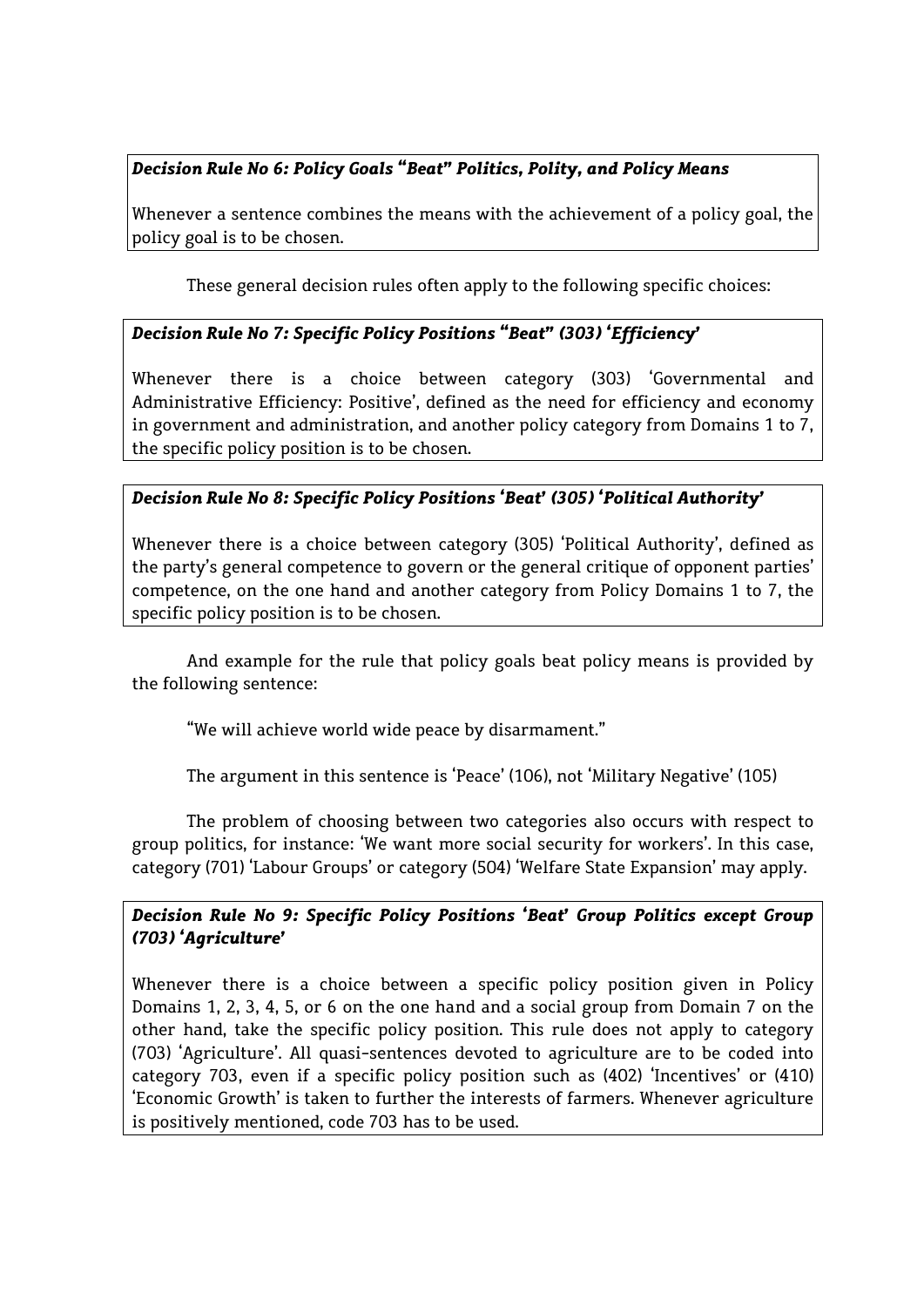In addition to the aforementioned cases of choice, there is one category, (408) 'General Economic Goals', which is non-positional and should, therefore, be avoided if possible.

#### *Decision Rule No 10: Specific Policy Positions 'Beat' (408) 'General Economic Goals'*

Whenever there is a choice between a more specific policy position given in Policy Domains 1 to 7 and category (408) 'General Economic Goals', the specific policy positions (for instance (410) 'Economic Growth') is to be chosen instead of 408.

Even after applying these decision rules, one may still not be sure where an argument is leading. In many cases, section headings can be used to make a decision:

#### *Decision Rule No 11: Section Headings as Guidelines*

Look at the section heading of the quasi-sentence in question. Then, take the category which covers the topic of the section or the heading. Thus, section headings are taken as guidelines for coding although section headings themselves are not to be coded.

Many of these problems may be solved by taking the context of the ambiguous quasi-sentence into account. Coders should first of all study the sentences that follow because the first quasi-sentence may be part of an argument explicated in the next sentences. Therefore, it is always useful to start the coding procedure by reading the whole paragraph.

For all other cases in which more than one category seems to apply, the coder has to decide what the most important concern of the argument is since one, and only one, category has to be chosen for each argument. There is only one exception to the 'one-and only one' rule:

#### *Decision Rule No 12: European Level and National Level*

Policies at the European level may be discussed with respect to their impact at the national level. In these cases, (108) 'European Community: positive' or (110) 'European Community: negative' as well as the specific national position in Policy Domains 2 to 7 have to be coded.

Just as with unitising (see p. 8), scoring problems often occur with the introductory parts and the summary of long programs as well as with short programs. In both cases, many arguments are typically condensed into very few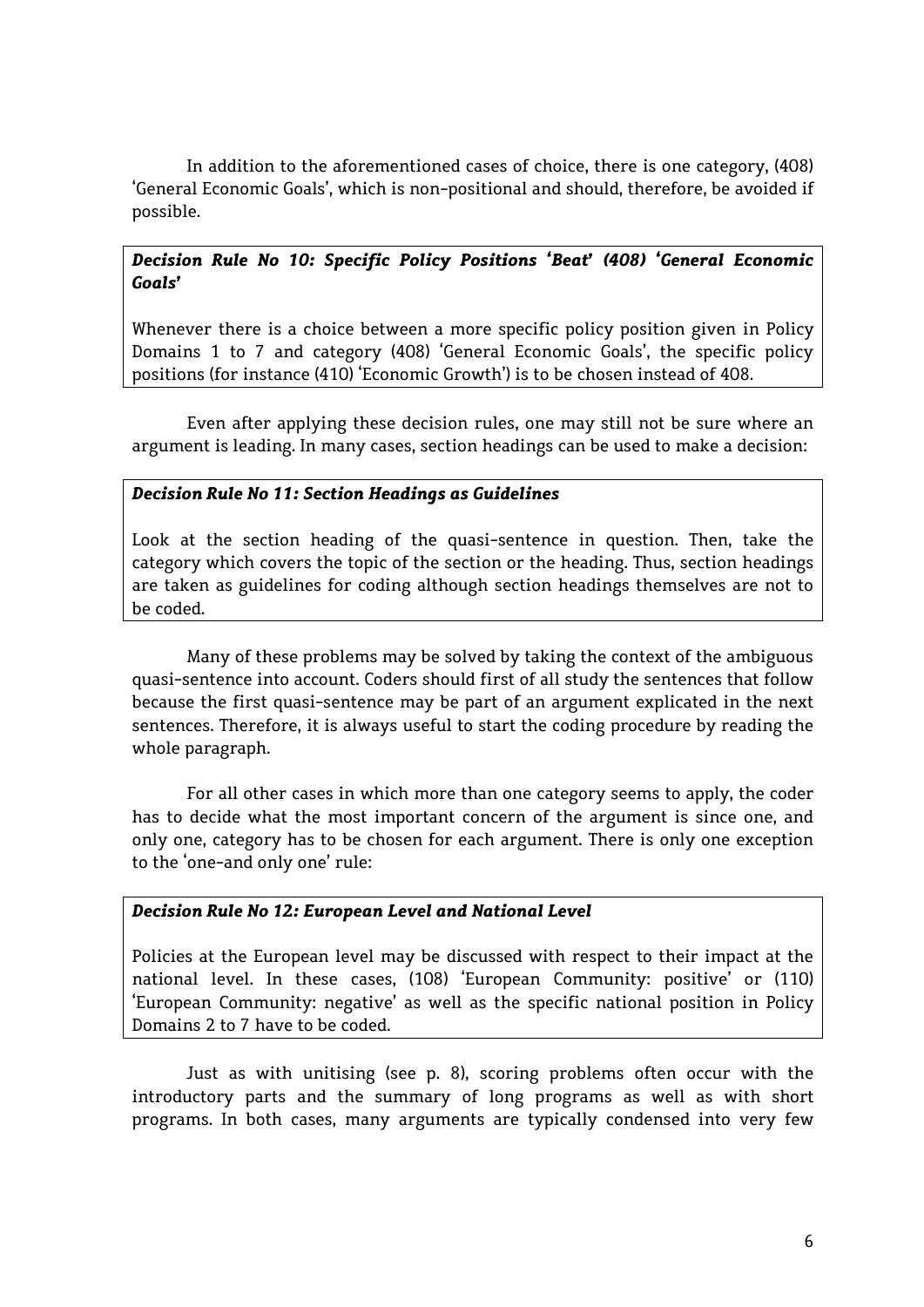sentences, often containing numerous commas and semicolons. In case of such difficulties, the rest of the manifesto should be coded before the introductory part is tackled as this will give hints on how to solve the riddles of the introductory sentences.

In case of very short programs with just one to five pages, unitising and scoring decisions concerning a few sentences can change the result of the content analysis. Therefore, the following decision rule should be applied:

#### *Decision Rule No 13: Double-check each Code Chosen for Short Manifestos*

Short manifestos have to be coded twice because each coding decision is particularly crucial. In case of short programs, make sure that no argument is neglected due to decision rules 6 to 10. Make sure that the numerical coding solution mirrors all qualitative arguments given in such short programs, even if they are hidden in subordinate clauses.

#### **c. The statement seems unclear**

Even after applying Decision Rules No 1 to 13, one may still not be sure where an argument is leading. Many of these problems may be solved by taking the context of the ambiguous quasi-sentence into account. Coders should first of all take into account the following sentences because the first (quasi-) sentence may be part of an argument which is explicated in the next sentences. Therefore, it is always useful to start the coding procedure by reading the whole paragraph.

In some cases, crucial decisions have to be made with respect to the manifest or latent content of statements. No inferences should be made with respect to the meaning of statements. The coder has to code what the statement says, not what he or she thinks it may lead to in the end. Thus, if a party claims that a measure favours employees, (701) 'Labour Groups: Positive' has to be coded although you may feel sure that it is to their detriment.

As with uncodable sentences, all unclear statements should be marked and reread at the end of coding. The reason is that many statements which may be uncodable at first sight may become clear in the context of the whole program.

Some of the coding problems will be solved with growing experience. However, whenever the coder is unsure about which category is to be taken, the sentence in question should be translated into English and the supervisor should be contacted. From 1989 to 2009 Andrea Volkens (volkens@wzb.eu) served as the central supervisor. From 01.11.2009 onwards Annika Werner takes this position (werner@wzb.eu).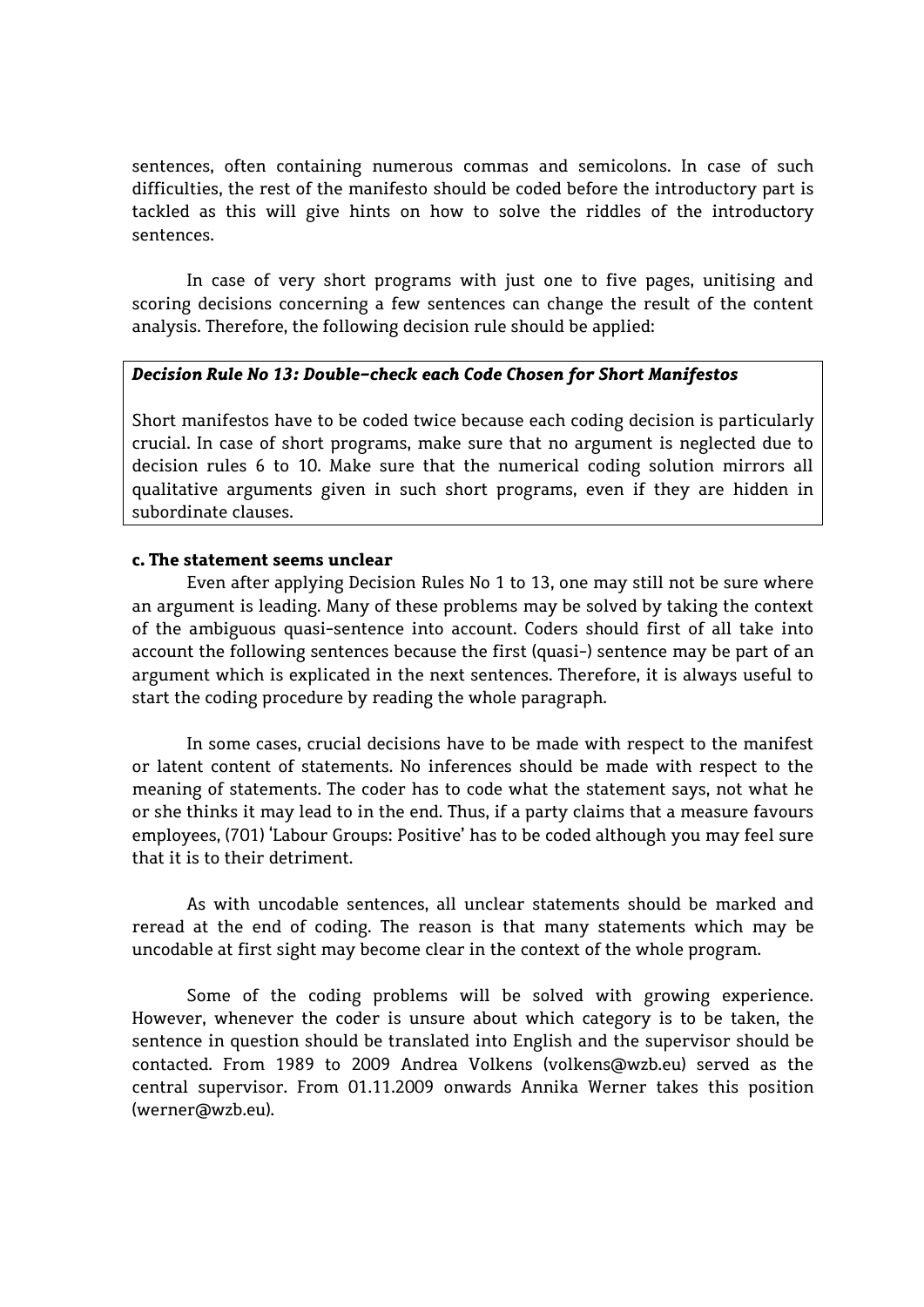#### <span id="page-20-0"></span>*4.3 Coding Sheet*

After finishing the coding of a manifesto, a tally is kept on a coding sheet given in this section. The coding sheet shows the respective country, party, and election year and gives the absolute number of quasi-sentences coded into each standard category of the standard coding frame as well as the total number of quasisentences. However, before even starting with Decision Rule No 1, first of all take the following step:

*Rule No 14: Do not start with production coding before having done the training and entry tests given in section 6 and 7 of the handbook because both tests are used for identifying coding mistakes. Thus, wait for the reply of the supervisor or you might have to do it all over again!*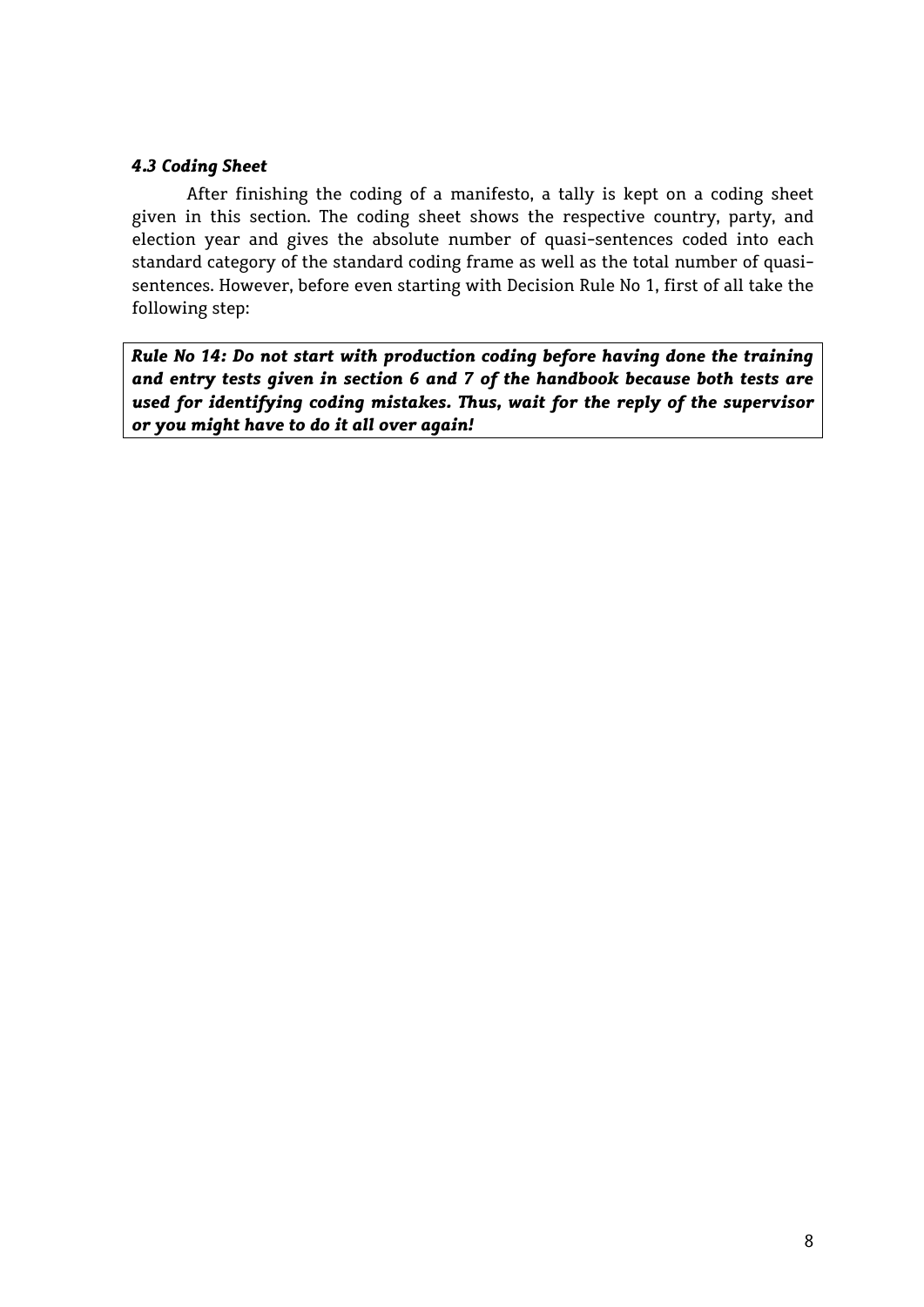# <span id="page-21-0"></span>**Coding Sheet for 56 Standard Categories**

| <b>COUNTRY:</b> | <b>PARTY:</b> | <b>YEAR:</b> |
|-----------------|---------------|--------------|
| 000:            | 410:          |              |
| 101:            | 411:          |              |
| 102:            | 412:          |              |
| 103:            | 413:          |              |
| 104:            | 414:          |              |
| 105:            | 415:          |              |
| 106:            | 416:          |              |
| 107:            | 501:          |              |
| 108:            | 502:          |              |
| 109:            | 503:          |              |
| 110:            | 504:          |              |
| 201:            | 505:          |              |
| 202:            | 506:          |              |
| 203:            | 507:          |              |
| 204:            | 601:          |              |
| 301:            | 602:          |              |
| 302:            | 603:          |              |
| 303:            | 604:          |              |
| 304:            | 605:          |              |
| 305:            | 606:          |              |
| 401:            | 607:          |              |
| 402:            | 608:          |              |
| 403:            | 701:          |              |
| 404:            | 702:          |              |
| 405:            | 703:          |              |
| 406:            | 704:          |              |
| 407:            | 705:          |              |
| 408:            | 706:          |              |
| 409:            | Total N:      |              |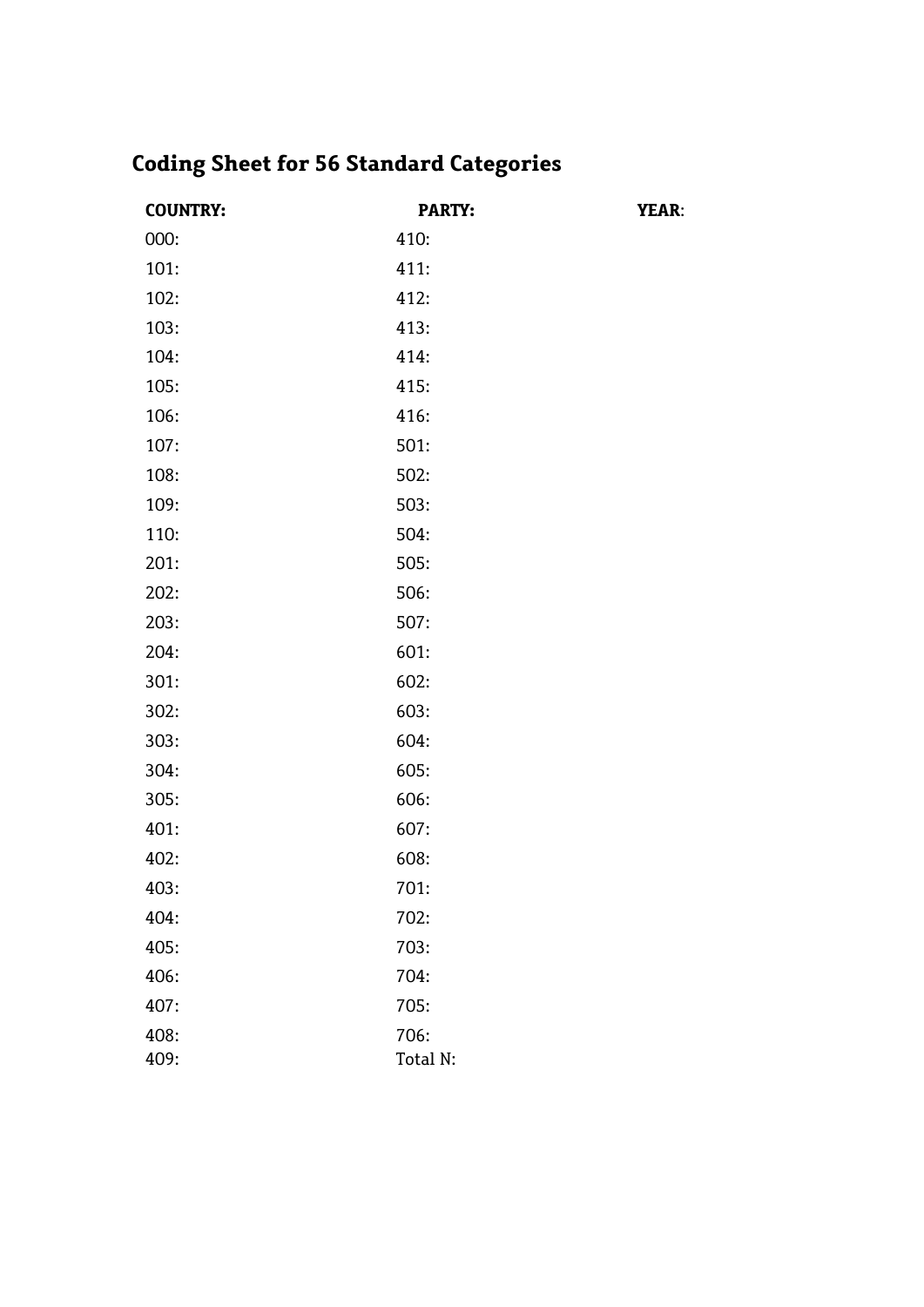# <span id="page-22-0"></span>**Coding Sheet for 56 Standard Categories plus Subcategories**

| <b>COUNTRY:</b> |      | <b>PARTY:</b> | <b>YEAR:</b> |
|-----------------|------|---------------|--------------|
| 000             | 409: | 706:          | 3055:        |
| 101:            | 410: | 1011:         | 4011:        |
| 102:            | 411: | 1012:         | 4012:        |
| 103:            | 412: | 1013:         | 4013:        |
| 104:            | 413: | 1014:         | 4014:        |
| 105:            | 414: | 1015:         | 4121:        |
| 106:            | 415: | 1016:         | 4122:        |
| 107:            | 416: | 1021:         | 4123:        |
| 108:            | 501: | 1022:         | 4124:        |
| 109:            | 502: | 1023:         | 4131:        |
| 110:            | 503: | 1024:         | 4132:        |
| 201:            | 504: | 1025:         | 5021:        |
| 202:            | 505: | 1026:         | 5031:        |
| 203:            | 506: | 1031:         | 5041:        |
| 204:            | 507: | 1032:         | 5061:        |
| 301:            | 601: | 1033:         | 6011:        |
| 302:            | 602: | 2021:         | 6012:        |
| 303:            | 603: | 2022:         | 6013:        |
| 304:            | 604: | 2023:         | 6014:        |
| 305:            | 605: | 2031:         | 6061:        |
| 401:            | 606: | 2032:         | 6071:        |
| 402:            | 607: | 2033:         | 6072:        |
| 403:            | 608: | 2041:         | 6081:        |
| 404:            | 701: | 3011:         | 7051:        |
| 405:            | 702: | 3051:         | 7052:        |
| 406:            | 703: | 3052:         | 7061:        |
| 407:            | 704: | 3053:         | 7062:        |
| 408:            | 705: | 3054:         | Total N:     |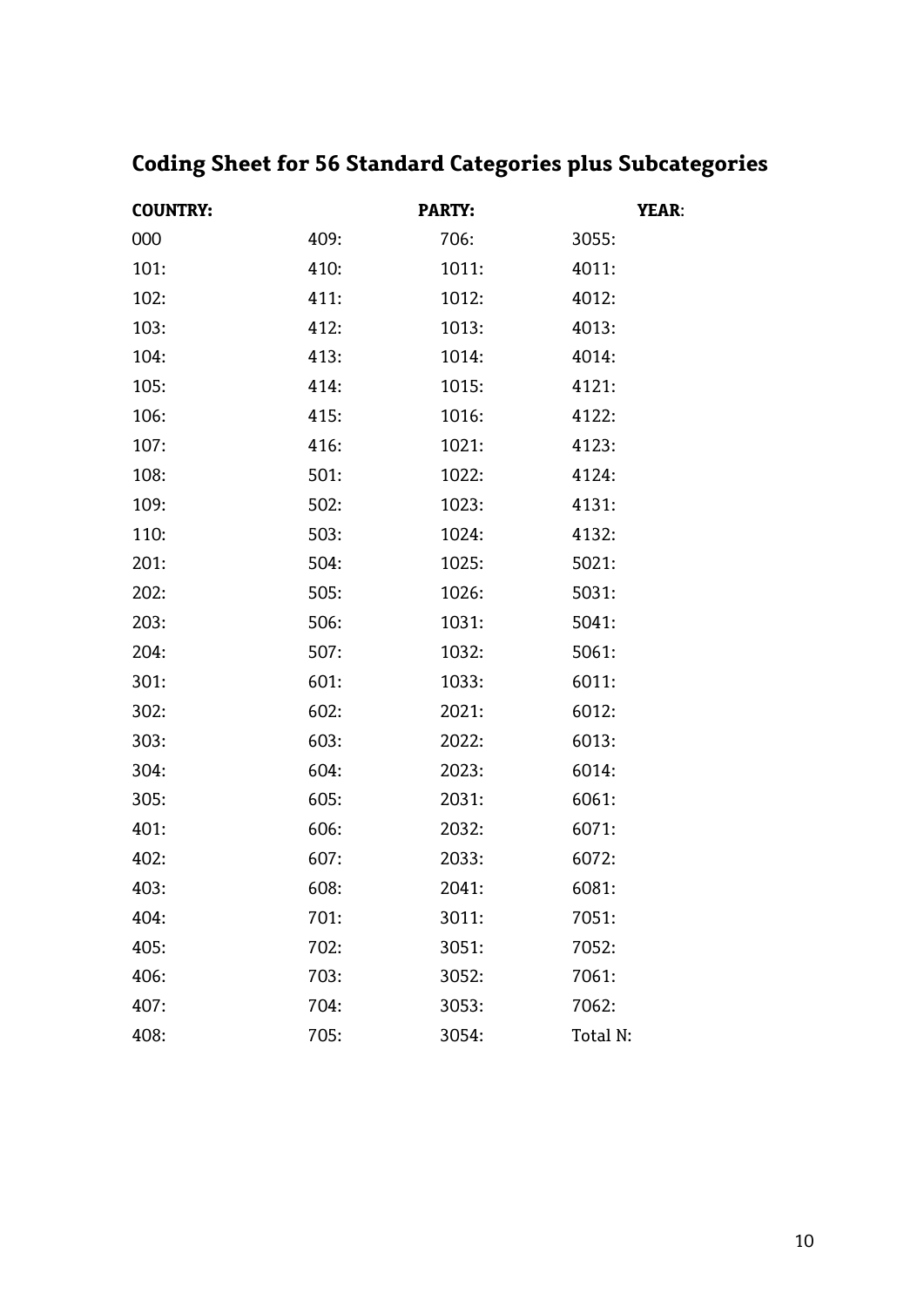#### <span id="page-23-0"></span>**5. Coding Exercise**

The following sample texts with solutions for the identification of quasisentences and categories serve as exercises of coding.

Country: Great Britian Name of the Party/Alliance: The Liberal/SDP Alliance Year: 1983

# **Title: 'Working together for Britain'**

#### **(Extracts)**

The General Election on June 9th, 1983 will be seen as a watershed in  $\,$  000  $\,$ British politics.

It may be recalled as the fateful day when depression became hopelessness and the slide of the post-war years accelerated into the depths of decline. Alternatively it may be remembered as the turning point when the people of this country, at the eleventh hour, decided to turn their backs on 000 dogma and bitterness and chose a new road of partnership and progress. 000

It is to offer real hope of a fresh start for Britain that the Alliance between our two parties has been created. What we have done is unique in the history of British parliamentary democracy. **T** Two parties, one with a proud history, and one born only two years ago out of a frustration with the old systems of politics, have come together to offer an alternative government pledged to bring the country together again.  $\blacksquare$ 305 305 606

The Conservative and Labour parties between them have made an industrial wasteland out of a country which was once the workshop of the world. **I** Manufacturing output from Britain is back to the level of nearly 20 years ago. Unemployment is still rising and there are now generations of school-leavers who no longer even hope for work. Mrs Thatcher's government stands idly by, hoping that the blind forces of the marketplace will restore the jobs and factories that its indifference has destroyed. **T** The Labour Party's response is massive further nationalisation, a centralised state socialist economy and rigid controls over enterprise. The choice which Tories and socialists offer at this election is one between neglect and interference. Neither of them understands that it is only by working together in the companies and communities of Britain that we can overcome the economic problems which beset us.  $\blacksquare$  Meanwhile the very fabric of our common life together deteriorates.  $\blacktriangledown$  The record wave of violence and crime and increased personal stress are all signs of a society at war with itself. **A** Rundown cities and declining rural services alike tell a story of a warped sense of priorities by successive governments.  $\blacksquare$  Mrs Thatcher promised 'to bring harmony where there is discord'. Instead her own example of confrontation has inflamed the bitterness so many people feel at what has happened to their own lives and local communities. 305 410 408 305 305 305 606 606 605 606 606 606

Our Alliance wants to call a halt to confrontation politics.  $\blacksquare$  We believe 606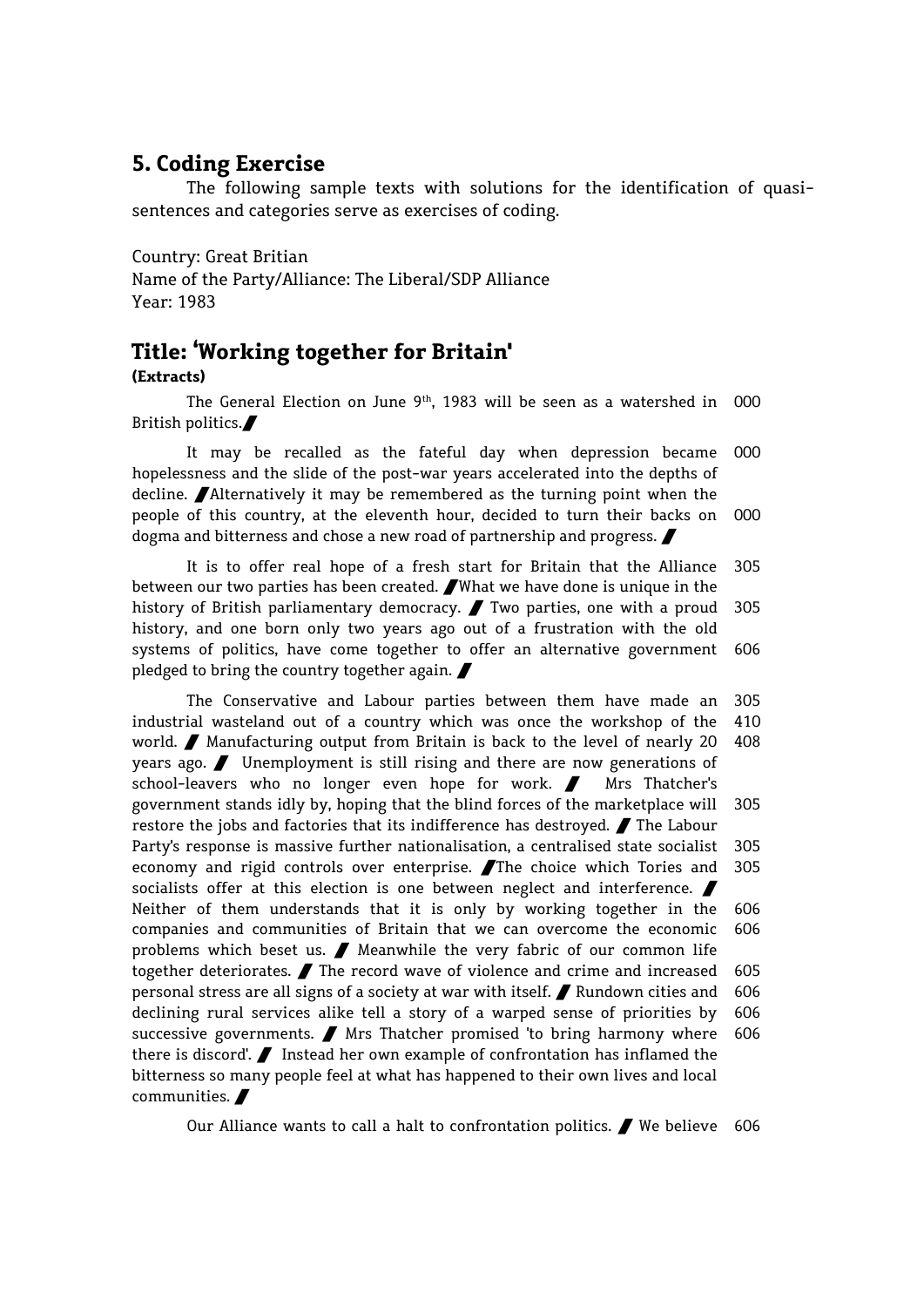we have set an example by working together as two separate parties within an alliance of principle.  $\blacksquare$  Our whole approach is based on co-operation: not just between our parties but between management and workers, between people of different races and above all between government and people.  $\blacktriangleright$  Because we are not prisoners of ideology we shall listen to the people we represent and ensure that the good sense of the voters is allowed to illuminate the corridors of Westminster and Whitehall.  $\blacksquare$ 606 606 202

#### **STRATEGY FOR INDUSTRIAL SUCCESS**

The Alliance is alone in recognising that Britain's industrial crisis cannot be solved by short-term measures such as import controls or money supply targets.  $\blacksquare$  Our crisis goes deep.  $\blacksquare$  Its roots lie in the class divisions of our society,  $\blacksquare$  in the vested interests of the Tory and Labour parties,  $\blacksquare$  in the refusal of management and unions to wide democracy in industry,  $\blacksquare$  in the way profits and risks are shared.  $\blacksquare$ 606 606 606 606 202 606

The policies offered by the two class-based parties will further divide the nation North v South, Management v Labour.  $\blacksquare$  Our greatest need is to build a sense of belonging to one community.  $\blacksquare$  We are all in it together.  $\blacksquare$  It is impossible for one side or the other in Britain to 'win'.  $\blacktriangledown$  Conflict in industrial relations means that we all lose. 606 606 606 606 606

The Alliance is committed to policies which will invest resources in the high-technology industries of the future.  $\blacktriangledown$  We are committed to a major new effort in education and training. We are pledged to trade union reform to tough anti-monopoly measures. 411 506 403

#### **THE IMMEDIATE CRISIS: JOBS AND PRICES**

Our economic crisis demands tough immediate action.  $\blacksquare$  It also requires a Government with the courage to implement those strategic and structural reforms which alone can end the civil war between the two sides of industry. 305 305

The immediate priority is to reduce unemployment. Why?  $\blacktriangledown$  To the Alliance unemployment is a scandal; robbing men and women of their careers;  $\blacktriangleright$  blighting the prospects for a quarter of all our young people,  $\blacktriangleright$  wasting our national resources, **A**borting our chances of industrial recovery, **A** dividing our nation  $\sqrt{\ }$  and fuelling hopelessness and crime.  $\sqrt{\ }$ 408 408 701 706 410

> 408 606

> > 605

Much of the present unemployment is a direct result of the civil war in British industry, of restrictive practices and low investment.  $\blacksquare$  But in addition, conservative Government policies have caused unemployment to rise.  $\blacksquare$  An Alliance Government would cause unemployment to fall. How?  $\blacktriangledown$  Can it be done without releasing a fresh wave of inflation? 408 408 408 414

We believe it can.  $\blacksquare$  We propose a carefully devised and costed jobs programme aimed at reducing unemployment by 1 million over two years. 414 504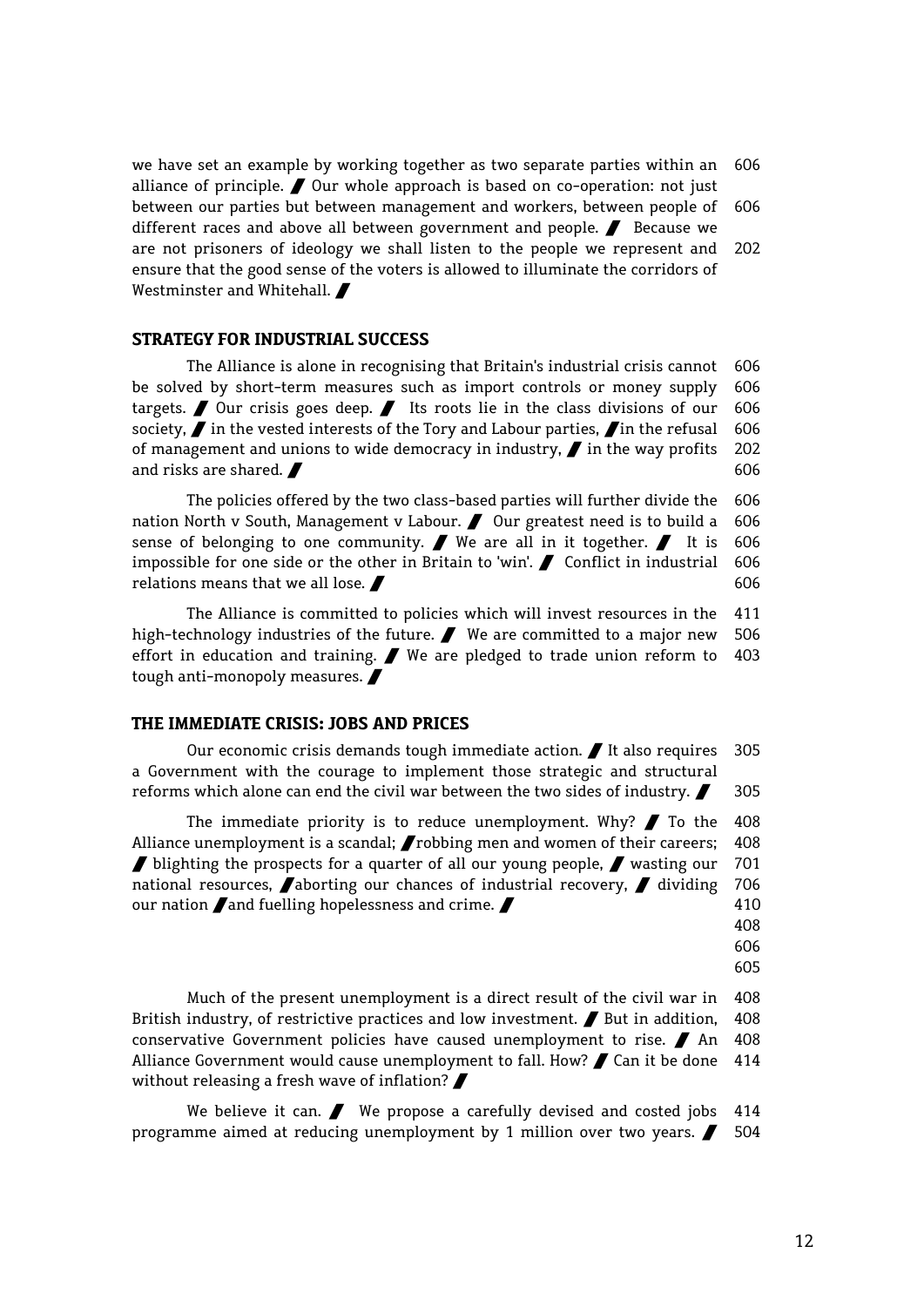This programme will be supported by immediate measures to help those hardest hit by the slump - the disadvantaged, the pensioners, the poor.  $\blacksquare$ 503

Ours is a programme of mind, heart and will.  $\blacksquare$  It is a programme that will work! The Programme has three points: **F** Fiscal and Financial Policies for Growth; *I* Direct Action to provide jobs; *I* An Incomes Strategy that will stick. 1 404 404 410 504

701

#### **PARTERNSHIP IN INDUSTRY**

Britain has made little progress towards industrial democracy, yet several of our European partners have long traditions of participation and cooperation backed by legislation.  $\blacktriangledown$  They do not face the obstacles to progress with which our divisive industrial relations present us.  $\blacksquare$  To be fully effective, proposals for participation in industry need to be buttressed by action on two fronts:  $\blacksquare$  a major extension of profit sharing and worker share-ownership to give people a real stake where they work as well as the ability to participate in decision-taking,  $\blacksquare$  and reform of the trade unions to make them genuinely representative institutions. 202 606 202 701 202

#### **PARTICIPATION AT WORK**

We propose enabling legislation that will offer a flexible and sensible approach:  $\blacksquare$ 202

An Industrial Democracy Act to provide for the introduction of employee participation at all levels,  $\blacktriangledown$  incentives for employee share-ownership,  $\blacktriangledown$ employee rights to information,  $\blacksquare$  and an Industrial Democracy Agency (IDA) to advise on and monitor the introduction of these measures:  $\blacksquare$ 202 701 201 202

Employee Councils covering each place of work (subject to exemption for small units) for all companies employing over  $1,000$  people.  $\blacksquare$  Smaller companies would also be encouraged to introduce Employee Councils. 202 202

#### **GOVERNMENT AND INDUSTRY**

#### **Priority for Industry**

The role of an Alliance government in relation to private industry will be to provide selective assistance taking a number of forms: 402

an industrial credit scheme to provide low-interest, long-term finance for projects directed at modernising industry; 402

A national innovation policy, to provide selective assistance for high-risk projects,  $\blacksquare$  particularly involving the development of new technologies  $\blacksquare$ and for research and development in potential growth industries;  $\blacksquare$ 402 411 410

Public purchasing policies to stimulate innovation,  $\blacksquare$  encourage the introduction of crucial technologies and aid small businesses;  $\blacksquare$ 411 411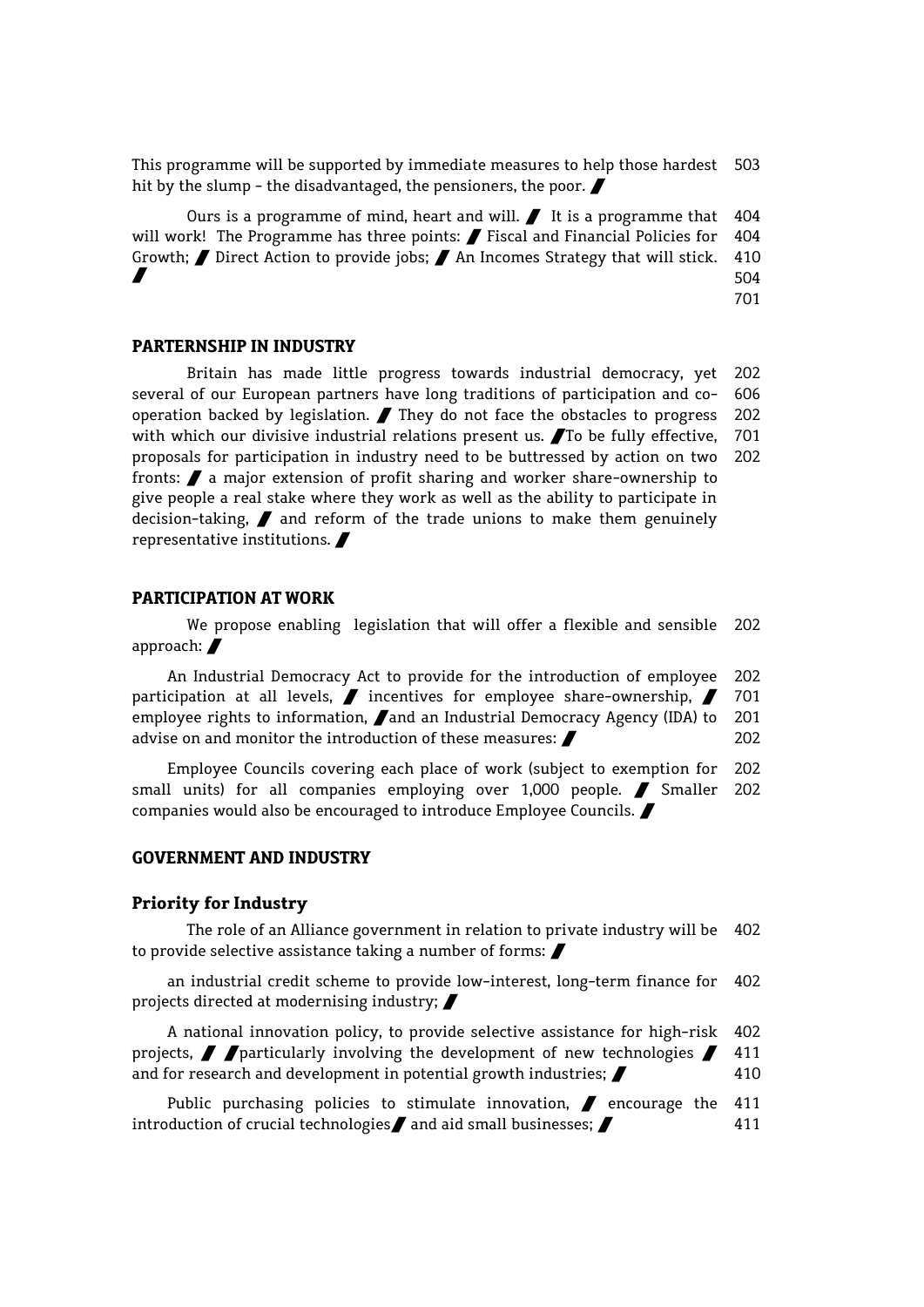we will establish a Cabinet Committee chaired by the Prime Minster at the centre of decision-taking on all policies with a bearing on the performance of industry. 303

The Alliance will strengthen the Monopolies' and Mergers' Commission to ensure its ability to prevent monopoly and unhealthy concentrations of industrial and commercial power.  $\sqrt{ }$ The aim is to guarantee fair competition and to protect the interests of employers, consumers and shareholders.  $\blacksquare$ 403 403

#### **New and Small Business**

To encourage the growth of new and small businesses, we will attack red tape and provide further financial and management assistance by:  $\blacksquare$ 402

Extending the Loan Guarantee Scheme, in the first instance raising the maximum permitted loan to £150,000; and the Business Start-Up Scheme, raising the upper limit for investment to £75,000;  $\blacktriangleright$  and introducing Small Firm Investment Companies to provide financial and management help; 402 402 402

zero-rating building repairs and maintenance for VAT purposes $\blacksquare$  and reducing commercial rates by 10 per cent; 402 402

making sure the Department of Industry co-ordinates and publicises schemes for small businesses and that government aid ceases to discriminate against small businesses; 402 402

Tailoring national legislation such as the Health and Safety Regulations to the needs of small businesses $\boldsymbol{I}$  and amending the statutory sick pay scheme to exclude small businesses. 402 402

#### **Agriculture and Fisheries**

| Agriculture is an important industry and employer. To encourage its                                                    | 703 |
|------------------------------------------------------------------------------------------------------------------------|-----|
| further development we will: $\blacksquare$                                                                            | 703 |
| Increase Government support for effective agricultural marketing at home                                               | 703 |
| and abroad and continue support for 'Food from Britain'; $\blacksquare$                                                | 703 |
| ensure that agriculture has access like other industries to the industrial<br>credit scheme we propose; $\blacksquare$ | 703 |
| encourage greater access to farming, especially by young entrants.                                                     | 703 |

The Alliance is determined to safeguard the future of our fishing industry 703which needs help to re-build after years of uncertainty and the drastic consequences for the deep-sea fleet of 200-mile limits in the waters they used to fish.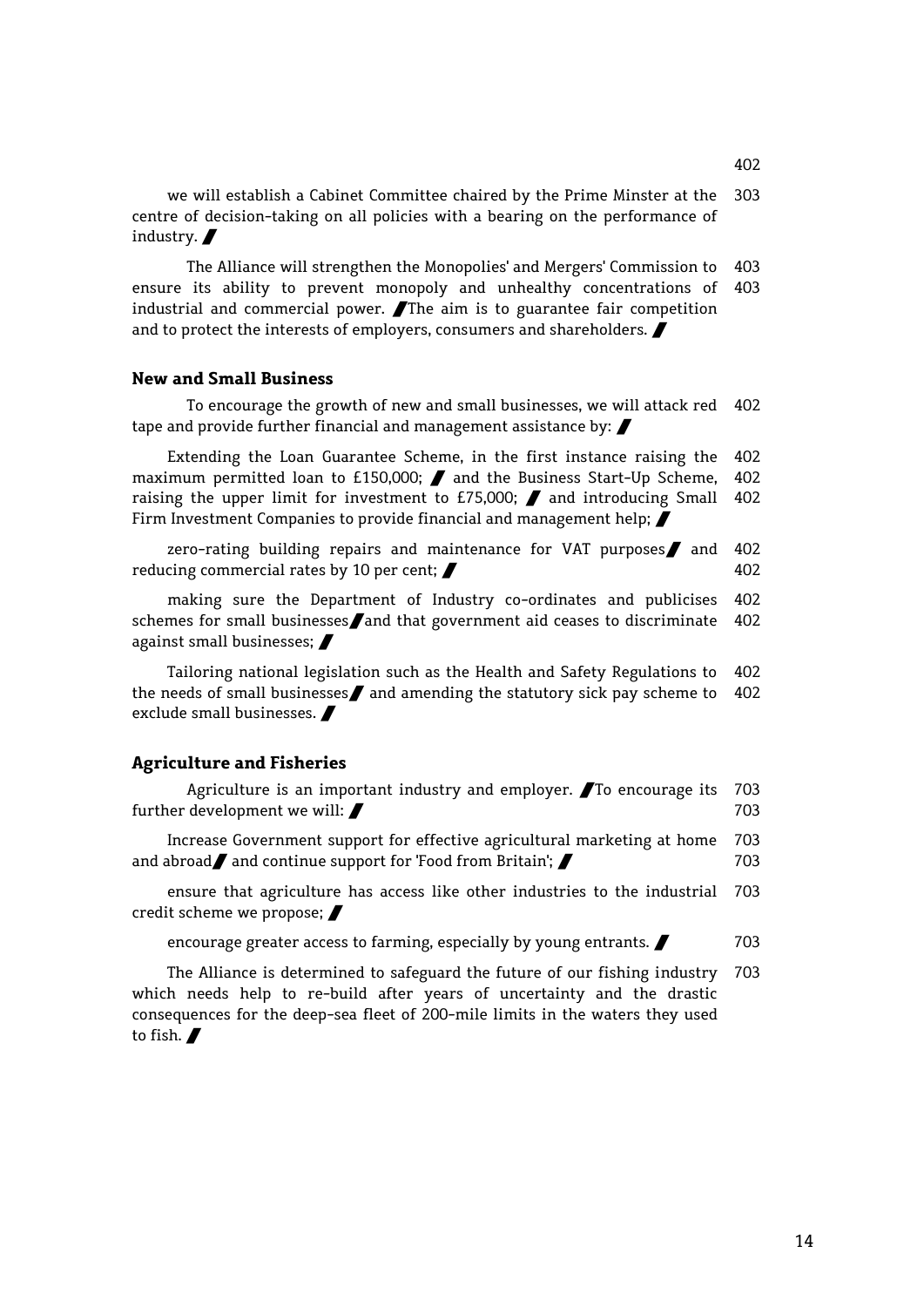#### **Education and training**

The third basic condition for industrial success is a people with the skills 411 and self-confidence that will be needed for the challenges of new technology.  $\blacksquare$ The education and training systems are not providing enough people with the skills necessary to make them employable and the country successful in competition with its rivals.  $\blacktriangledown$  We are falling further behind.  $\blacktriangledown$  Japan on present 411 plans will be educating all its young people to the age of 18 by 1990. More than 90 per cent of the 16-19 age group in Germany gain recognised technical 411 qualifications.  $\blacktriangleright$  And it is not just a matter of school-leavers.  $\blacktriangleright$  Our managers 411 are less professionally qualified than our main competitors.  $\blacktriangledown$  From the bottom 411 to top we are underskilled, and this has to be put right if we are to prosper in future.  $\blacksquare$  To do this, to raise standards in education and training and to improve their effectiveness is the object of proposals set out in the next Section. 411 411 506 506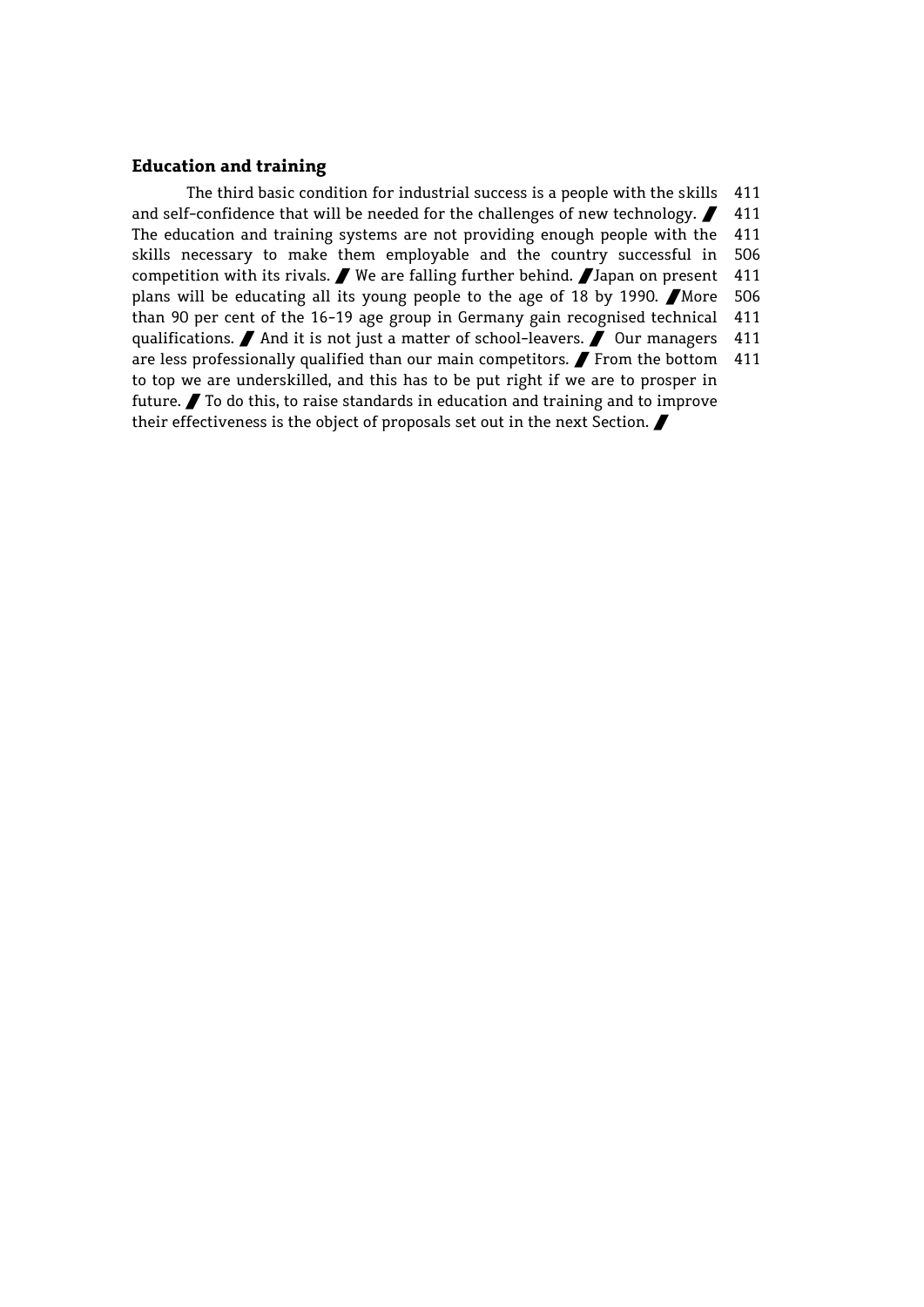Country: New Zealand Name of the Party/Alliance: National Party Year: 1972

#### **Title: A Guide to what the next National Government will do for New Zealand (Extracts)**

#### **THE ECONOMY**

In 1972 New Zealand had, for the first time, more overseas reserves than 414 total overseas debt. Labour has dissipated these reserves, borrowed about 414 \$2,00 million overseas and incurred annual interest charges mortgaging almost our total export earnings from butter and cheese.

Inflation in 1972 was about 5 per cent, the second lowest of the Organisation for Economic Co-operation and Development (OECD) nations. Today it is about 15 per cent, well above the OECD average,  $\blacktriangledown$  and New Zealand 414 has an external deficit per head of population second only to Iceland. 414 414

The first three years of the coming National Government will be very largely devoted to restoring New Zealand's shattered economy. 408

Continuous attention to economic trends and problems will replace stopgo and panic measures.  $\blacktriangledown$  And the taxation system will be used to give incentives for desirable economic activity. 408 402

We will take steps to stimulate savings.  $\blacksquare$  Savings accounts, limited as to amount, will be established.  $\blacktriangleright$  The deposits of individuals will earn an interest rate at least equal to the annual rate of inflation thus preserving the purchasing power of savings.  $\blacksquare$ 414 414 414

We believe that continued double-figure inflation will destroy the basis of the New Zealand economy and cause untold misery.  $\blacksquare$  The fight against increases in the cost of living is the most important single issue in economic management.  $\blacksquare$ 414 414

People without jobs represent waste of productive effort:  $\blacksquare$  National supports a policy of full employment  $\blacksquare$  and the dignity of labour.  $\blacksquare$  We do not accept unemployment as a balancing factor in economic management. 410 408 701 701

Finally, the National Development Council will be restored and consultation resumed between Government departments, academic specialists and private industry, including farming and organised labour.  $\blacksquare$  The vital role of every section of productive industry will be recognised. 405 405

It is these moves which will put New Zealand on the way to economic recovery.  $\blacksquare$  And reduce the spiraling rate of inflation.  $\blacksquare$ 408 414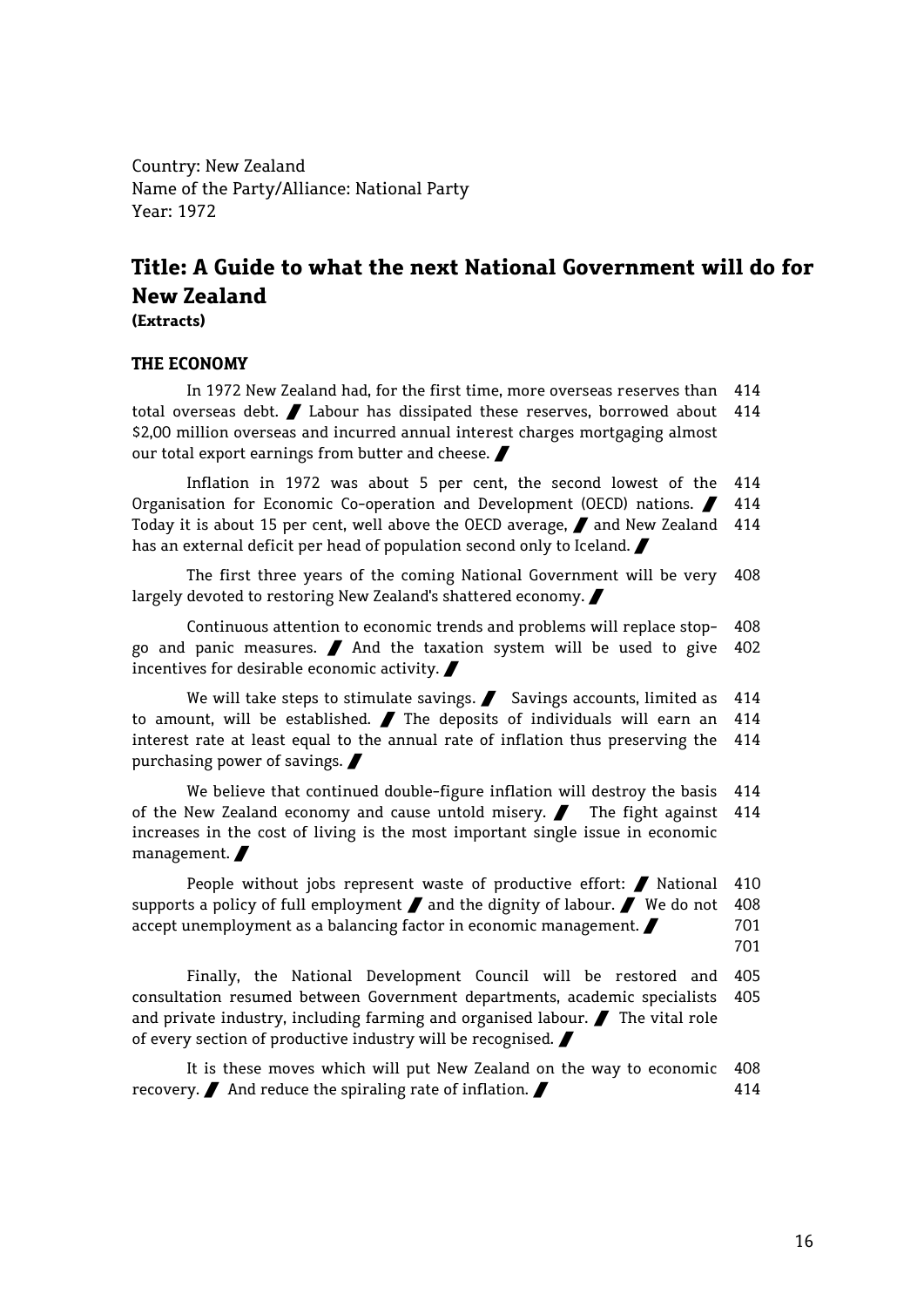#### **SUPERANNUATION**

Seldom has any policy released by an opposition party had the impact that the National Superannuation scheme has had.  $\blacksquare$  It is designed to give every New Zealander dignity and a decent income in retirement.  $\blacktriangledown$  Here's how it will operate: 504 504 504

Anyone who is 60 years old, or more, and who has lived in New Zealand for at least ten years will receive National Superannuation, starting next year. And with three big annual jumps in the rate of benefit it will be fully operating by 1978. 504 504

To guarantee our elderly retired folk a decent minimum income, the full rate of National Superannuation, for a married couple, will be 80% of the average weekly ordinary time wage. I It will be recalculated every six months.  $\blacksquare$ 504 504

| In 1976, to start the scheme, the rate will be 65% of the average wage; $\blacksquare$                       | - 504 |
|--------------------------------------------------------------------------------------------------------------|-------|
| in 1977 it will be raised to 70% $\blacksquare$ and in 1978 to the full 80%. $\blacksquare$ The rate for 504 |       |
| single persons, at all times, will be 60% of the married rate.                                               | 504   |

504

The present average weekly wage is \$99 and so, if there is no increase at all in wage rates in the next three years, the rates of National Superannuation will be shown in the box\* below (\*box not shown). 504

Next year, under National, the age and universal superannuation benefits will merge to form National Superannuation. 504

At present both these benefits pay \$51.26 to a married couple and \$30.75 to a single person, so even in the first year of National Superannuation, a married couple over 60 who have no other income will have \$6.18 a week more to spend than they do now and a single beneficiary will receive, after tax, \$3.15 a week more than he now gets by way of age benefits, or universal superannuation. 504

Of course those with other income will receive the benefit too, but they will pay more tax on their bigger incomes. 503

By 1978 a married couple will receive a net \$18.06 a week more than the present age benefit or universal annuation and a single person will be receiving a net \$10.17 a week more.  $\blacktriangledown$  For the single person, that is a pay rise of more than  $33\%$ . 504 504

The big and comforting thing about National Superannuation is that everyone gets it, just so long as they have lived in New Zealand for ten years or more and are aged 60 or over. 504

They will not, nor will anyone, be expected to make special contributions 504

over a period of years, in order to qualify.  $\blacktriangleright$  The scheme is financed out of ordinary taxation so there is nothing to be deducted from wages; no special payments of any kind. 504

This means that the present age beneficiary will receive National 504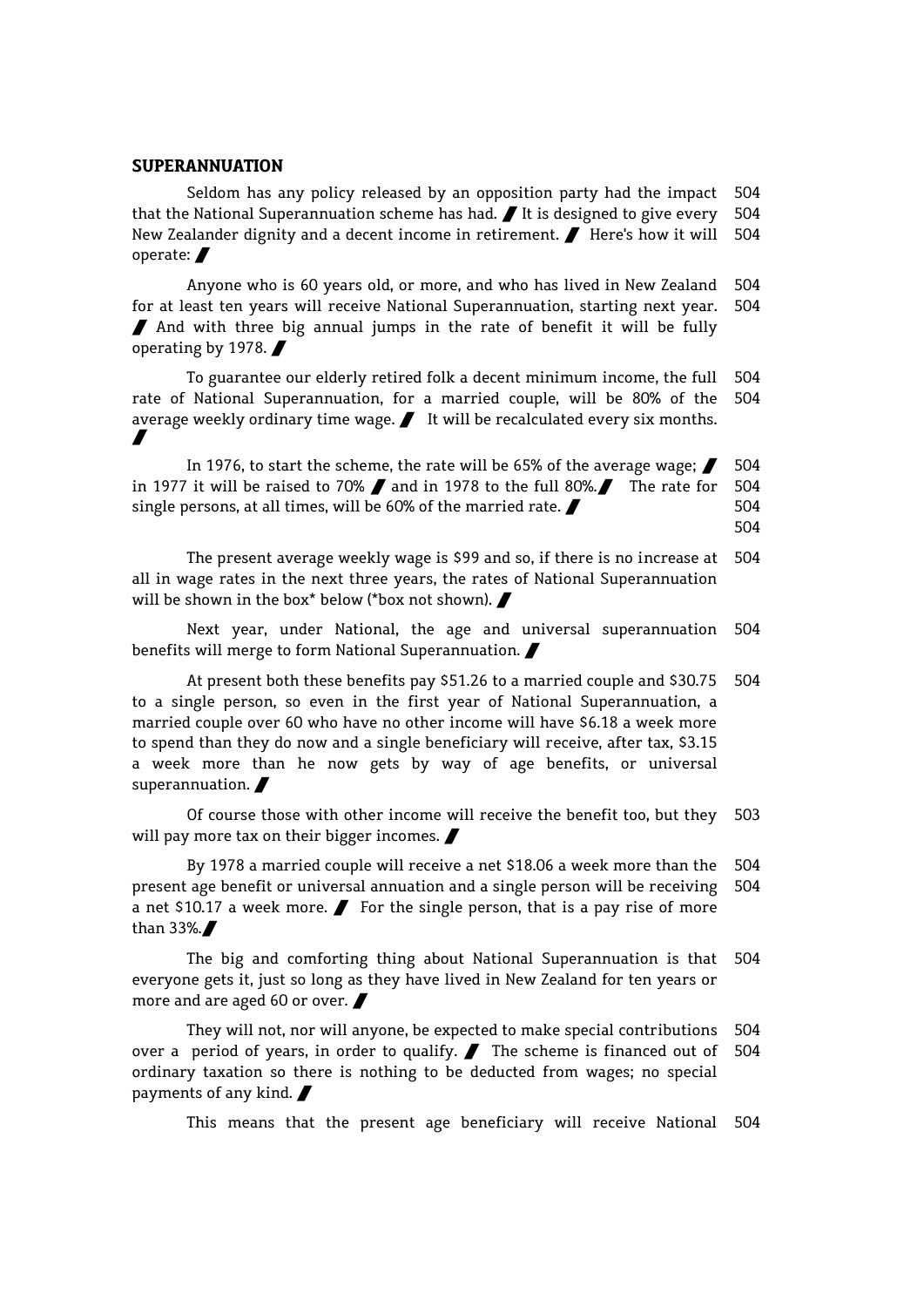Superannuation next year.  $\blacksquare$  So will the retired Government servant (in addition to the pension from the Government superannuation fund which he had paid for).  $\blacktriangledown$  And so will all the people who are drawing pensions from company and other private superannuation schemes. 504 504

In recent weeks, the Government has been making moves to compensate for the weaknesses revealed in their own scheme, when compared with National's.  $\blacksquare$  But the fact remains that National's is the only superannuation scheme that offers a fair deal to everyone in their years of retirement. 503 503

#### **WOMEN'S RIGHTS**

Since 1975 is International Women's Year, it can be expected that all political parties will talk a great deal about their 'women's policies'. I Unfortunately most will be little more than window dressing. National's plans go far beyond this. 706 706 706

We will begin by introducing legislation to remove existing legal discrimination relating to women,  $\blacksquare$  and to prohibit discrimination against any person by reason of sex.  $\blacktriangleright$ 503 503

We will also establish a Human Rights Commission which will ensure that equal rights legislation is enforced and that women have an effective and inexpensive means of redress.  $\blacksquare$  The Commission will investigate cases of discrimination presented to it and recommend civil action to the Attorney-General. 503 503

Full consideration will be given to the recommendations of the Select Committee on Women's Rights. We will set priorities for implementation, in 706 consultation with women's organisations. 706

We will legislate to ensure that all areas of discrimination in employment are removed  $\blacksquare$  and that merit is the sole criterion in respect of job applications, selection and promotion. 503 503

To encourage women who wish to enter, return to or remain in employment, National will encourage employers to establish flexible working patterns, such as glide time, part-time, job sharing, and multi-shift work.  $\blacksquare$ Thus assisting women who undertake the dual role of worker and mother.  $\blacksquare$ 706 706

We will give special attention to the problems associated with re-entry 706 to the work force and ensure that greater job retraining opportunities are available.

Maternity leave without pay will be available to women for a period of 706 up to 12 weeks, without loss of job security, promotion or superannuation rights, providing this does not cause undue disruption to a business enterprise. 1

The new National Government will appoint women to boards, commissions and tribunals and will give consideration to the appointment of women as industrial mediators. 706

We will also support increased participation of women in the judicial 503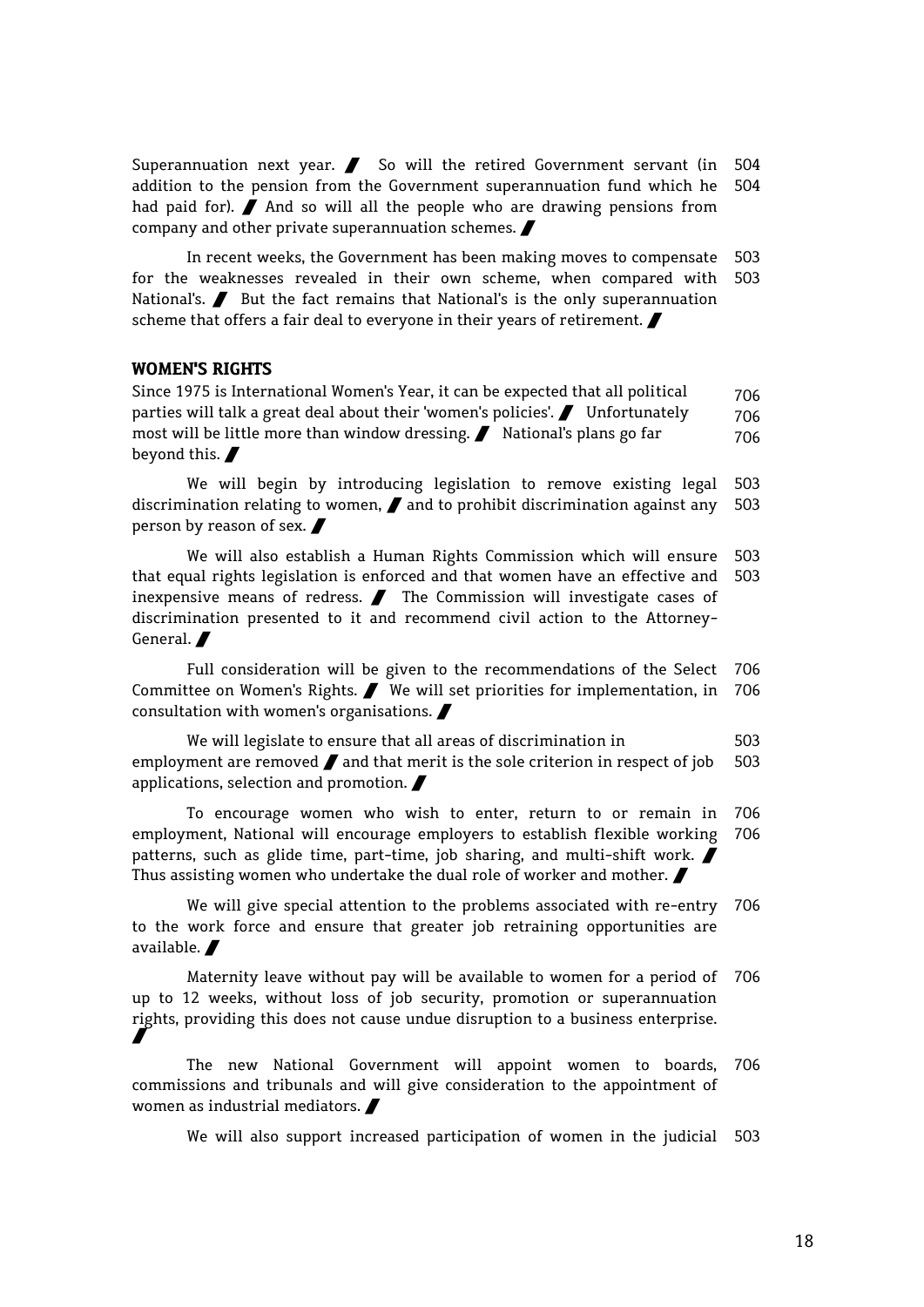system and recognise no sex barriers in the exercise of any judicial office. 503 Suitably qualified women will be given exactly the same consideration as men.  $\blacksquare$ 

National will ensure that early childhood education is generally available (where feasible) as an integral part of the education system.  $\blacktriangledown$  Priority will be given to such areas as new housing suburbs and regenerated inner city areas. 506 411

Financial assistance will be provided through approved voluntary agencies to establish centres for those children who need day care but whose parents cannot afford to pay the full cost.  $\blacksquare$ 504

National will also promote and encourage job training and retraining, "second chance" education  $\blacksquare$  and promote a policy of life-long education for women. 411 706

We will tackle the problems women face with housing.  $\blacktriangledown$  Under National the Housing Corporation will not differentiate between men and women borrowers on grounds of sex. 706 503

We will introduce a flexible principal repayment plan to meet those cases where the wife works, leaves the work force to raise a family and then returns to work. 706

The National Party believes all women must have the opportunity to participate on the basis of full equality in the social, cultural, economic and political spheres of New Zealand society. 503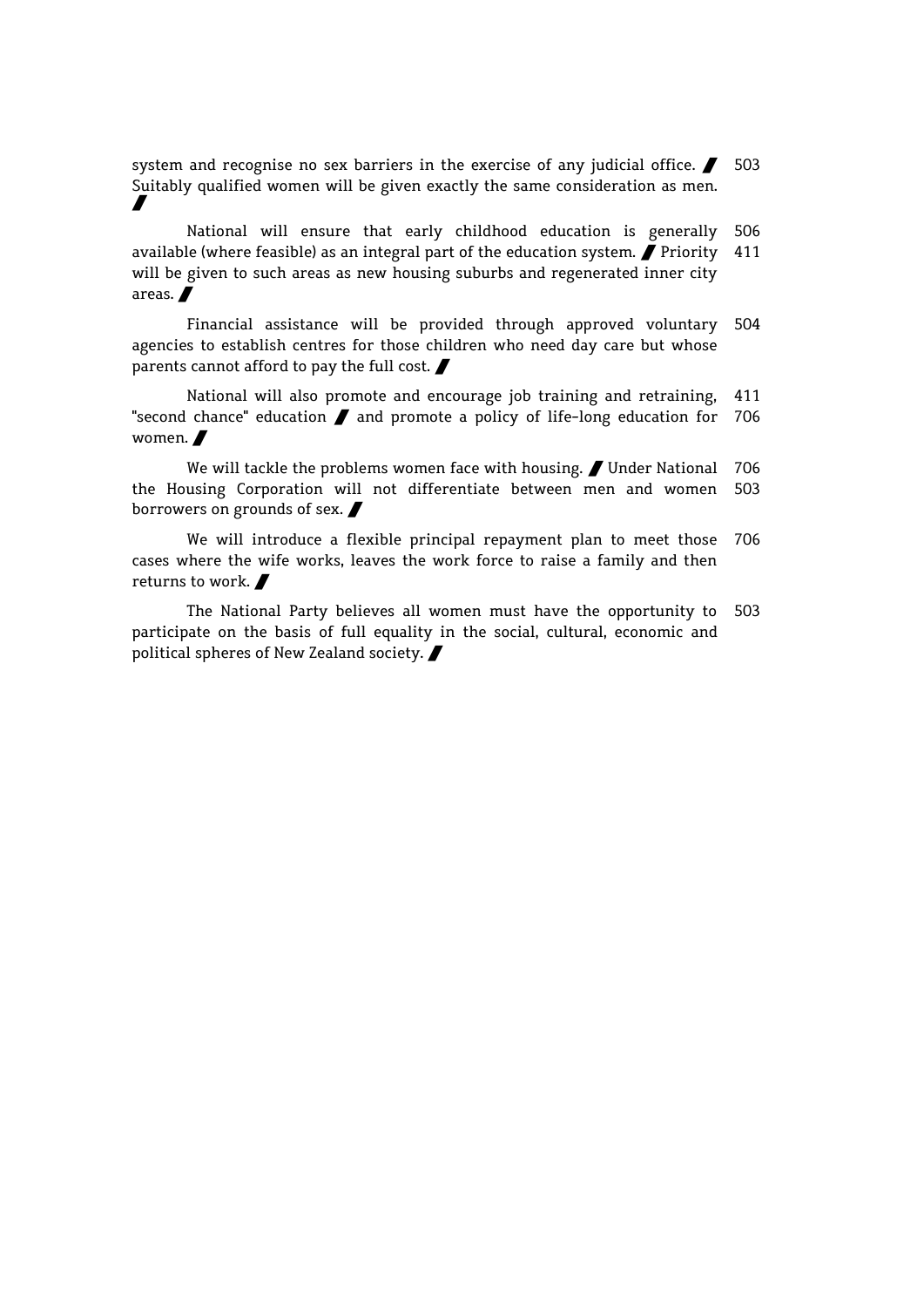# <span id="page-32-0"></span>**6. Training Test**

The following pages have to be coded as a training test. A copy of this text with the marked quasi-sentences and the number of identified categories in the margin of the pages has to be send to the supervisor. The supervisor evaluates the test and sends a comprehensive reply to the coder, giving feedback on mistakes and general problems. Thereby, the coder is able to learn about the pitfalls of manifesto coding intensively. The coder should be aware that this training test is based on a very difficult text. No coder is expected to code without any mistakes and hardly any coder is ever going to come across such a difficult manifesto in his or her actual manifesto coding. The purpose is simply to trigger mistakes so that these mistakes can be avoided in the production coding.

After the training test is completed, sent to the supervisor and their feedback received and intensively studied, a final entry test has to be taken, which can be found in section 7. This entry test has to be checked by the supervisor before the actual coding is started to check whether the correspondence in coding is sufficiently high.

Country: Australia Name of the Party/Alliance: National Country Party Year: 1966

### **Title: We will grow, prosper**

**(extracts)**

#### **'WE WILL GROW, PROSPER'**

The Deputy Prime Minister (Mr McEwen) said last night all the Government's policies were aimed at building an Australia respected and trusted throughout the world. Mr McEwen, delivering the Country party policy speech at Sheparton, said: The country party, the Government, has one constant and continuing policy objective - to make Australia strong, safe, prosperous; to build a modern Australia, with equal opportunity for all:

where the aged, and the infirm, are looked after;

where the young are well educated, properly trained, to play their part in making the greater Australia of the future;

where every man, woman and child - native-born Australians and migrants alike can live in freedom, enjoying the rewards of their own efforts, obtaining their just share of the wealth of the community.

Under our coalition Government's policies, Australia's advance has been remarkable. Here are the results of the 17 years of our responsibility in Government:

3.5 million more people since we came to office - half of them migrants;

1.25 million new jobs (1.6 million new homes built);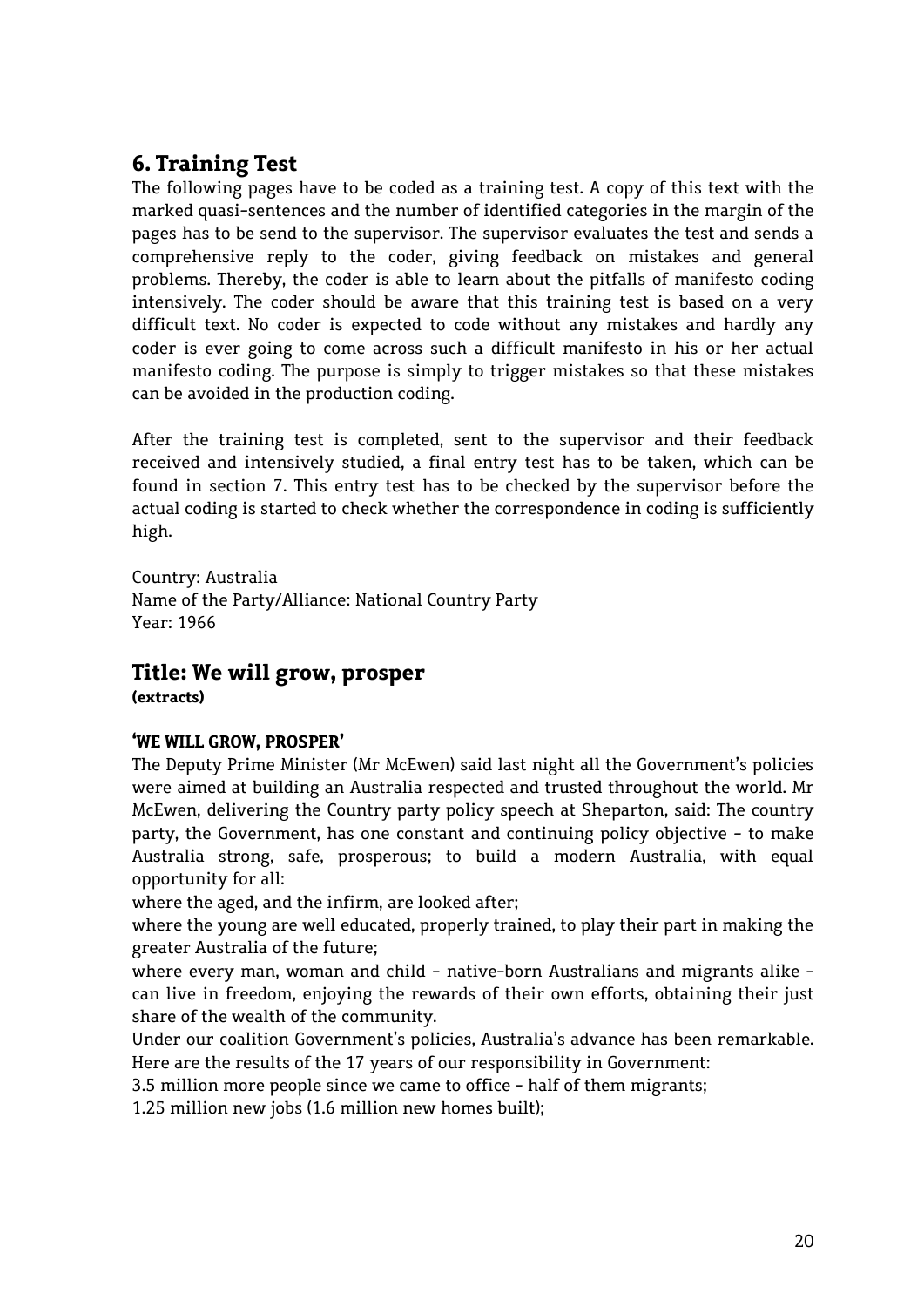tremendous increases in wool production; wheat, meat, sugar, dairy products, fruit and so on - with fewer workers.

The volume of exports more than doubled.

More than 20,000 new factories; factory production increased two and a half times. Mineral production more than doubled.

2,5 million more vehicles on the road - a car for every four people;

unprecedented developments in community services; roads, dams, power houses, hospitals, schools.

Industries everywhere are creating new wealth, ultimately distributed for all the people in better wages, social services and health, in education and defence.

In 17 years the total production of Australia, including all primary and secondary industries and the service industries which go with them, has doubled.

If in 1949, in a policy speech I had said: 'Put the Country party and the Liberal party in power and our policies will double the size of the Australian economy in 17 years', this would have been treated with derision. But we have done it!

This is a story of growth; of increasing national strength; greater safety; higher prosperity; sharing the prosperity.

Three years ago, we said our policies would produce 25 per cent growth over five years. Despite the disastrous drought, this objective is well in sight. I now say the next five years will see this rate continued.

We are determined that successive generations of Australians will enjoy an even greater measure than we do, an Australian way of life of which we can be proud, and the rest of the world envy.

#### *ALLIANCES*

In today's world, no country can stand alone. Safety and security demand that our own growing strength be allied with that of others who share our beliefs in the right of free people to remain free. This is the basis of our foreign policy.

We must be sure that if our freedom is threatened we will not be left to stand alone. So we are concerned with the integrity of other small, free countries.

The respect for Australia as a staunch and reliable ally has never been higher. Our great association with Britain and the Commonwealth have been strengthened. We have stood with Britain in preserving the security of Malaysia.

Under the AZEUS Treaty we, with New England, have established a great alliance with the United States.

Under SEATO we are linked with Britain, the United States and France, and with Asian countries from Pakistan to the Philippines.

#### *PRUDENCE*

We help the less-developed countries with aid, and we were the first in the world to give tariff preference to them.

We strive constantly for peace, through the United Nations, and will do so unceasingly.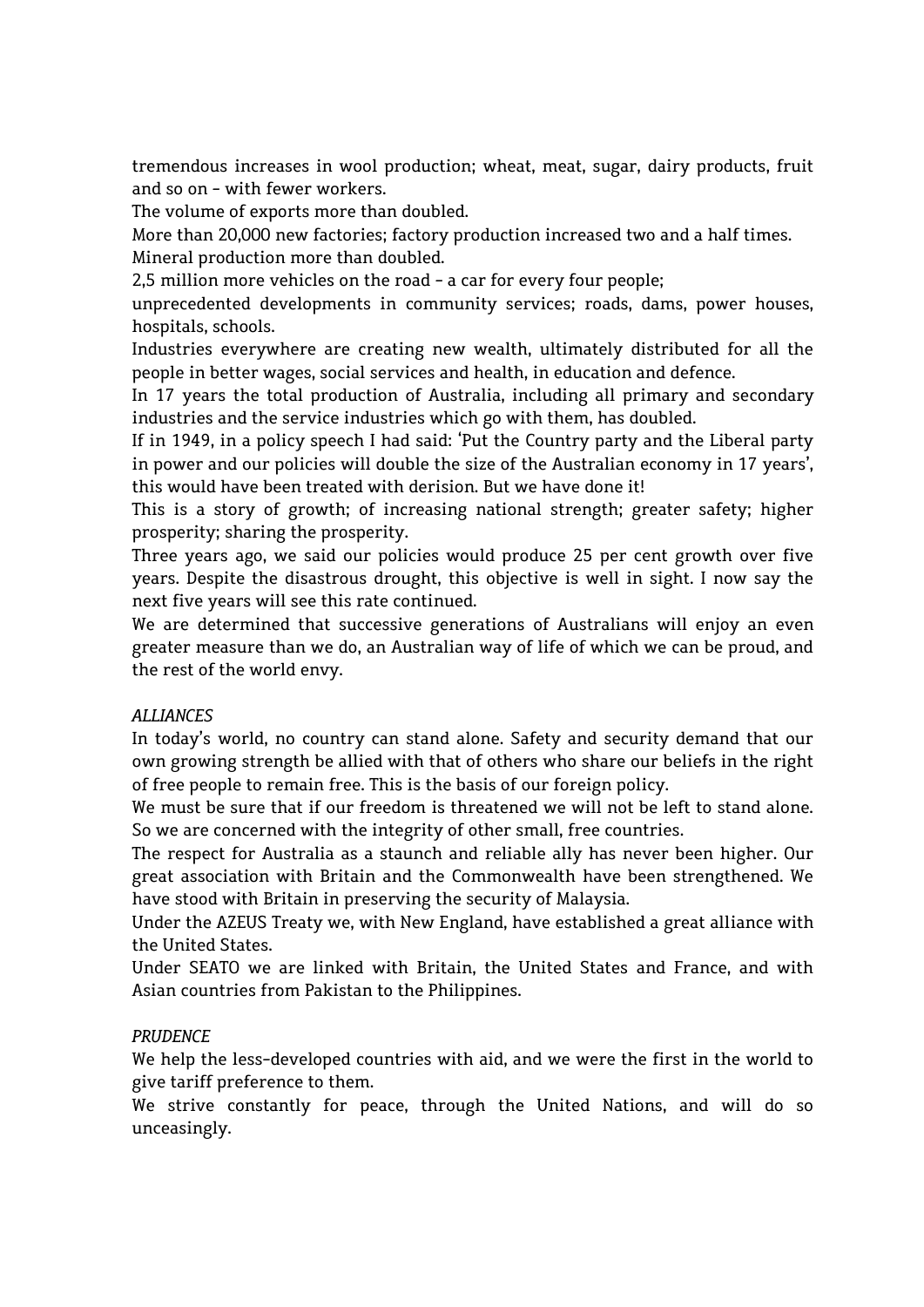But prudence and security demand that we work also for strong and lasting alliances. The most powerful country in the world - the United States - will be with us to protect our freedom if we are threatened with aggression, just as the United States today is protecting the freedom of the people of South Vietnam from communist aggression.

The United States seeks no material gain, fighting this distant war. Australia seeks only to prove that aggression will not succeed.

And as Australia herself would expect help if in need, we now demonstrate that we are willing to extend our help to a small, free people under attack.

We want to so conduct ourselves that the United States will not hesitate to stand between Australia and an aggressor. America is the one country that can do this.

Our troops in South Vietnam earn for us the right to the protection of the United States and our other treaty allies, should Australia be threatened.

Voluntary recruiting has not produced the numbers of men required for the Army. The Government did try, long and hard, to enlist sufficient men as volunteers.

Despite all its efforts not enough men came forward to enable us to play our present part with the British in Malaysia and the Americans in South Vietnam. So we have added to the ranks of our volunteer regular army the necessary numbers of national servicemen to meet the nation's requirements.

To say that we would honor our obligations with the United States and our other allies only if enough volunteers came forward would show Australia as a very uncertain ally.

American conscripts have helped to save us once. No Australian would suggest that we were not grateful that they defended us in our day of peril.

Surely no responsible Australian would suggest that, in the absence of sufficient volunteers, we should wait until war reaches Australia itself before we called conscripts to the protection of our homeland.

We in the Government are sure that we have acted properly in bringing in National Service so that we may join with America in her stand to prevent the outward expansion of aggressive communism.

Of course, safety is not secured only by modern defence forces and alliances. There must be great economic strength - an industrial base capable of servicing and maintaining today's complex military operations; food and mineral production for our own needs, and to earn foreign exchange; good roads and railways; efficient ports.

Defence security and economic strength go hand in hand. Our policies promote economic strength. Look at the primary industries.

By 1964, before the calamitous drought total farm output was 67 per cent higher than when we came to office.

Wool, still the great foreign country earner, has nearly doubled in production since the war. Wool has been helped by the Japanese Trade Treaty; taxation incentives; huge expenditure on research and technology; and Government-supported promotion activity.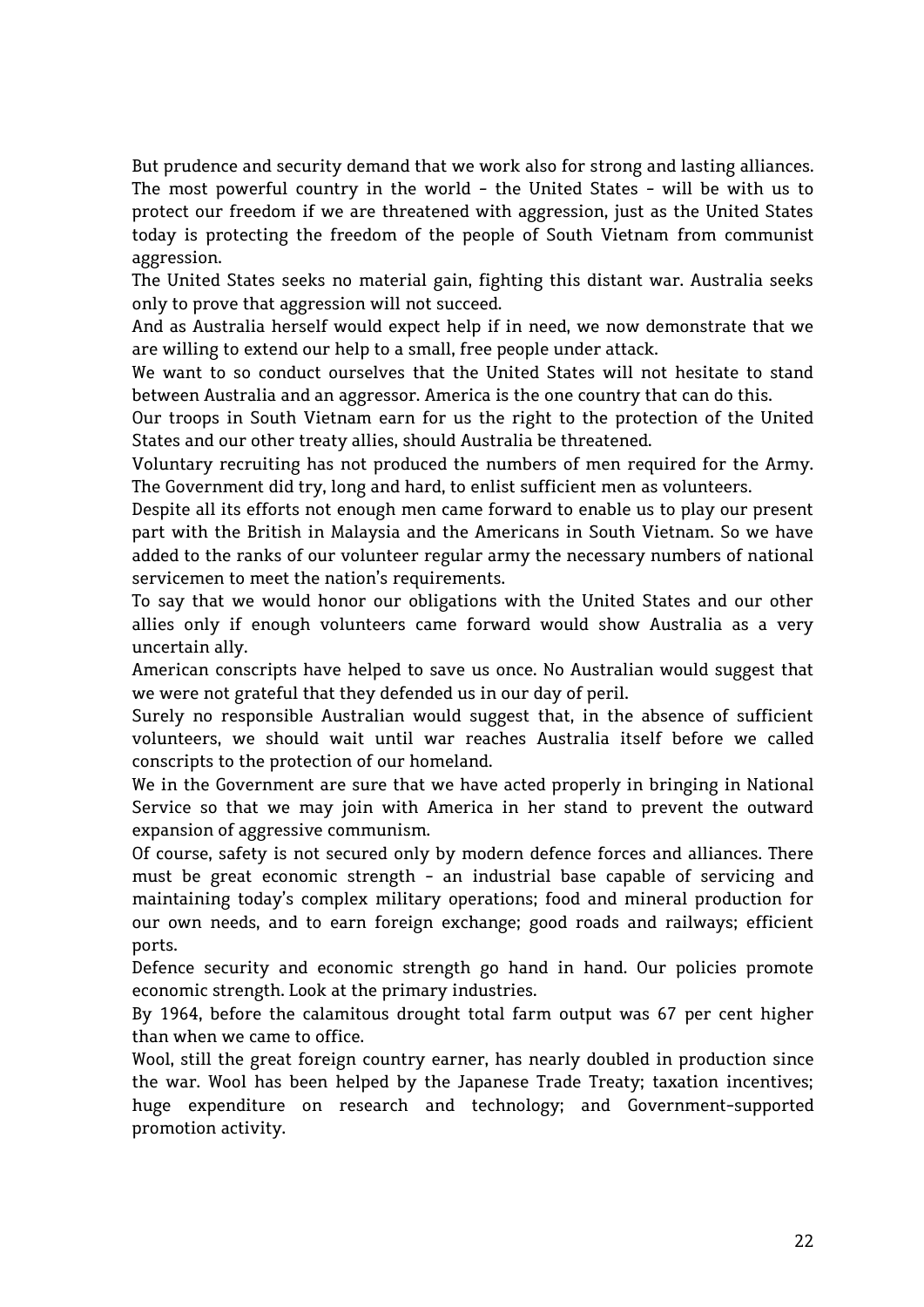#### *CROP RECORD*

Wheatgrowers are about to harvest what could be an all-time record crop; double the average crop of the early 'fifties'. The guaranteed price covers more than 200 million bushels each harvest. This has given the industry the confidence necessary for expansion.

Total bounty payments provided by our Government to the dairy industry, to offset high costs and difficult markets, have amounted to just on 3500 million. A quarter of a million people depend on the dairy industry.

The great sugar industry has a fair price in the home market; a good price for sales under the agreement with Britain; negotiated access for profitable sales to America. The Japanese Trade Treaty has made Japan our biggest sugar customer.

In my policy speech, three years ago, I said: 'If problems arise, we will be ready to help.' We have helped.

The sugar industry, through no fault of its own, is in serious temporary difficulty. It asked for, and our Government has given a loan of \$19 million to augment pool payments from this year's crop.

For Australian beef producers, negotiated access to the United States market, and now to Japan, has been worth millions.

We have legislated to give effect to marketing or stabilisation plans for canned and dried fruits, for eggs, and also for tobacco, which has been lifted from a peasant industry to one of high average incomes.

Cotton is taking dramatic strides forward under the stimulus of our policies.

There are problems - in the apple and pear industry; in dairying; the British move towards the European Common Market; the never-ending job of gaining access to markets. Much has been achieved in meeting these problems. We will never let up in our efforts.

#### *EXPANSION*

Our policies for secondary industry are policies for growth, sound expansion, jobs, jobs for a growing, well-paid work force, more than 100,000 new jobs a year.

Tariff machinery is continually improved to give prompt and adequate tariff protection; to prevent damage by dumping and disruptive imports.

We give efficient secondary industry a secure grip on the home market. From this base we encourage it to develop exports with the help of a variety of export incentives.

Investment in manufacturing has risen from \$120 million a year to \$1000 million a year.

Great new industries are providing well-paid employment for more and more Australians. Average earnings in real `spending-power terms`, are up 50 per cent.

Help is provided for the aged, the infirm, the sick; health and social-service payments lifted from \$162 million to \$1020 million a year.

Australia can and must look after the needs of the aged and the infirm. They must be given a full share of benefit from the nation's growth.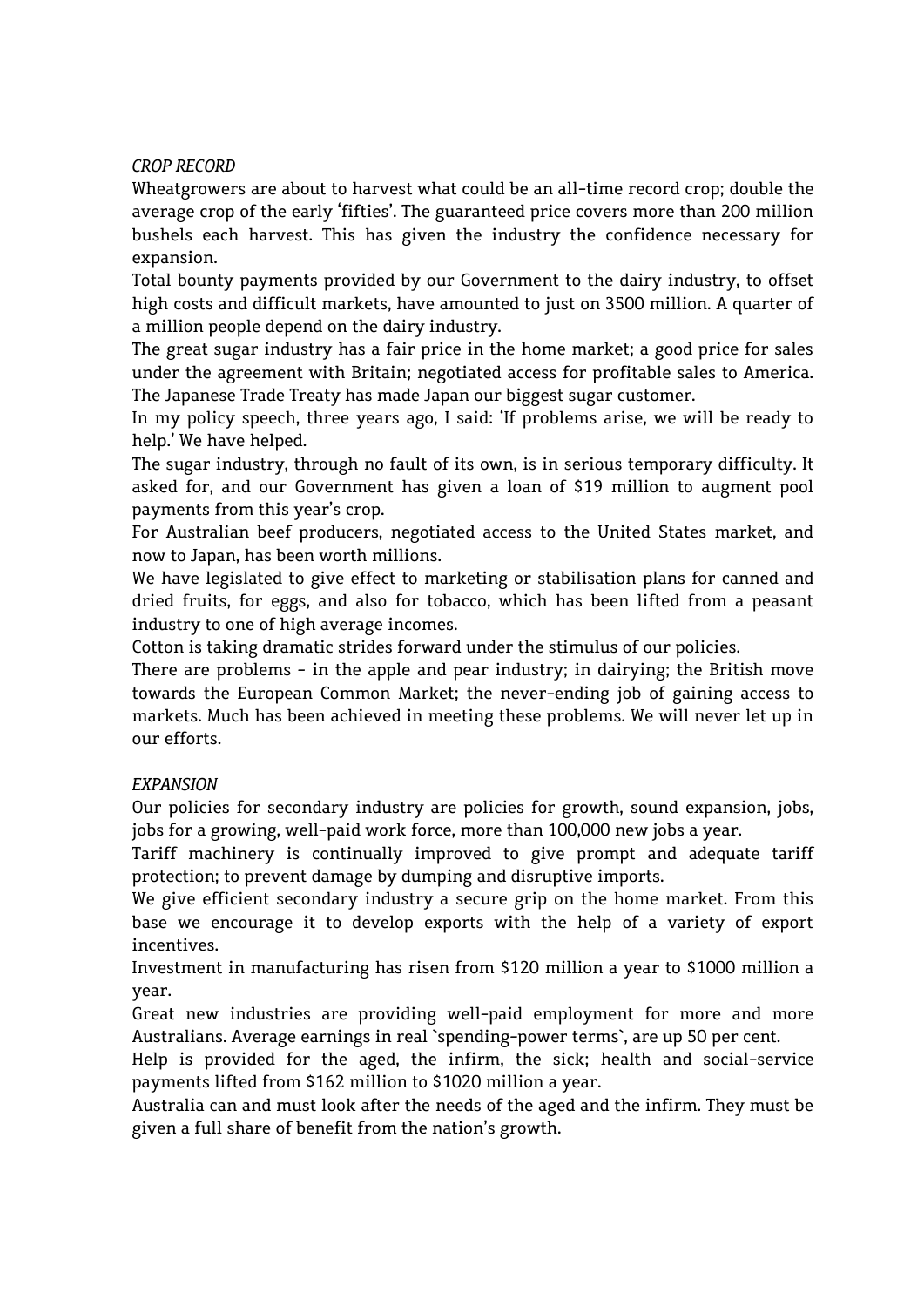#### *FREIGHTS*

We have initiated moves to stem overseas freight rises by rationalisation of overseas shipping services; for containerisation and other modern cargo-handling methods, and by establishment of modern port facilities.

Industry stabilisation plans form part of the compensation to export industries for the burden of costs arising from fast national growth.

So does the \$28 million-a-year subsidy on superphosphate, and our new subsidy on nitrogenous fertilisers of \$30 per ton nitrogen content.

Petrol prices have been reduced to no higher than four pence a gallon over city prices. Many inland people have been saved more than a shilling a gallon. For years the Country party policy urged this plan.

Special taxation allowance have been granted to primary producers; huge sums provided for agricultural research and extension; massive help for wool promotion.

Suitable long-term credit at lower interest rates has been made available for rural and other development needs.

The Commonwealth Development Bank, the trading banks, term loan fund of \$246 million, adds a new dimension to the array of credit facilities available to farmers.

Decentralisation requires practical policies which make country area profitable locations for industry and attractive places for people to live. Housing must be available, so must phones and TV, air services - including freight.

For Commonwealth Aid Roads grants we are providing \$750 million in the current five-year period; \$150 million this year, rising to \$170 million the year after next and \$126 million is being found for nearly 2000 miles of rail standardisation and reconstruction.

Our Government acted through State Government to help those affected by the drought. So far \$57 million has been provided. Ways must be found to mitigate the effects of drought; to reduce and alleviate the personal heartbreak and national losses which go with them.

#### *BEEF ROADS*

We have given special attention to developing the North and 4000 miles of beef roads have been approved. More are under study and \$57 million is being provided for beef roads in Queensland, Western Australia and the Northern Territory.

We have found millions of dollars for port facilities in Western Australia and Queensland: at Weipa in Queensland, and help at Gladstone; in Western Australia more than \$6 million for port improvements at Derby, Wyndham and Broome.

We have found \$12 million for stage one of the Ord irrigation project.

In Queensland vast areas - 11 million acres - are being turned into high-productive pastures. We are finding \$23 million for this and \$1 million is being provided this year for research into tropical pastures.

Freight on superphosphate to Darwin will be subsidised and tax concessions allowed for mining with \$42 million for oil search subsidies.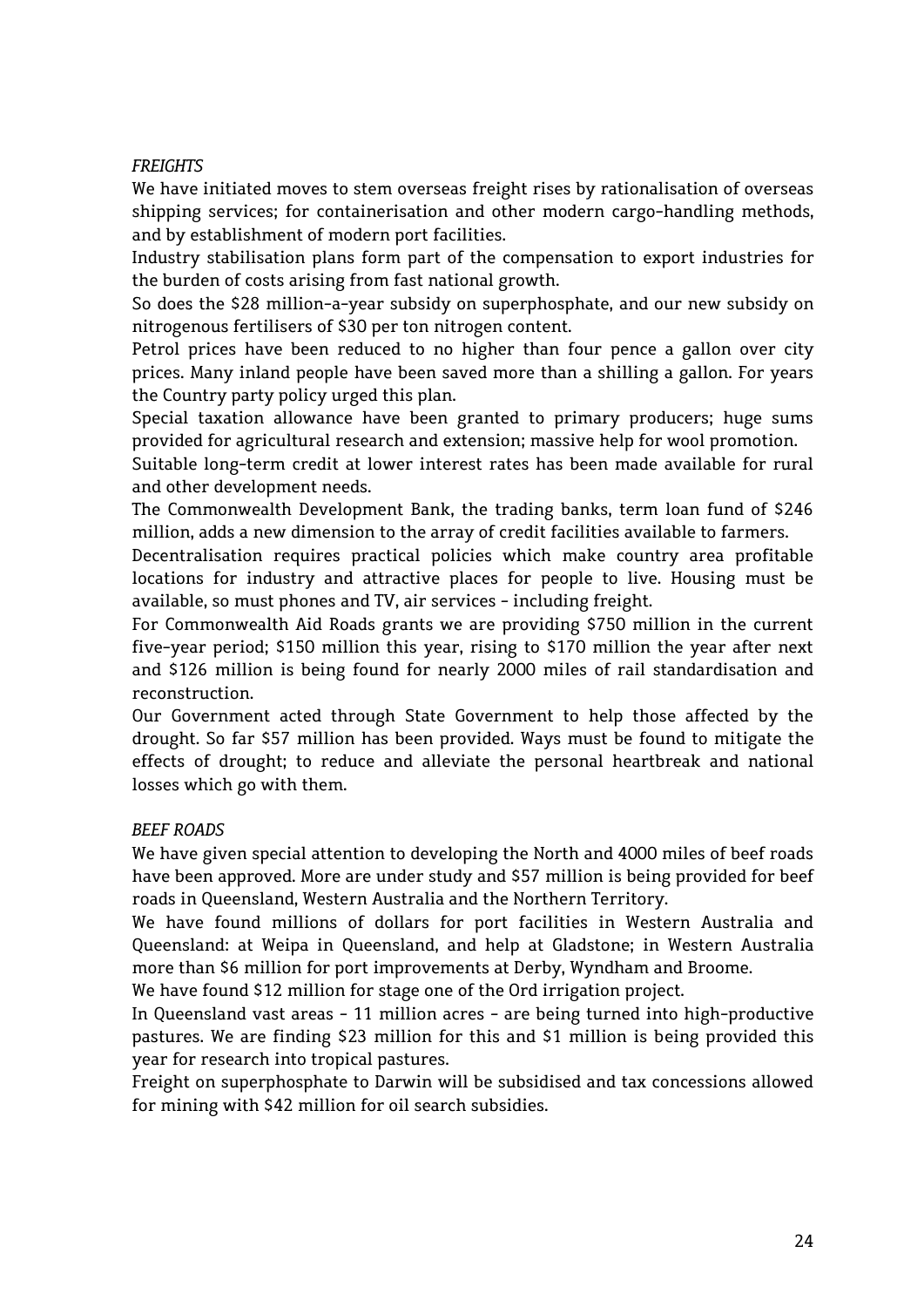#### *INDUSTRIES*

-

Nothing contributes more to northern development than the sound and profitable expansion of the industries already located in the north.

What has been done for sugar, tobacco, beef and for mineral development is conscious major policy for northern development.

These are part of the whole pattern of policies for the development of the north and the balanced development of the whole of Australia.

I said at the beginning that we had a constant objective; to make Australia strong and safe; prosperous at home; respected and trusted throughout the world. I have spoken of some of the things we have done; of what we are doing.

These are not disjointed actions, independent of one another; thought up to get some votes, or some credit, or to appease some group.

They are all parts of a total; policies all designed for the one overriding purpose; to make Australia strong, safe, prosperous.

We can be proud of what has been achieved; of Australia's great and growing economic strength; of high and rising living standards; of the continuous improvements in education, housing, social services.

Because we have honoured our obligations and are playing our part in resisting aggression today we can be confident of our own future safety and security, of the strength of our alliances, of the assured protection of the United States should we ever be threatened.

The Australia of today is a base on which an even stronger, safer, more prosperous Australia will be built over the next decade.1

 $<sup>1</sup>$  Notes: The particular countries with which Australia has a special relationship are defined</sup> as the Commonwealth countries. ANZUS is a regional security treaty.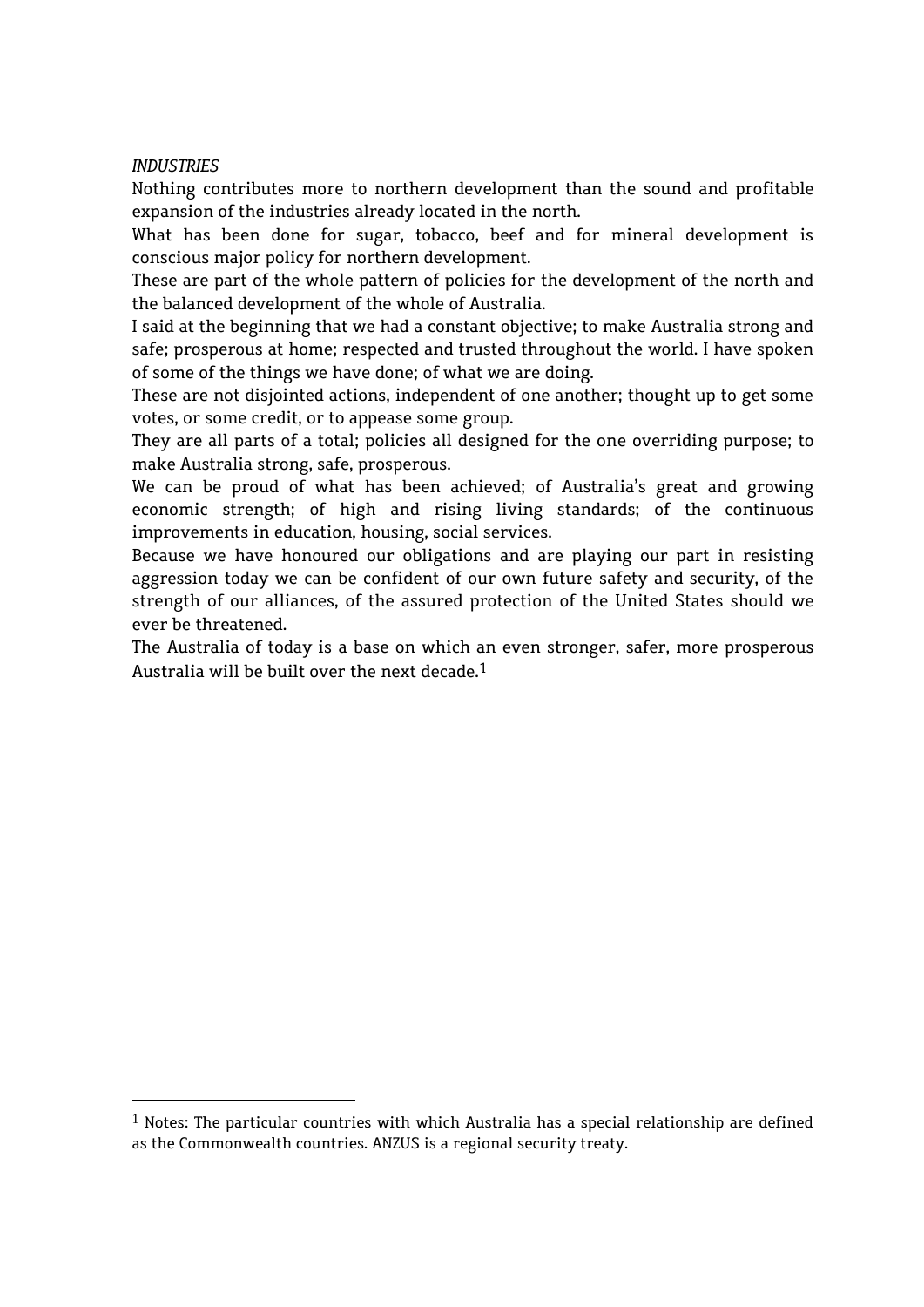# <span id="page-38-0"></span>**7. Entry Test**

This entry test has to be completed and sent to the supervisor before the production coding can be started. It's a final test of the coder's grasp of the classification scheme of the Manifesto project.

Country: USA Name of the Party/Alliance: The Democratic Party Year: 2008

#### **Title: Democratic National Platform (extracts)**

#### **Preamble**

We come together at a defining moment in the history of our nation – the nation that led the 20th century, built a thriving middle class, defeated fascism and communism, and provided bountiful opportunity to many. We Democrats have a special commitment to this promise of America. We believe that every American, whatever their background or station in life, should have the chance to get a good education, to work at a good job with good wages, to raise and provide for a family, to live in safe surroundings, and to retire with dignity and security. We believe that each succeeding generation should have the opportunity, through hard work, service and sacrifice, to enjoy a brighter future than the last.

Over the past eight years, our nation's leaders have failed us. Sometimes they invited calamity, rushing us into an ill-considered war in Iraq. But other times, when calamity arrived in the form of hurricanes or financial storms, they sat back, doing too little too late, and too poorly. The list of failures of this Administration is historic.

So, we come together not only to replace this President and his party –and not only to offer policies that will undo the damage they have wrought. Today, we pledge a return to core moral principles like stewardship, service to others, personal responsibility, shared sacrifice and a fair shot for all –values that emanate from the integrity and optimism of our Founders and generations of Americans since. Today, we Democrats offer leaders – from the White House to the State House – worthy of this country's trust.

#### **I. Renewing the American Dream**

#### *Jumpstart the Economy and Provide Middle Class Americans Immediate Relief*

We will provide an immediate energy rebate to American families struggling with the record price of gasoline and the skyrocketing cost of other necessities – to spend on those basic needs and energy efficient measures. We will devote \$50 billion to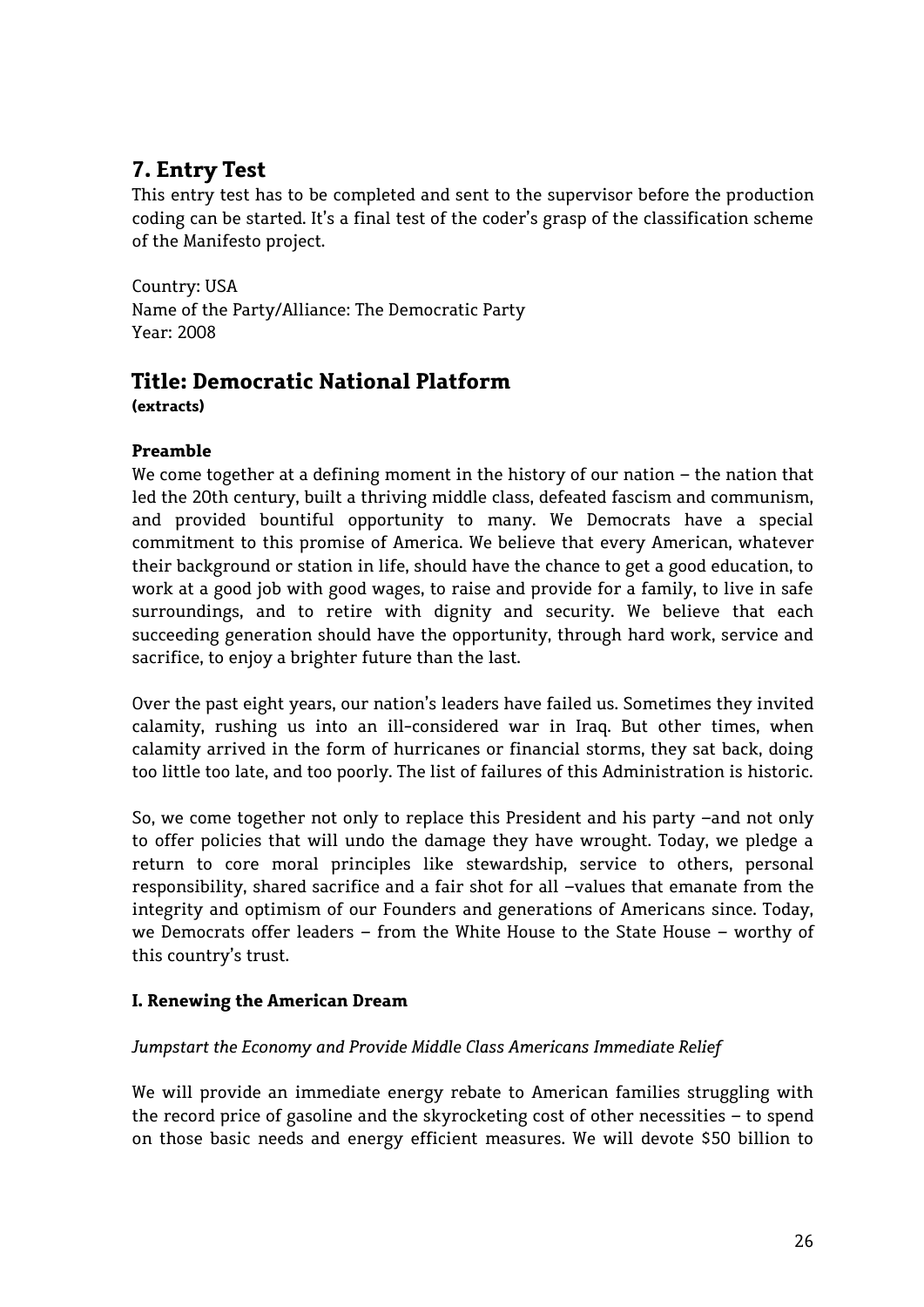jumpstarting the economy, helping economic growth, and preventing another one million jobs from being lost.

We support investments in infrastructure to replenish the highway trust fund, invest in road and bridge maintenance and fund new, fasttracked projects to repair schools. We believe that it is essential to take immediate steps to stem the loss of manufacturing jobs. Taking these immediate measures will provide good jobs and will help the economy today. But generating truly shared prosperity is only possible if we also address our most significant long-run challenges like the rising cost of health care, energy, and education.

*Good Jobs with Good Pay* 

Democrats are committed to an economic policy that produces good jobs with good pay and benefits. That is why we support the right to organize. We know that when unions are allowed to do their job of making sure that workers get their fair share, they pull people out of poverty and create a stronger middle class. We will strengthen the ability of workers to organize unions and fight to pass the Employee Free Choice Act. We will fight to ban the permanent replacement of striking workers, so that workers can stand up for themselves without worrying about losing their livelihoods.

In America, if someone is willing to work, he or she should be able to make ends meet and have the opportunity to prosper. To that end, we will raise the minimum wage and index it to inflation. We will modernize the unemployment insurance program to close gaps and extend benefits to the workers who now fall outside it.

#### *Opportunity for Women*

When women still earn 76 cents for every dollar that a man earns, it doesn't just hurt women; it hurts families and children. We will pass the "Lilly Ledbetter" Act, which will make it easier to combat pay discrimination. We will invest in women-owned small businesses and remove the capital gains tax on startup small businesses. We recognize that women are the majority of adults who make the minimum wage, and are particularly hard-hit by recession and poverty; we will protect Social Security, increase the minimum wage, and expand programs to combat poverty and improve education so that parents and children can lift themselves out of poverty. We will work to combat violence against women.

#### *A World Class Education for Every Child*

The Democratic Party firmly believes that graduation from a quality public school and the opportunity to succeed in college must be the birthright of every child–not the privilege of the few. We must prepare all our students with the 21st century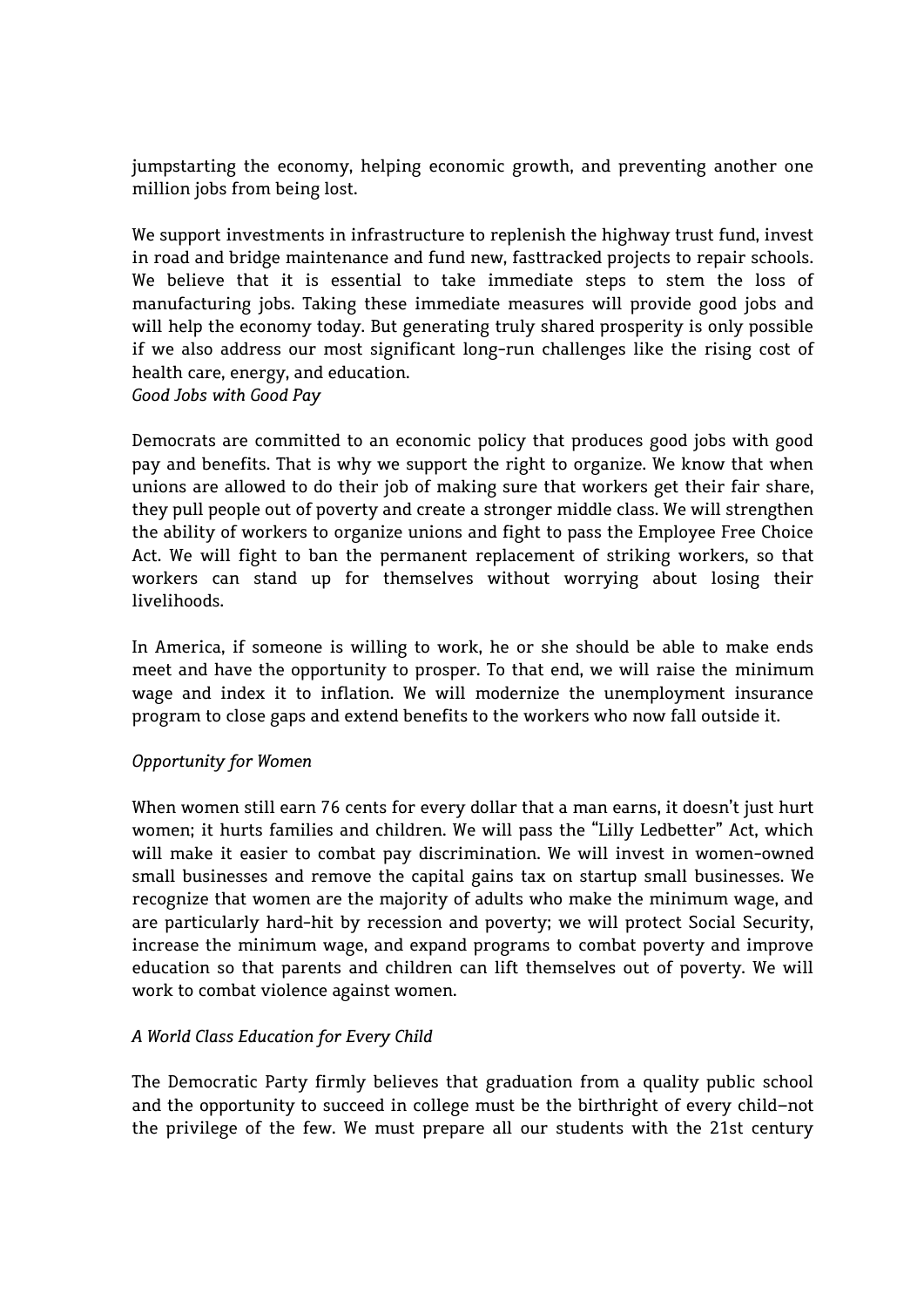skills they need to succeed by progressing to a new era of mutual responsibility in education. We must set high standards for our children, but we must also hold ourselves accountable–our schools, our teachers, our parents, business leaders, our community and our elected leaders. And we must come together, form partnerships, and commit to providing the resources and reforms necessary to help every child reach their full potential.

#### *Creating New Jobs by Rebuilding American Infrastructure*

A century ago, Teddy Roosevelt called together leaders from business and government to develop a plan for the next century's infrastructure. It falls to us to do the same. We will start a National Infrastructure Reinvestment Bank that can leverage private investment in infrastructure improvements, and create nearly two million new good jobs. We will undertake projects that maximize our safety and security and ability to compete, which we will fund as we bring the war in Iraq to a responsible close. We will modernize our power grid, which will help conservation and spur the development and distribution of clean energy. We need a national transportation policy, including high-speed rail and light rail. We can invest in our bridges, roads, and public transportation so that people have choices in how they get to work. We will ensure every American has access to highspeed broadband and we will take on special interests in order to unleash the power of the wireless spectrum.

#### *Support Small Business and Entrepreneurship*

Encouraging new industry and creating jobs means giving more support to American entrepreneurs. We will exempt all start-up companies from capital gains taxes and provide them a tax credit for health insurance. We will help small businesses facing high energy costs. We will work to remove bureaucratic barriers for small and startup businesses–for example, by making the patent process more efficient and reliable.

#### *Real Leadership for Rural America*

Rural America is home to 60 million Americans. The agricultural sector is critical to the rural economy and to all Americans. We depend on those in agriculture to produce the food, feed, fiber, and fuel that support our society. Thankfully, American farmers possess an unrivaled capacity to produce an abundance of these high-quality products.

All Americans, urban and rural, hold a shared interest in preserving and increasing the economic vitality of family farms. We will continue to develop and advance policies that promote sustainable and local agriculture, including funding for soil and water conservation programs.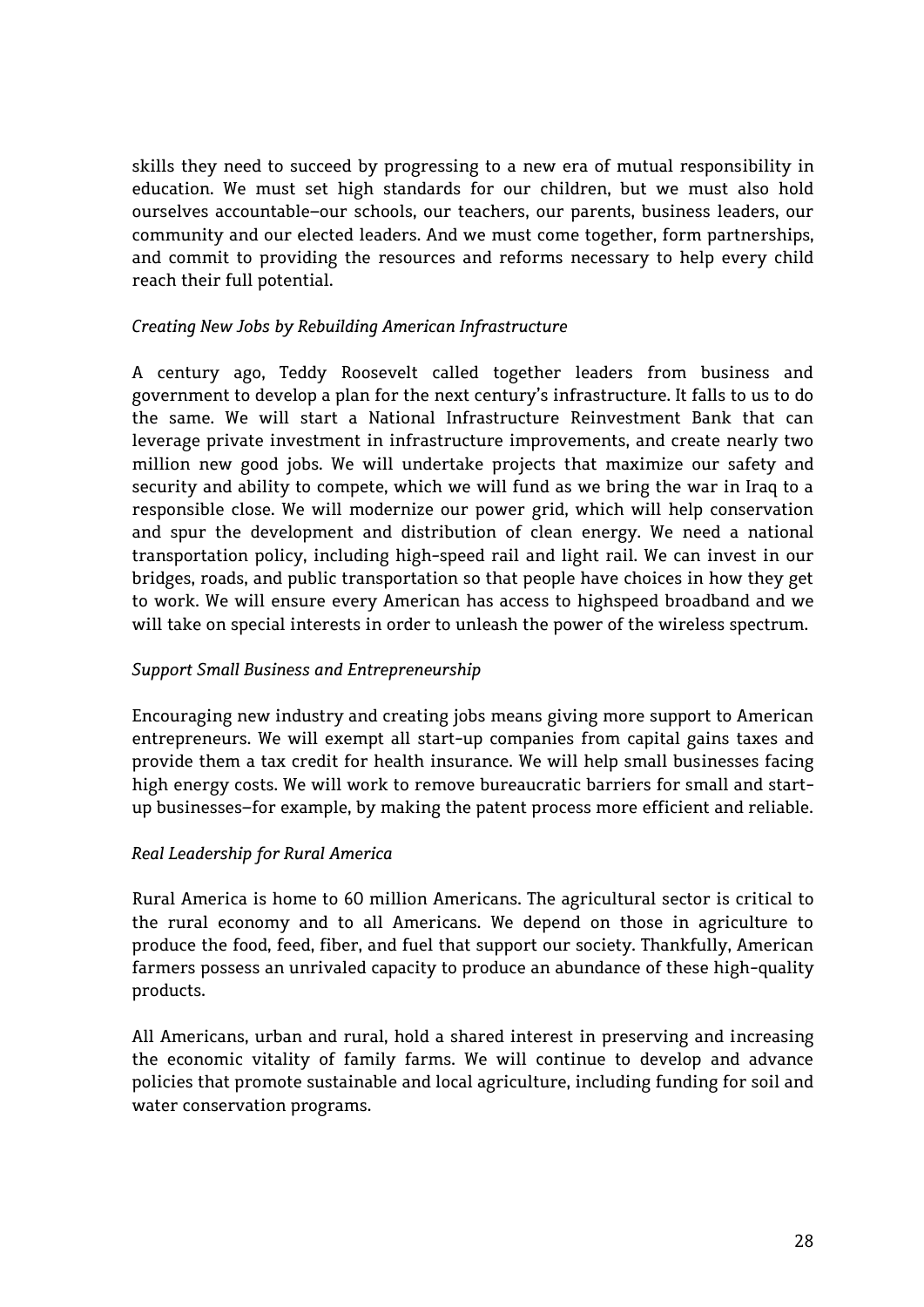#### *Restoring Fairness to Our Tax Code*

We must reform our tax code. We'll eliminate federal income taxes for millions of retirees, because all seniors deserve to live out their lives with dignity and respect. We will not increase taxes on any family earning under \$250,000 and we will offer additional tax cuts for middle class families. We will dramatically simplify tax filings so that millions of Americans can do their taxes in less than five minutes.

#### **II. Renewing American Leadership**

At moments of great peril in the last century, American leaders such as Franklin Roosevelt, Harry Truman, and John F. Kennedy managed both to protect the American people and to expand opportunity for the next generation. They used our strengths to show people everywhere America at its best. Today, we are again called to provide visionary leadership. This century's threats are at least as dangerous as, and in some ways more complex than, those we have confronted in the past.

We will confront these threats head on while working with our allies and restoring our standing in the world. We will pursue a tough, smart, and principled national security strategy. It is a strategy that recognizes that we have interests not just in Baghdad, but in Kandahar and Karachi, in Beijing, Berlin, Brasilia and Bamako. It is a strategy that contends with the many disparate forces shaping this century, including: the fundamentalist challenge to freedom; the emergence of new powers like China, India, Russia, and a united Europe; and the spread of lethal weapons.

Barack Obama will focus this strategy on seven goals: (i) ending the war in Iraq responsibly; (ii) defeating Al Qaeda and combating violent extremism; (iii) securing nuclear weapons and materials from terrorists; (iv) revitalizing and supporting our military; (v) renewing our partnerships to promote our common security; (vi) advancing democracy and development; and (vii) protecting our planet by achieving energy security and combating climate change.

#### *Recommit to an Alliance of the Americas*

We recognize that the security and prosperity of the United States is fundamentally tied to the future of the Americas. We believe that in the 21st century, the U.S. must treat Latin America and the Caribbean as full partners, just as our neighbors to the south should reject the bombast of authoritarian bullies. Our relationship with Canada, our long-time ally, should be strengthened and enhanced.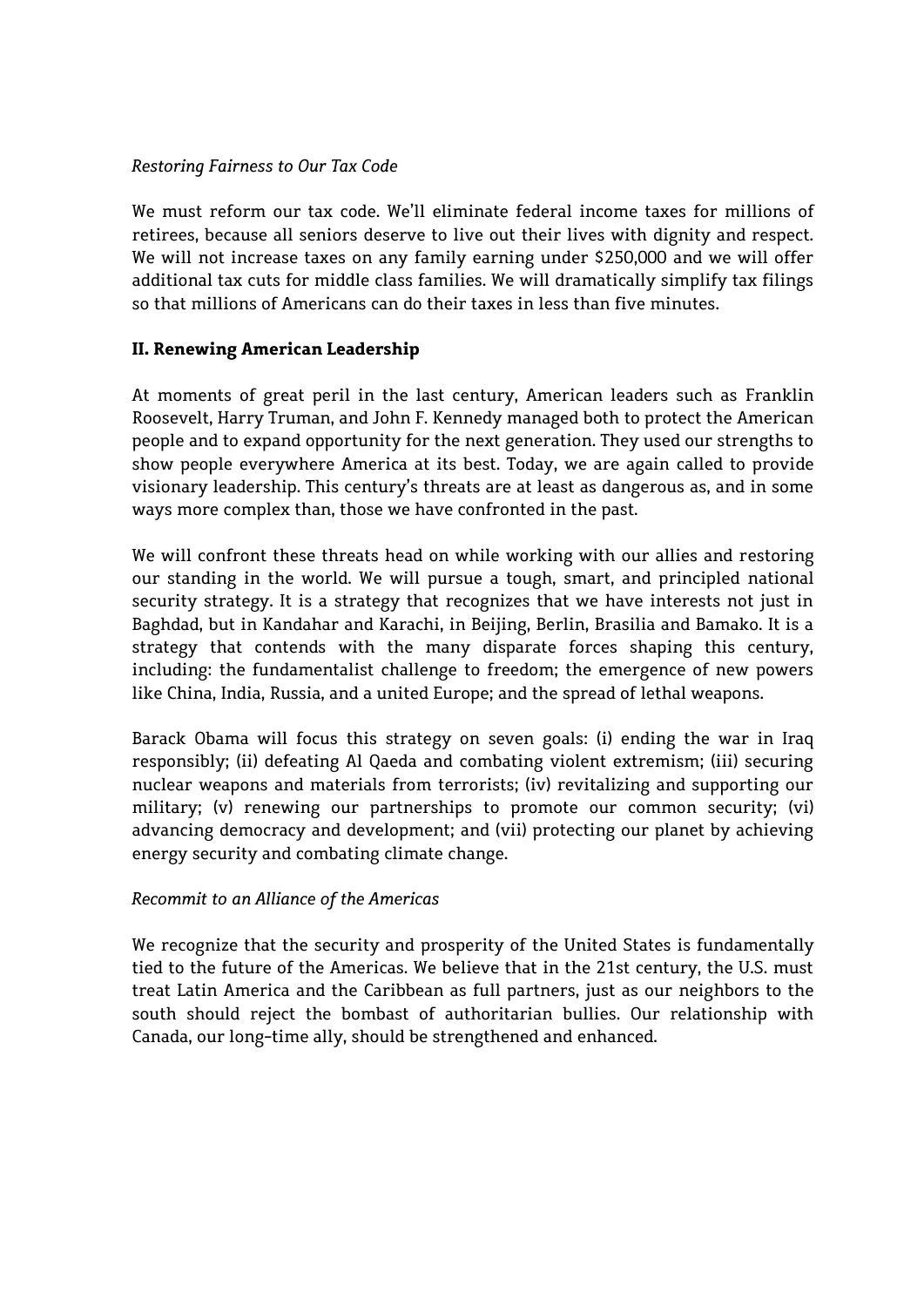#### *Advancing Democracy, Development, and Respect for Human Rights*

No country in the world has benefited more from the worldwide expansion of democracy than the United States. Democracies are our best trading partners, our most valuable allies, and the nations with which we share our deepest values. The Democratic Party reaffirms its longstanding commitment to support democratic institutions and practices worldwide. A more democratic world is a more peaceful and prosperous place. Yet democracy cannot be imposed by force from the outside; it must be nurtured with moderates on the inside by building democratic institutions.

#### **III. Renewing the American Community**

#### *Service*

The future of our country will be determined not only by our government and our policies but through the efforts of the American people. That is why we will ask all Americans to be actively involved in meeting the challenges of the new century. We will double the size of the Peace Corps, enable more to serve in the military, integrate service into primary education, and create new opportunities for experienced and retired persons to serve. And if you invest in America, America will invest in you: we will increase support for service-learning, establish tax incentives for college students who serve, and create scholarships for students who pledge to become teachers. We will use the Internet to better match volunteers to service opportunities. In these ways, we will unleash the power of service to meet America's challenges in a uniquely American way.

#### *Federal Lands*

We will create a new vision for conservation that works with local communities to conserve our existing publicly-owned lands while dramatically expanding investments in conserving and restoring forests, grasslands, and wetlands across America for generations to come. Unlike the current Administration, we will reinvest in our nation's forests by providing federal agencies with resources to reduce the threat of wildland fires and promote sustainable forest product industries for rural economic development. We will recognize that our parks are national treasures, and will ensure that they are protected as part of the overall natural system so they are here for generations to come. We are committed to conserving the lands used by hunters and anglers, and we will open millions of new acres of land to public hunting and fishing.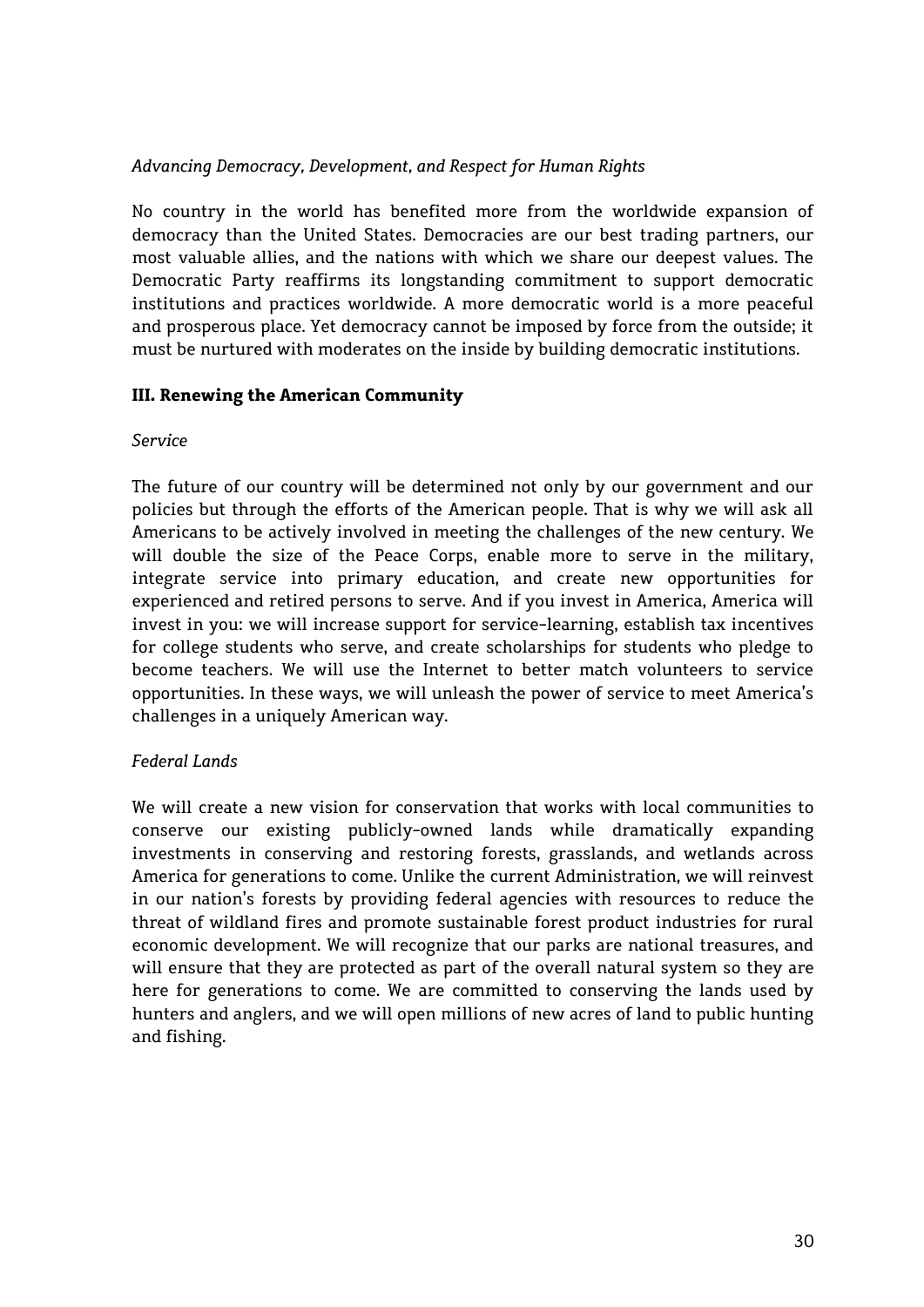#### **IV. Renewing American Democracy**

#### *Open, Accountable, and Ethical Government*

In Barack Obama's Administration, we will open up the doors of democracy. We will use technology to make government more transparent, accountable, and inclusive. Rather than obstruct people's use of the Freedom of Information Act, we will require that agencies conduct significant business in public and release all relevant information unless an agency reasonably foresees harm to a protected interest.

We will lift the veil of secret deals in Washington by publishing searchable, online information about federal grants, contracts, earmarks, loans, and lobbyist contacts with government officials. We will put all non-emergency bills that Congress has passed online for five days, to allow the American public to review and comment on them before they are signed into law. We will require Cabinet officials to have periodic national online town hall meetings to discuss issues before their agencies. *Note: The USA has special relationships with the UK and Canada.*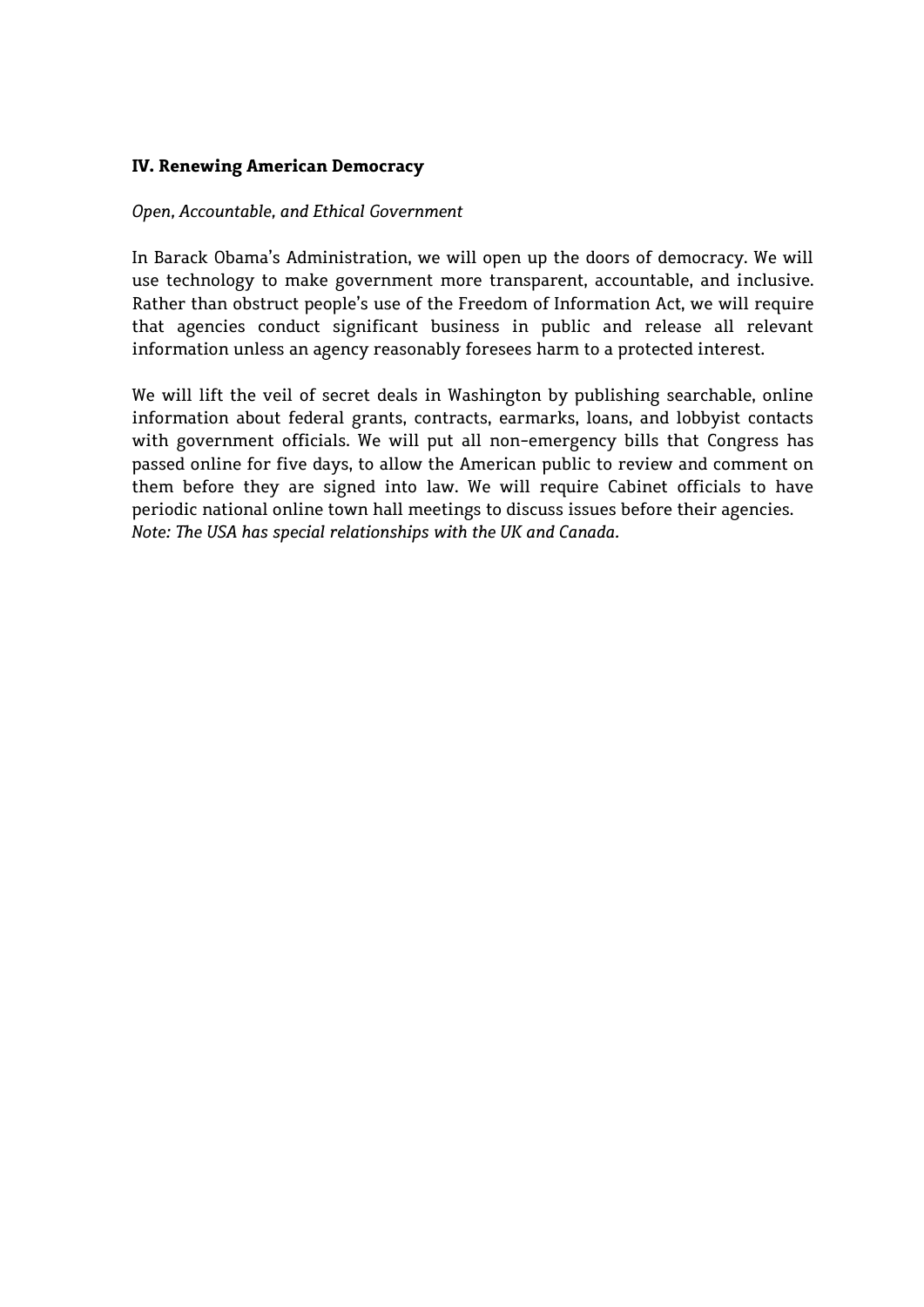# <span id="page-44-0"></span>**8. Definition of Standard Categories**

#### *DOMAIN 1: External Relations*

#### *101 Foreign Special Relationships: Positive*

Favourable mentions of particular countries with which the manifesto country has a special relationship. For example, in the British case: former colonies; in the Swedish case: the rest of Scandinavia; the need for co-operation with and/or aid to such countries.

#### *102 Foreign Special Relationships: Negative*

Negative mentions of particular countries with which the manifesto country has a special relationship; otherwise as 101, but negative.

#### *103 Anti-Imperialism*

Negative references to exerting strong influence (political, military or commercial) over other states; negative references to controlling other countries as if they were part of an empire; favourable mentions of de-colonisation; favourable references to greater self-government and independence for colonies; negative references to the imperial behaviour of the manifesto and/or other countries.

#### *104 Military: Positive*

Need to maintain or increase military expenditure; modernising armed forces and improvement in military strength; rearmament and self-defence; need to keep military treaty obligations; need to secure adequate manpower in the military; importance external security.

#### *105 Military: Negative*

Favourable mentions of decreasing military expenditures; disarmament; 'evils of war'; promises to reduce conscription; otherwise as 104, but negative.

#### *106 Peace*

Peace as a general goal; declarations of belief in peace and peaceful means of solving crises; desirability of countries joining in negotiations with hostile countries.

#### *107 Internationalism: Positive*

Need for international co-operation; co-operation with specific countries other than those coded in 101; need for aid to developing countries; need for world planning of resources; need for international courts; support for any international goal or world state; support for UN.

#### *108 European Community/Union: Positive*

Favourable mentions of European Community/Union in general; desirability of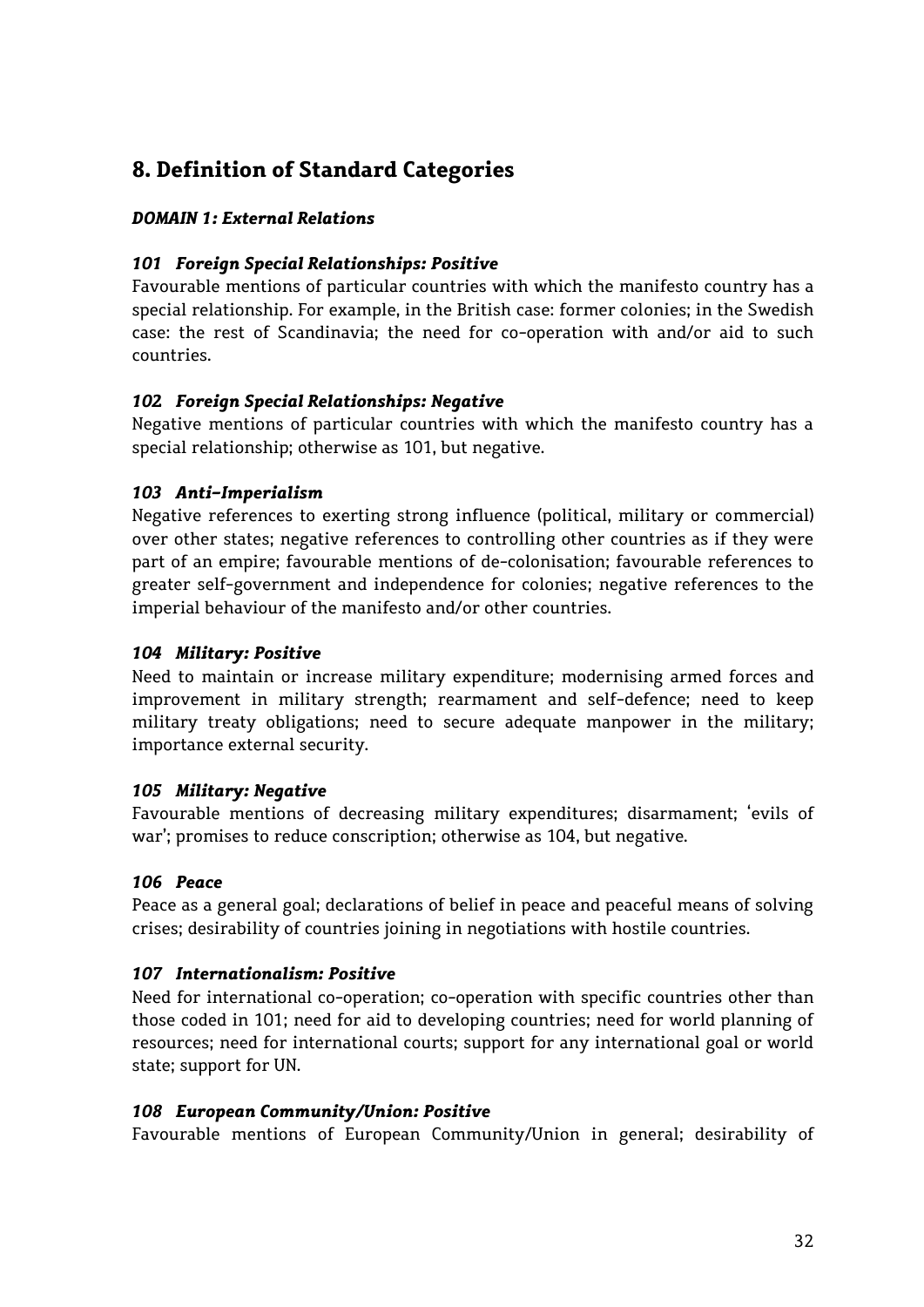expanding the European Community/Union and/or of increasing its competence; desirability of expanding the competences of the European Parliament; desirability of the manifesto country joining (or remaining a member).

#### *109 Internationalism: Negative*

Favourable mentions of national independence and sovereignty as opposed to internationalism; otherwise as 107, but negative.

#### *110 European Community/Union: Negative*

Hostile mentions of the European Community/Union; opposition to specific European policies which are preferred by European authorities; opposition to the netcontribution of the manifesto country to the EU budget; otherwise as 108, but negative.

#### *DOMAIN 2: Freedom and Democracy*

#### *201 Freedom and Human Rights*

Favourable mentions of importance of personal freedom and civil rights; freedom from bureaucratic control; freedom of speech; freedom from coercion in the political and economic spheres; individualism in the manifesto country and in other countries.

#### *202 Democracy*

Favourable mentions of democracy as a method or goal in national and other organisations; involvement of all citizens in decision-making as well as generalised support for the manifesto country's democracy.

#### *203 Constitutionalism: Positive*

Support for specific aspects of the constitution; use of constitutionalism as an argument for policy as well as general approval of the constitutional way of doing things.

#### *204 Constitutionalism: Negative*

Opposition to the constitution in general or to specific aspects; otherwise as 203, but negative.

#### *DOMAIN 3: Political System*

#### *301 Decentralisation*

Support for federalism or devolution; more regional autonomy for policy or economy; support for keeping up local and regional customs and symbols; favourable mentions of special consideration for local areas; deference to local expertise; favourable mentions of the territorial subsidiary principle.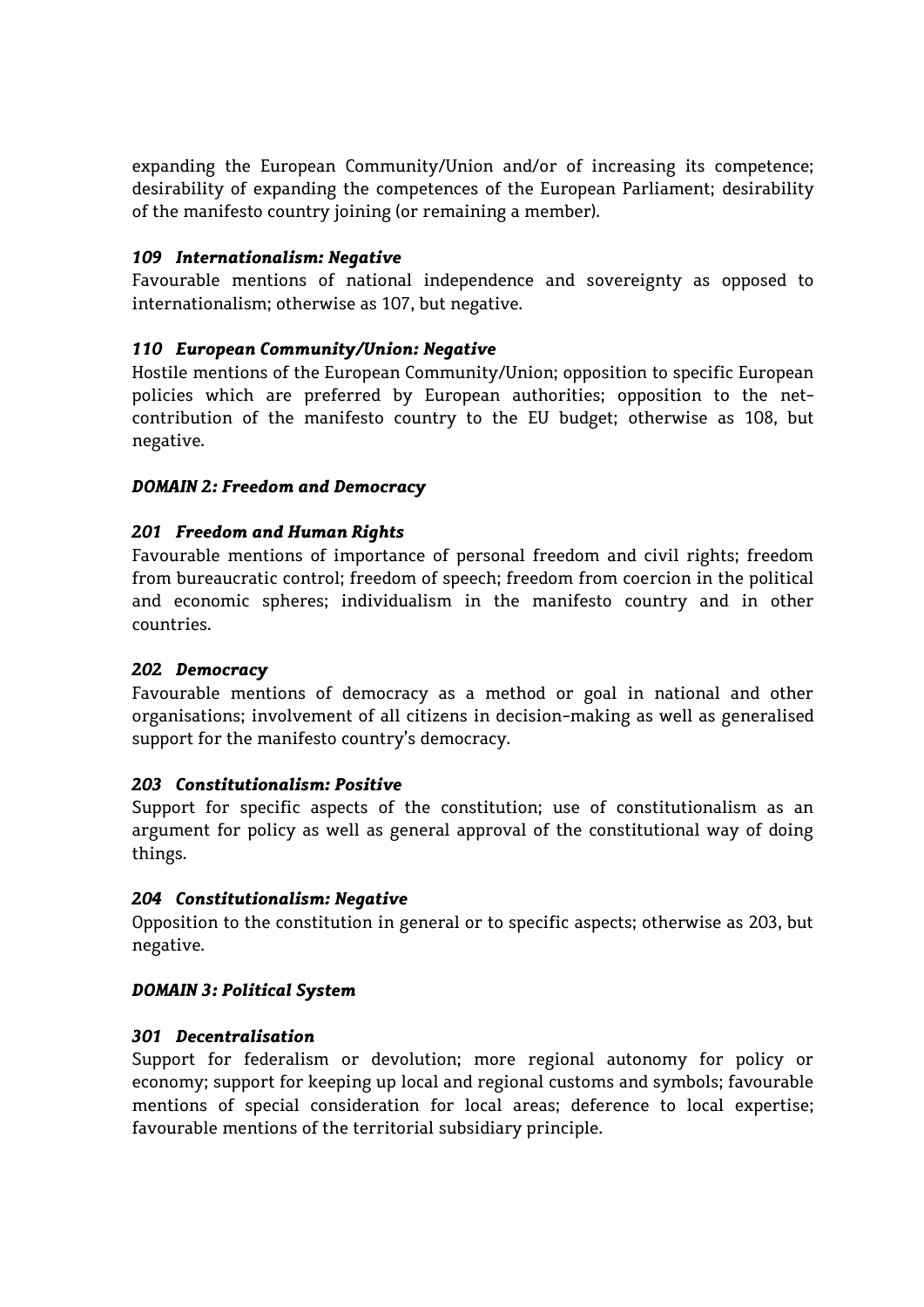#### *302 Centralisation*

Opposition to political decision-making at lower political levels; support for more centralisation in political and administrative procedures; otherwise as 301, but negative.

#### *303 Governmental and Administrative Efficiency*

Need for efficiency and economy in government and administration; cutting down civil service; improving governmental procedures; general appeal to make the process of government and administration cheaper and more effective.

#### *304 Political Corruption*

Need to eliminate corruption, and associated abuse, in political and public life.

#### *305 Political Authority*

Favourable mentions of strong government, including government stability; manifesto party's competence to govern and/or other party's lack of such competence.

#### *DOMAIN 4: Economy*

#### *401 Free Enterprise*

Favourable mentions of free enterprise capitalism; superiority of individual enterprise over state and control systems; favourable mentions of private property rights, personal enterprise and initiative; need for unhampered individual enterprises.

#### *402 Incentives*

Need for wage and tax policies to induce enterprise; encouragement to start enterprises; need for financial and other incentives such as subsidies.

#### *403 Market Regulation*

Need for regulations designed to make private enterprises work better; actions against monopolies and trusts, and in defence of consumer and small business; encouraging economic competition; social market economy.

#### *404 Economic Planning*

Favourable mentions of long-standing economic planning of a consultative or indicative nature, need for government to create such a plan.

#### *405 Corporatism*

Favourable mentions of the need for the collaboration of employers and trade union organisations in overall economic planning and direction through the medium of tripartite bodies of government, employers, and trade unions.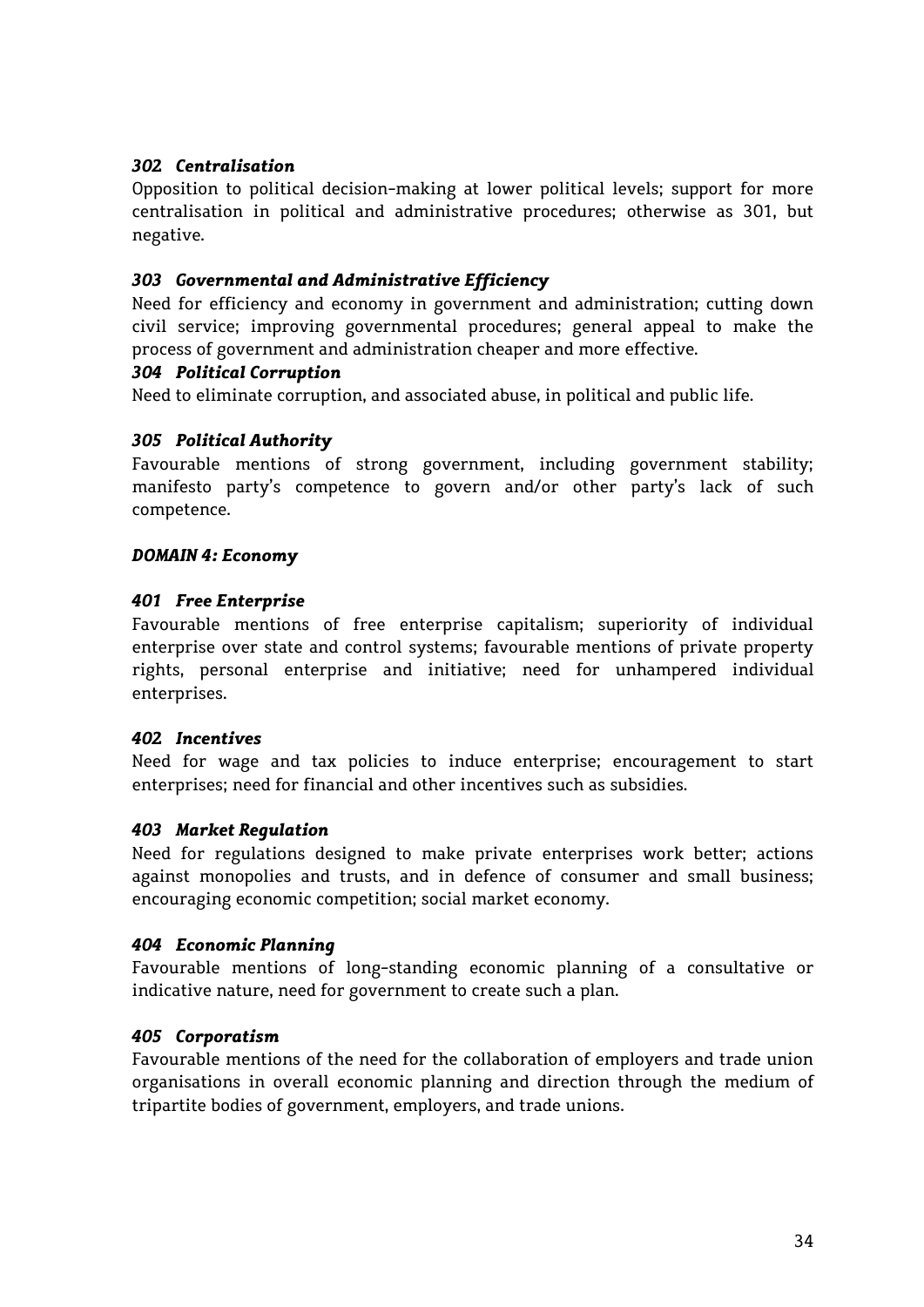#### *406 Protectionism: Positive*

Favourable mentions of extension or maintenance of tariffs to protect internal markets; other domestic economic protectionism such as quota restrictions; in favour of export subsidies.

#### *407 Protectionism: Negative*

Support for the concept of free trade; otherwise as 406, but negative.

#### *408 Economic Goals*

Statements of intent to pursue any economic goals not covered by other categories in Domain 4. This category is created to catch an overall interest of parties in economics and, therefore, covers a variety of economic goals.

#### *409 Keynesian Demand Management*

Favourable mentions of demand-oriented economic policy; economic policy devoted to the reduction of depressions and/or to increase private demand through increasing public demand and/or through increasing social expenditures.

#### *410 Economic Growth*

Need to encourage or facilitate greater production; need to take measures to aid this; appeal for greater production and importance of productivity to the economy; the paradigm of growth.

#### *411 Technology and Infrastructure*

Importance of modernisation of industry and methods of transport and communication; importance of science and technological developments in industry; need for training and research. This does not imply education in general (see category 506). This also covers public spending on infrastructure such as streets and harbours.

#### *412 Controlled Economy*

General need for direct government control of economy; control over prices, wages, rents, etc.; state intervention into the economic system.

#### *413 Nationalisation*

Favourable mentions of government ownership, partial or complete, including government ownership of land.

#### *414 Economic Orthodoxy*

Need for traditional economic orthodoxy, e.g. reduction of budget deficits, retrenchment in crisis, thrift and savings; support for traditional economic institutions such as stock market and banking system; support for strong currency.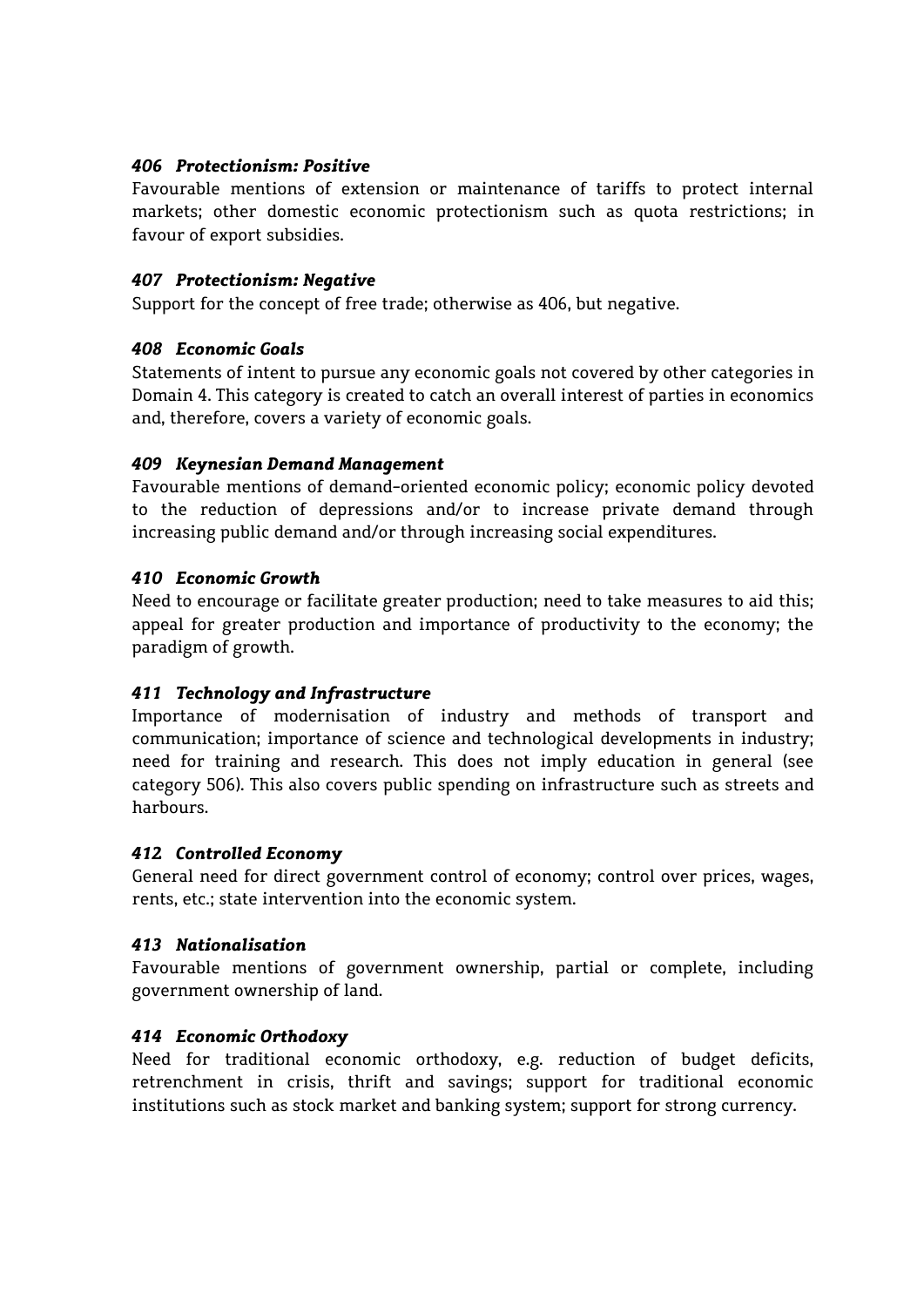#### *415 Marxist Analysis*

Positive references (typically but not necessary by communist parties) to the specific use of Marxist-Leninist terminology and analysis of situations which are otherwise uncodable.

#### *416 Anti-Growth Economy*

Favourable mentions of anti-growth politics and steady state economy; sustainable development.

#### *DOMAIN 5: Welfare and Quality of Life*

#### *501 Environmental Protection*

Preservation of countryside, forests, etc.; general preservation of natural resources against selfish interests; proper use of national parks; soil banks, etc; environmental improvement.

#### *502 Culture*

Need to provide cultural and leisure facilities including arts and sport; need to spend money on museums, art galleries etc.; need to encourage worthwhile leisure activities and cultural mass media.

#### *503 Social Justice*

Concept of equality; need for fair treatment of all people; special protection for underprivileged; need for fair distribution of resources; removal of class barriers; end of discrimination such as racial or sexual discrimination, etc.

#### *504 Welfare State Expansion*

Favourable mentions of need to introduce, maintain or expand any social service or social security scheme; support for social services such as health service or social housing.

Note: This category excludes education.

#### *505 Welfare State Limitation*

Limiting expenditure on social services or social security; favourable mentions of the social subsidiary principle; otherwise as 504, but negative.

#### *506 Education Expansion*

Need to expand and/or improve educational provision at all levels. This excludes technical training which is coded under 411.

#### *507 Education Limitation*

Limiting expenditure on education; otherwise as 506, but negative.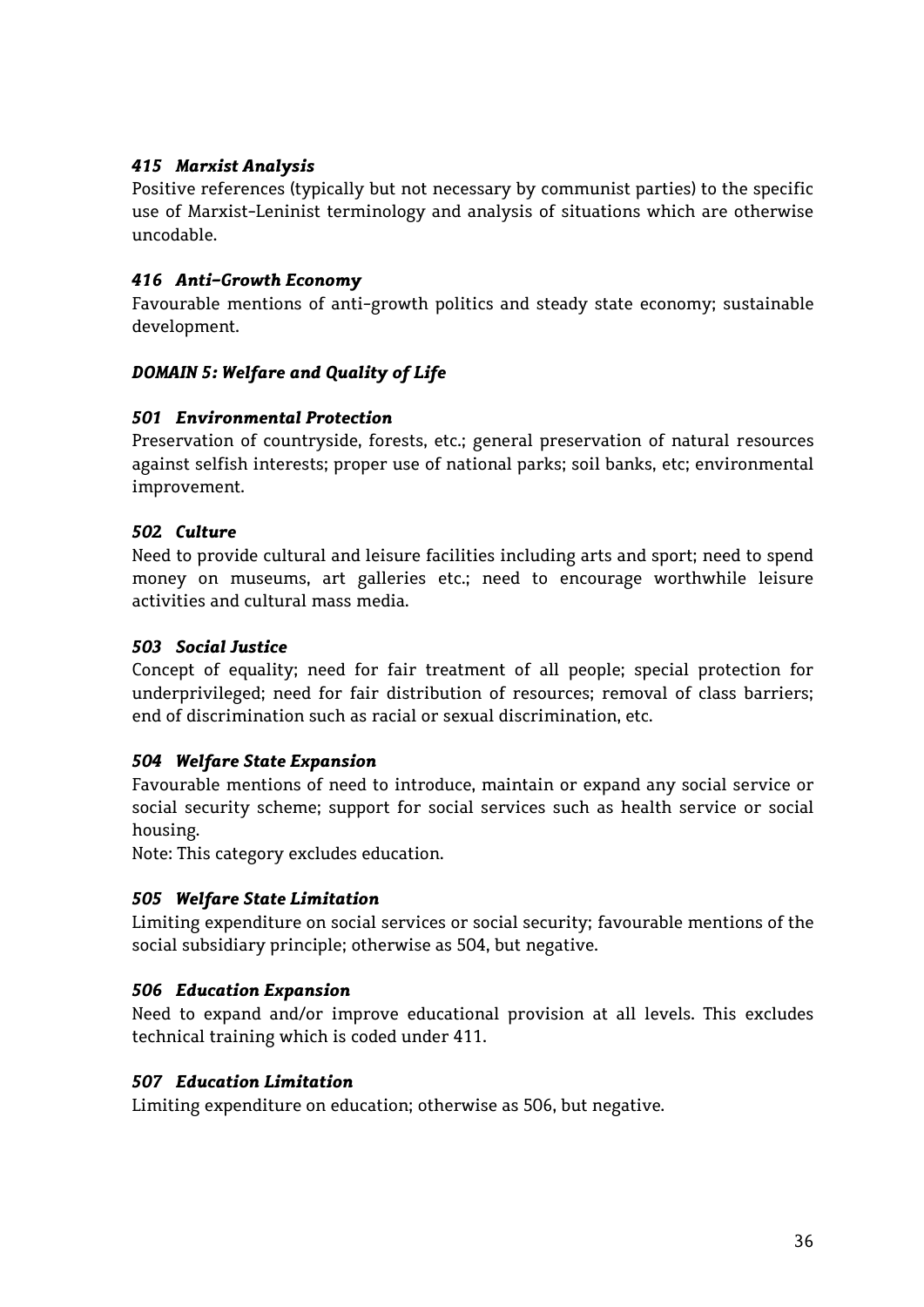#### *DOMAIN 6: Fabric of Society*

#### *601 National Way of Life: Positive*

Appeals to patriotism and/or nationalism; suspension of some freedoms in order to protect the state against subversion; support for established national ideas.

#### *602 National Way of Life: Negative*

Against patriotism and/or nationalism; opposition to the existing national state; otherwise as 601, but negative.

#### *603 Traditional Morality: Positive*

Favourable mentions of traditional moral values; prohibition, censorship and suppression of immorality and unseemly behaviour; maintenance and stability of family; religion.

#### *604 Traditional Morality: Negative*

Opposition to traditional moral values; support for divorce, abortion etc.; otherwise as 603, but negative.

#### *605 Law and Order*

Enforcement of all laws; actions against crime; support and resources for police; tougher attitudes in courts; importance of internal security.

#### *606 Social Harmony*

Appeal for national effort and solidarity; need for society to see itself as united; appeal for public spiritedness; decrying anti-social attitudes in times of crisis; support for the public interest; favourable mention of the civil society (Note: This category neither captures what your country can do for you nor what you can do for your country, but what you can do for your fellow citizens.).

#### *607 Multiculturalism: Positive*

Favourable mentions of cultural diversity, communalism, cultural plurality and pillarization; preservation of autonomy of religious, linguistic heritages within the country including special educational provisions.

#### *608 Multiculturalism: Negative*

Enforcement or encouragement of cultural integration; otherwise as 607, but negative.

#### *DOMAIN 7: Social Groups*

#### *701 Labour Groups: Positive*

Favourable references to labour groups, working class, unemployed; support for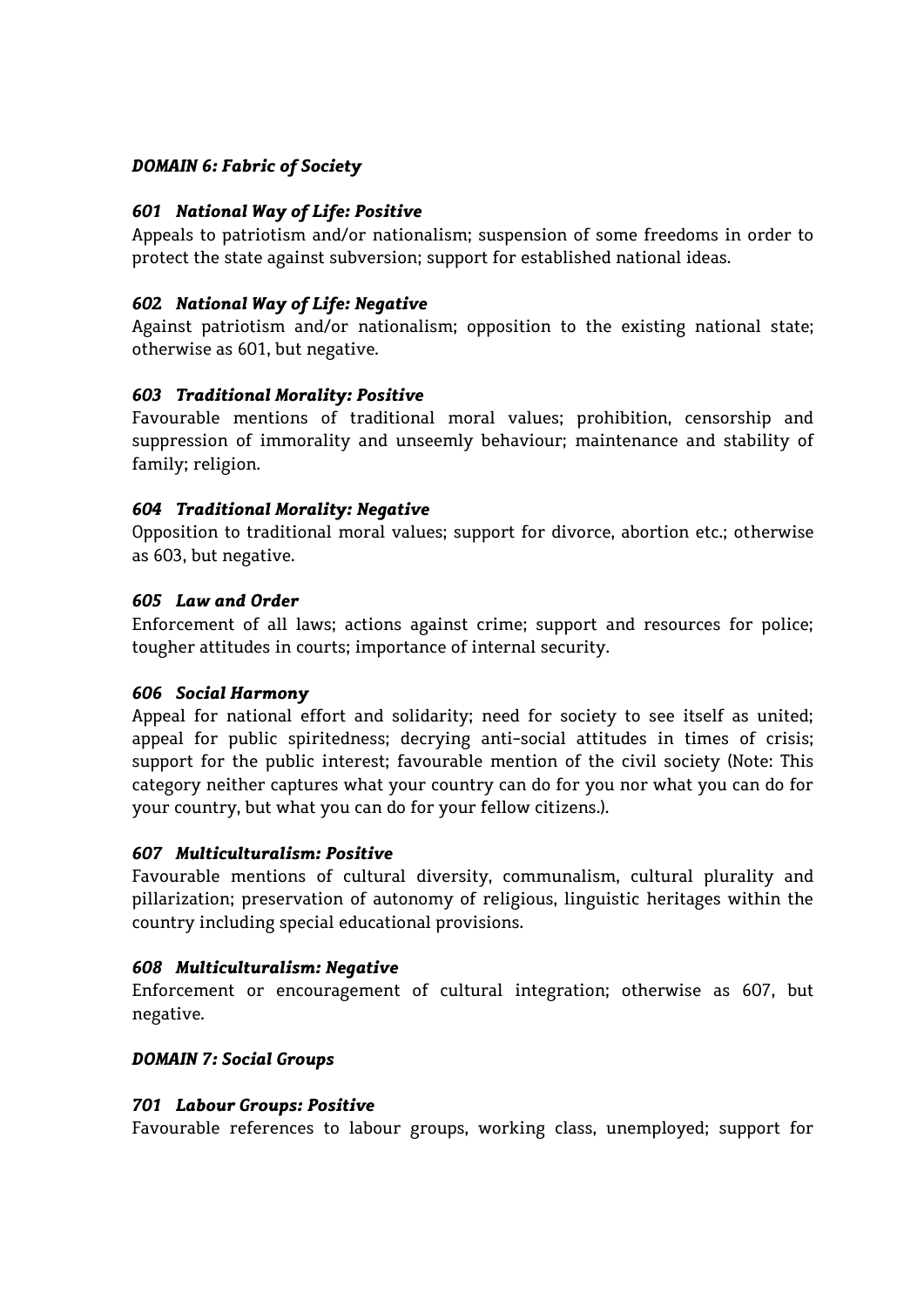trade unions; good treatment of manual and other employees.

#### *702 Labour Groups: Negative*

Negative references to trade unions such as 'abuse of power'; otherwise as 701, but negative.

#### *703 Agriculture and Farmers*

Support for agriculture and farmers; any policy aimed specifically at benefiting these.

#### *704 Middle Class and Professional Groups*

Favourable references to middle class, professional groups, such as physicians or lawyers; old and new middle class.

#### *705 Underprivileged Minority Groups*

Favourable references to underprivileged minorities who are defined neither in economic nor in demographic terms, e.g. the handicapped, homosexuals, immigrants, etc.

#### *706 Non-economic Demographic Groups*

Favourable mentions of, or need for, assistance to women, old people, young people, linguistic groups, etc; special interest groups of all kinds.

## <span id="page-50-0"></span>**9. Definition of Subcategories**

#### *1011 Russia/USSR/CIS: Positive*

Favourable mentions of Russia, the USSR, the CMEA bloc or the Community of Independent States (subcategory of 101).

#### *1012 Western States: Positive*

Favourable mentions of Western states, including the USA and Germany (subcategory of 101).

#### *1013 Eastern European Countries: positive*

Favourable mentions of Eastern European countries in general (subcategory of 101).

#### *1014 Baltic States: Positive*

Favourable mentions of the Baltic states, including other states bordering the Baltic Sea (subcategory of 101).

#### *1015 Nordic Council: Positive*

Favourable mentions of the Nordic Council (subcategory of 101).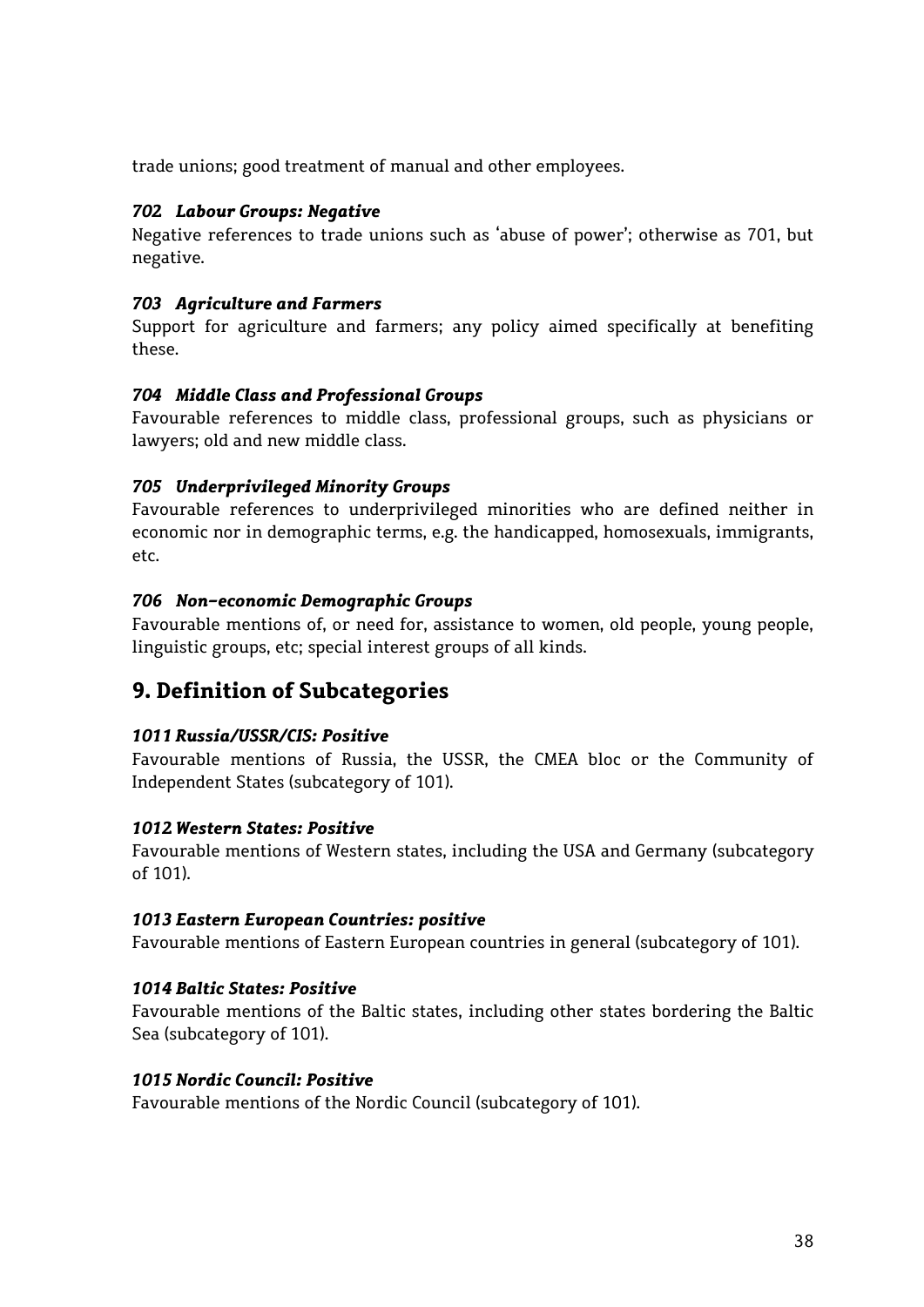#### *1016 SFR Yugoslavia: Positive*

Favourable mentions of countries formerly belonging to SFR Yugoslavia including special relationships with Montenegro, Macedonia, Slovenia, Croatia and Bosnia-Herzegovina (subcategory of 101).

#### *1021 Russia/USSR/CIS: Negative*

Negative mentions of Russia, the USSR or the Community of Independent States (subcategory of 102).

#### *1022 Western States: Negative*

Negative mentions of Western states, including the USA and Germany (subcategory of 102).

#### *1023 East European Countries: Negative*

Negative mentions of Eastern European countries in general (subcategory of 102).

#### *1024 Baltic States: Negative*

Negative references to the Baltic states (subcategory of 102).

#### *1025 Nordic Council: Negative*

Negative references to the Nordic Council (subcategory of 102).

#### *1026 SFR Yugoslavia: Negative*

Negative mentions of countries formerly belonging to SFR Yugoslavia including negative references to Montenegro, Macedonia, Slovenia, Croatia and Bosnia-Hercegovina (subcategory of 102).

#### *1031 Russian Army: Negative*

Need to withdraw the Russian army from the territory of the manifesto country; need to receive reparations for the damage caused by the Russian army or other Soviet institutions (subcategory of 103).

#### *1032 Independence: Positive*

Favourable mentions of the independence and sovereignty of the manifesto country (subcategory of 103).

#### *1033 Rights of Nations: Positive*

Favourable mentions of freedom, rights and interests of nations (subcategory of 103).

#### *2021 Transition to Democracy*

General references to the transition process of one-party states to pluralist democracy (subcategory of 202).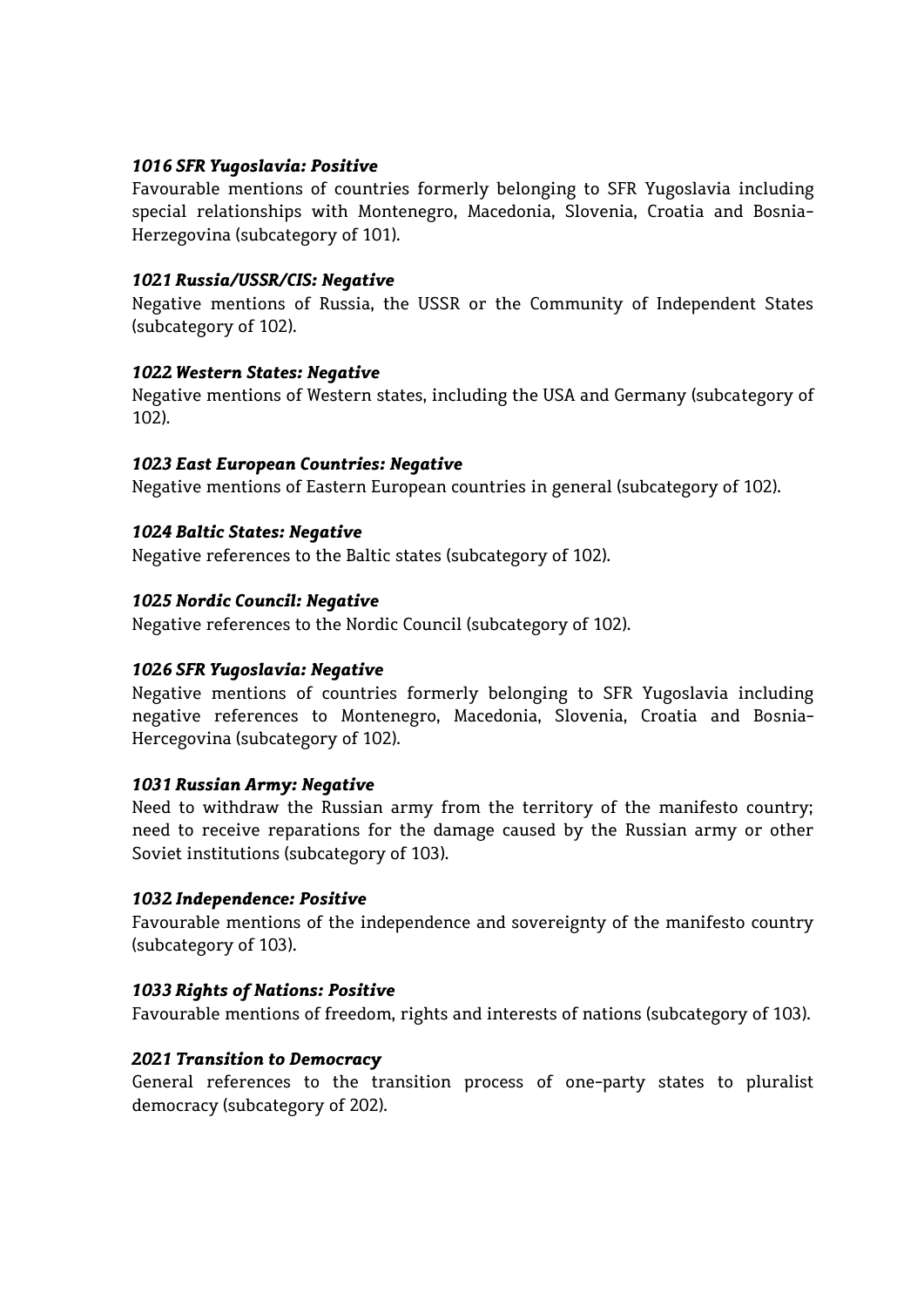#### *2022 Restrictive Citizenship*

Favourable mentions of restrictions in citizenship; restrictions in enfranchisement with respect to (ethnic) groups (subcategory of 202).

#### *2023 Lax Citizenship*

Favourable mentions of lax citizenship and election laws; no or few restrictions in enfranchisement (subcategory of 202).

#### *2031 Presidential Regime: Positive*

Support for current presidential regime (subcategory of 203); statements in favour of a powerful presidency (subcategory of 204 for parliamentary regimes).

#### *2032 Republic: Positive*

Support for the republican form of government as opposed to monarchy (subcategory of 203).

#### *2033 Checks and Balances (to be coded for Mexico, only)*

Support for checks and balances and separation of powers, and specifically for limiting the powers of the presidency by increasing legislative/judicial powers, or transferring some executive powers to the legislature or judiciary (subcategory of 203).

#### *2041 Monarchy: Positive*

Support for a monarchy, including conceptions of constitutional monarchy (subcategory of 204).

#### *3011 Republican Powers: Positive*

Favourable mentions of stronger republican powers (subcategory of 301).

#### *3051 Public Situation: Negative*

Negative references to the situation in public life after the founding elections (subcategory of 305).

#### *3052 Communist: Positive*

Co-operation with former authorities/communists in the transition period; procommunist involvement in the transition process; and 'let sleeping dogs lie' in dealing with the nomenclature (subcategory of 305).

#### *3053 Communist: Negative*

Against communist involvement in democratic government; weeding out the collaborators from governmental service; need for political coalition except communist parties (subcategory of 305).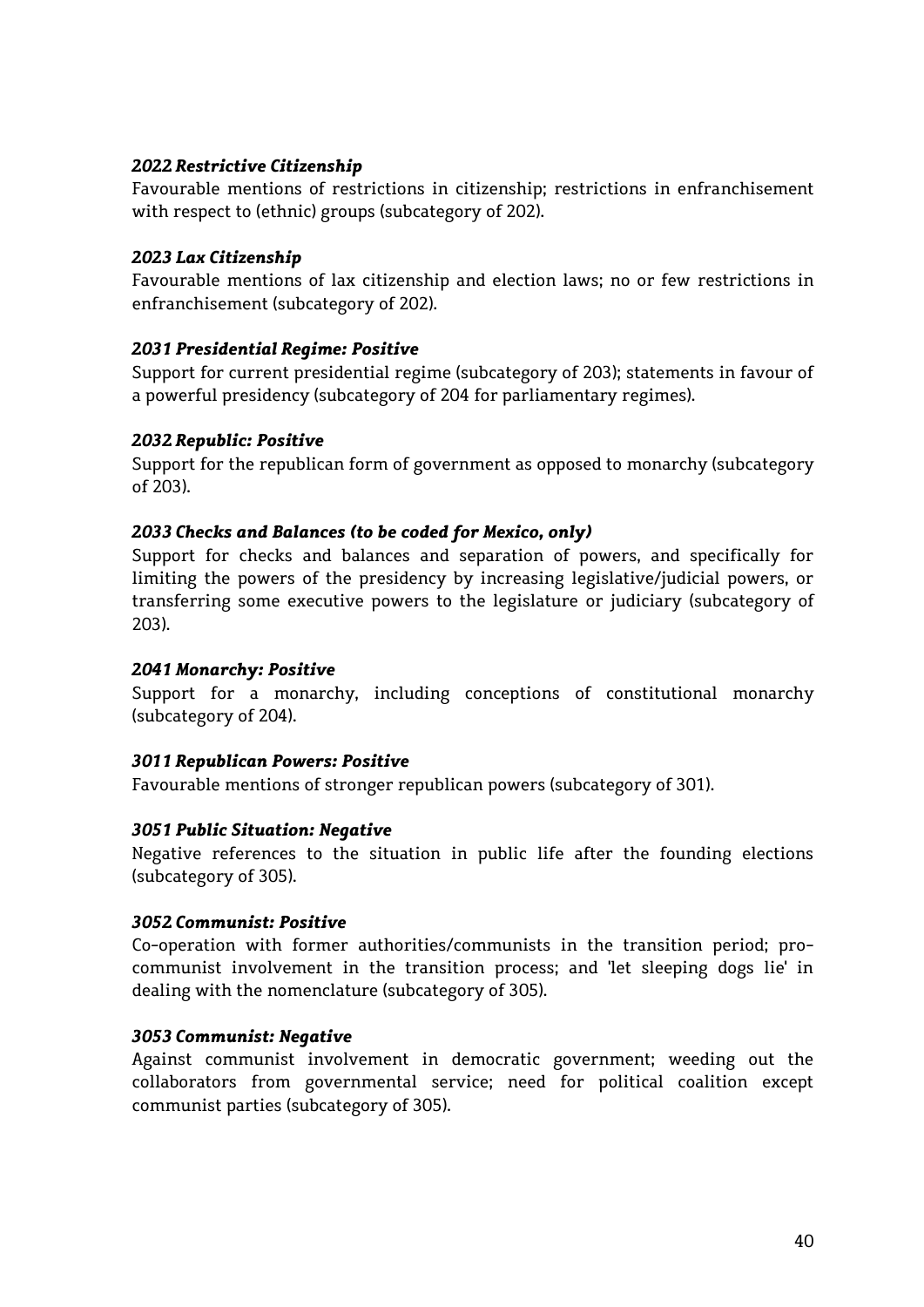#### *3054 Rehabilitation and Compensation*

References to civic rehabilitation of politically persecuted people in the communist era; references to juridical compensation concerning communist expropriations; moral compensation (subcategory of 305).

#### *3055 Political Coalitions*

References to the need of broader political coalition; need for co-operation at the political level; necessity of collaboration among all political forces (subcategory of 305).

#### *4011 Privatisation: Positive*

Favourable references to privatisation (subcategory of 401).

#### *4012 Control of Economy: Negative*

Negative references to the general need for direct governmental control of the economy subcategory of 401).

#### *4013 Property-Restitution: Positive*

Favourable references to the physical restitution of property to previous owners (subcategory of 401).

#### *4014 Privatisation Vouchers: Positive*

Favourable references to privatisation vouchers (subcategory of 401).

#### *4121 Social Ownership: Positive*

Favourable references to the creation or preservation of co-operative or non-state social ownership within a market economy (subcategory of 412).

#### *4122 Mixed Economy: Positive*

Favourable references to mixed ownership within a market economy (subcategory of 412).

#### *4123 Publicly-Owned Industry: Positive*

Positive references to the concept of publicly-owned industries (subcategory of 412).

#### *4124 Socialist Property: Positive*

Positive references to socialist property, including public and co-operative property; negative references to privatisation (subcategory of 412).

#### *4131 Property-Restitution: Negative*

Negative references to the physical restitution of property to previous owners (subcategory of 413).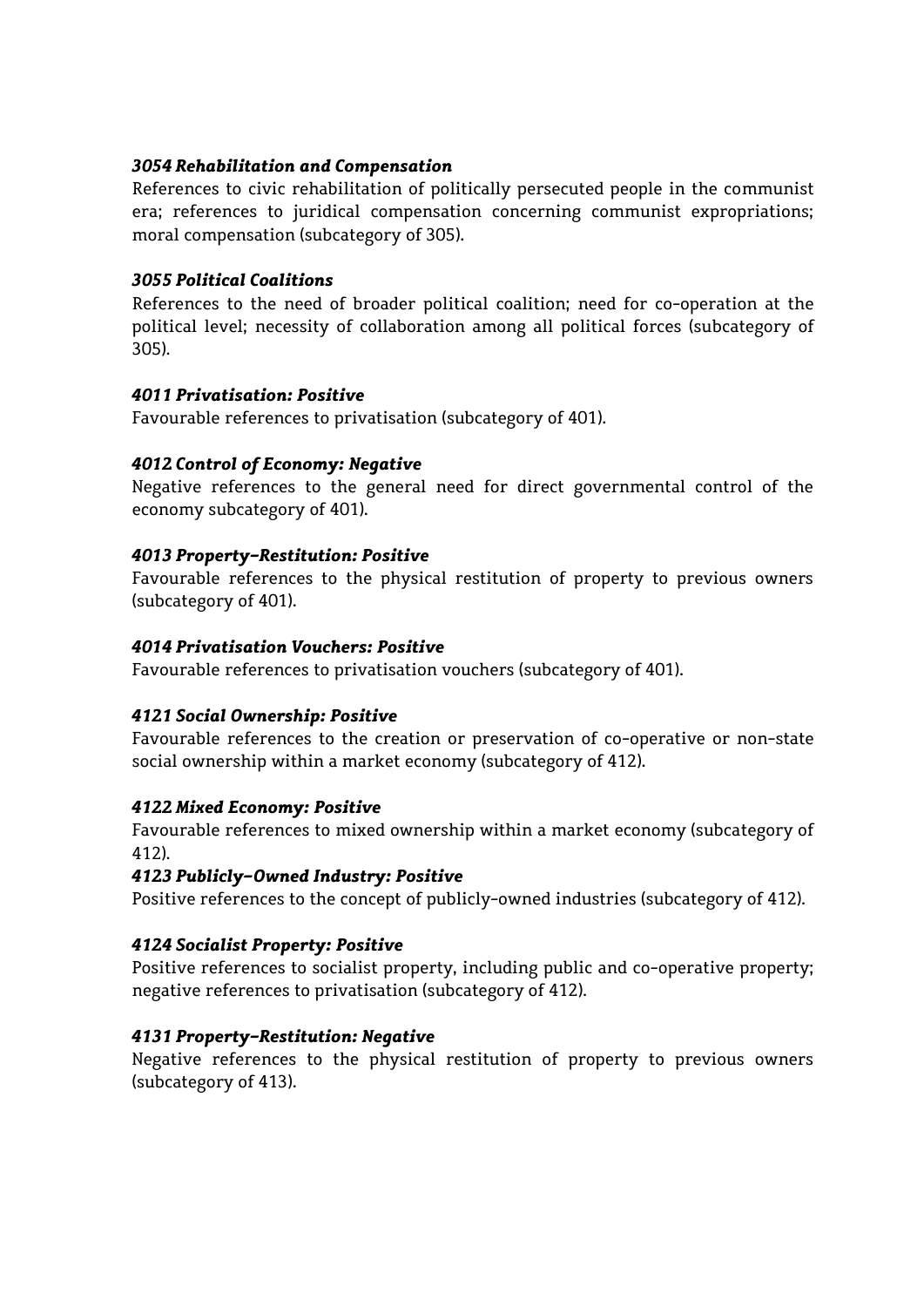#### *4132 Privatisation: Negative*

Negative references to the privatisation system; need to change the privatisation system (subcategory of 413).

#### *5021 Private-Public Mix in Culture*

Necessity of private provisions due to economic constraints; private funding in addition to public activity (subcategory of 502).

#### *5031 Private-Public Mix in Social Justice*

Necessity of private initiatives due to economic constraints (subcategory of 503).

#### *5041 Private-Public Mix in Welfare*

Necessity of private welfare provisions due to economic constraints; desirability of competition in welfare service provisions; private funding in addition to public activity (subcategory of 504).

#### *5061 Private-Public Mix in Education*

Necessity of private education due to economic constraints; desirability of competition in education (subcategory of 506).

#### *6011 The Karabakh Issue*

Positive references to the unity of Karabakh and Armenia or the recognition of the independent Republic of Karabakh; rendering assistance to Karabakh (subcategory of 601).

#### *6012 Rebuilding the USSR*

Favourable mentions of the reunification of all republics and nations living on the former territory of the USSR into a new common (democratic) state or into a common economic space whereby the new union would be the guarantor of the manifesto country's sovereignty; negative references to the dissolution of the USSR and the respective treaties (subcategory of 601).

#### *6013 National Security*

Support for or need to maintain national security in all spheres of social life; policies devoted to this goal (subcategory of 601).

#### *6014 Cyprus Issue (to be coded for Cyprus, only)*

All references concerning the division of Cyprus in a Greek and a Turkish part (subcategory of 601).

#### *6061 General Crisis*

Identification of a general crisis in the country (subcategory of 606).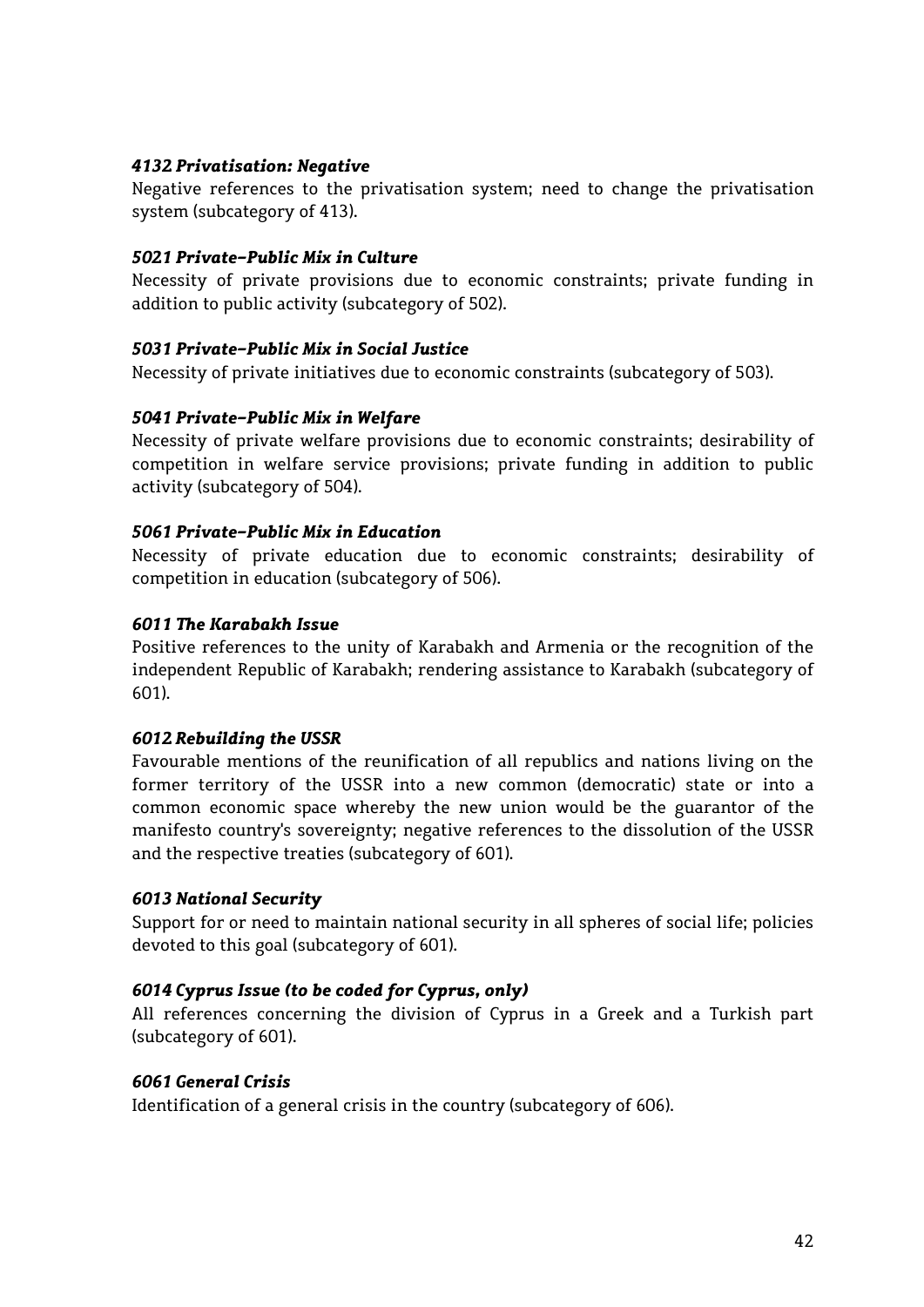#### *6071 Cultural Autonomy: Positive*

Favourable mentions of cultural autonomy (subcategory of 607).

#### *6072 Multiculturalism pro Roma*

Favourable mentions of cultural autonomy of Roma (subcategory of 607).

#### *6081 Multiculturalism against Roma*

Negative mentions of cultural autonomy of Roma (subcategory of 608).

#### *7051 Minorities Inland*

References to manifesto country minorities in foreign countries; positive references to manifesto country minorities (subcategory of 705).

#### *7052 Minorities Abroad*

References to ethnic minorities living in the manifesto country such as Latvians living in Estonia (subcategory of 705).

#### *7061 War Participants*

Favourable mentions of, or need for, assistance to people taking part in the war on the territory of ex-Yugoslavia (subcategory of 706).

#### *7062 Refugees*

Favourable mentions of, or need for, assistance to people who left their homes because of the war (for instance, on the territory of ex-Yugoslavia) or were forcibly displaced (subcategory of 706).